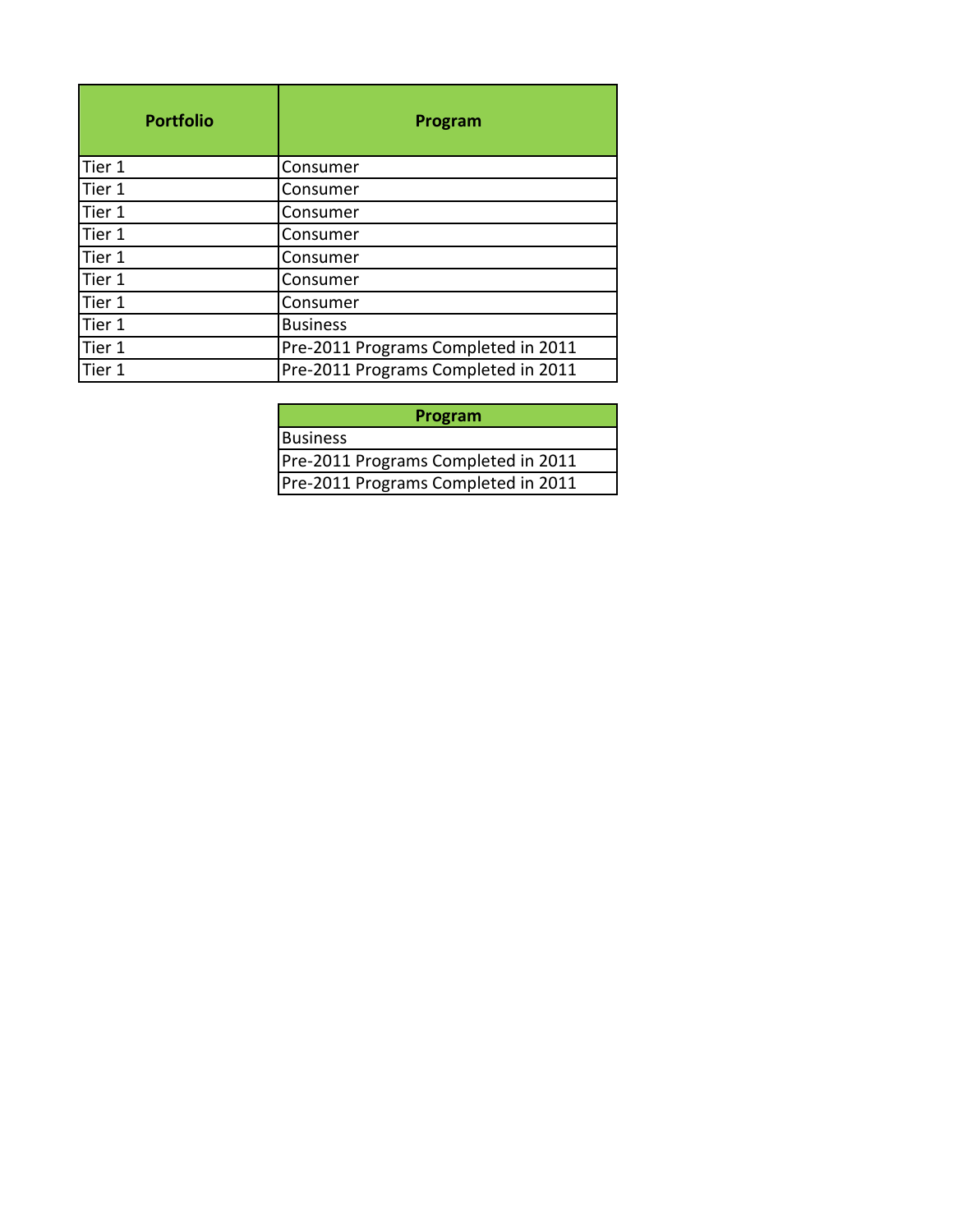| <b>Initiative</b>                             | <b>LDC</b>         |
|-----------------------------------------------|--------------------|
| Appliance Exchange                            | E.L.K. Energy Inc. |
| <b>Appliance Retirement</b>                   | E.L.K. Energy Inc. |
| <b>Bi-Annual Retailer Event</b>               | E.L.K. Energy Inc. |
| <b>Conservation Instant Coupon Booklet</b>    | E.L.K. Energy Inc. |
| <b>HVAC Incentives</b>                        | E.L.K. Energy Inc. |
| <b>Residential Demand Response</b>            | E.L.K. Energy Inc. |
| Retailer Co-op                                | E.L.K. Energy Inc. |
| Direct Install Lighting                       | E.L.K. Energy Inc. |
| <b>Electricity Retrofit Incentive Program</b> | E.L.K. Energy Inc. |
| <b>High Performance New Construction</b>      | E.L.K. Energy Inc. |

| <b>Initiative</b>                        |
|------------------------------------------|
| Direct Install Lighting                  |
| Electricity Retrofit Incentive Program   |
| <b>High Performance New Construction</b> |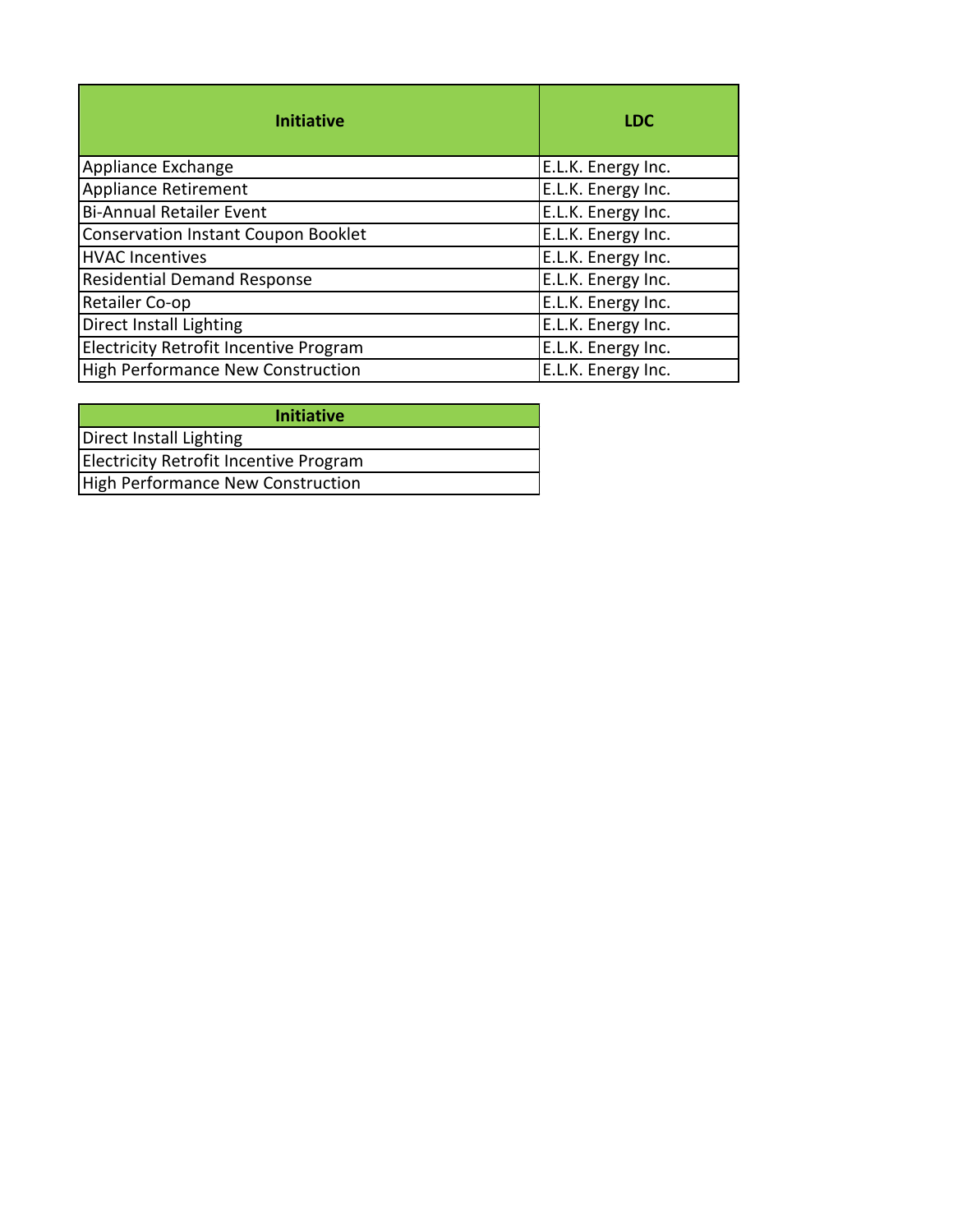| <b>Sector</b>              | <b>Conservation Resource</b><br><b>Type</b> | (Implementation) Year |
|----------------------------|---------------------------------------------|-----------------------|
| Residential                | EE                                          | 2011                  |
| Residential                | EE                                          | 2011                  |
| Residential                | EE                                          | 2011                  |
| Residential                | EE                                          | 2011                  |
| Residential                | ЕE                                          | 2011                  |
| Residential                | <b>DR</b>                                   | 2011                  |
| Residential                | EE                                          | 2011                  |
| Commercial & Institutional | ЕE                                          | 2011                  |
| Commercial & Institutional | ЕE                                          | 2011                  |
| Commercial & Institutional | EE                                          | 2011                  |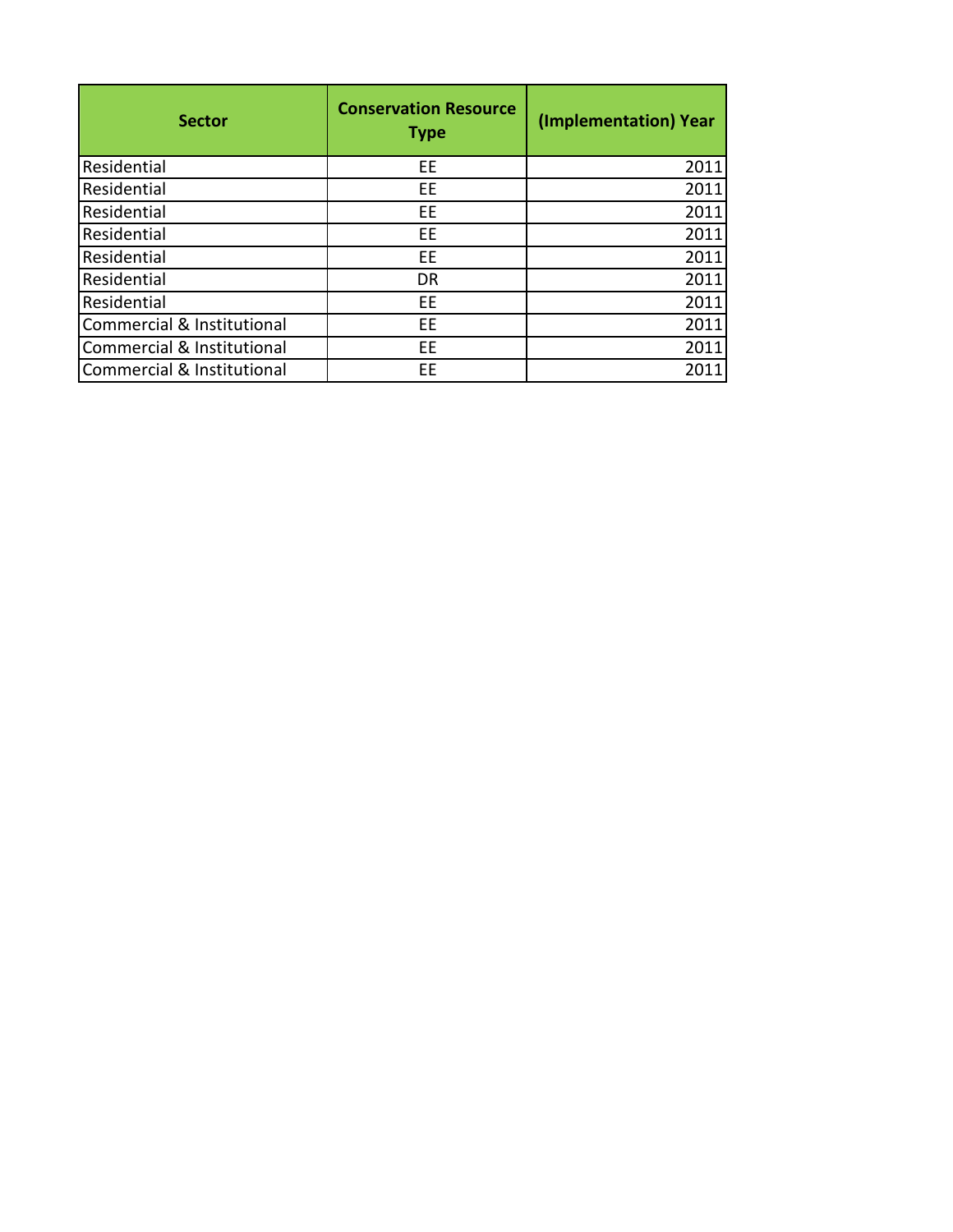| <b>Status</b>                                                  | <b>Notes:</b> | <b>Activity Unit Name</b> |
|----------------------------------------------------------------|---------------|---------------------------|
| Final; Released August 31                                      |               | Appliances                |
| Final; Released August 31                                      |               | Appliances                |
| Final; Released August 31                                      |               | Products                  |
| Final; Released August 31                                      |               | Products                  |
| Final; Released August 31                                      |               | <b>Installations</b>      |
| Final; Released August 31 New participants during t Devices    |               |                           |
| Final; Released August 31 Custom retailer initiative; Products |               |                           |
| Final; Released August 31                                      |               | Projects                  |
| Final; Released August 31 Not evaluated; 2010 Evalu Projects   |               |                           |
| Final; Released August 31 Not evaluated; 2010 Evalu Projects   |               |                           |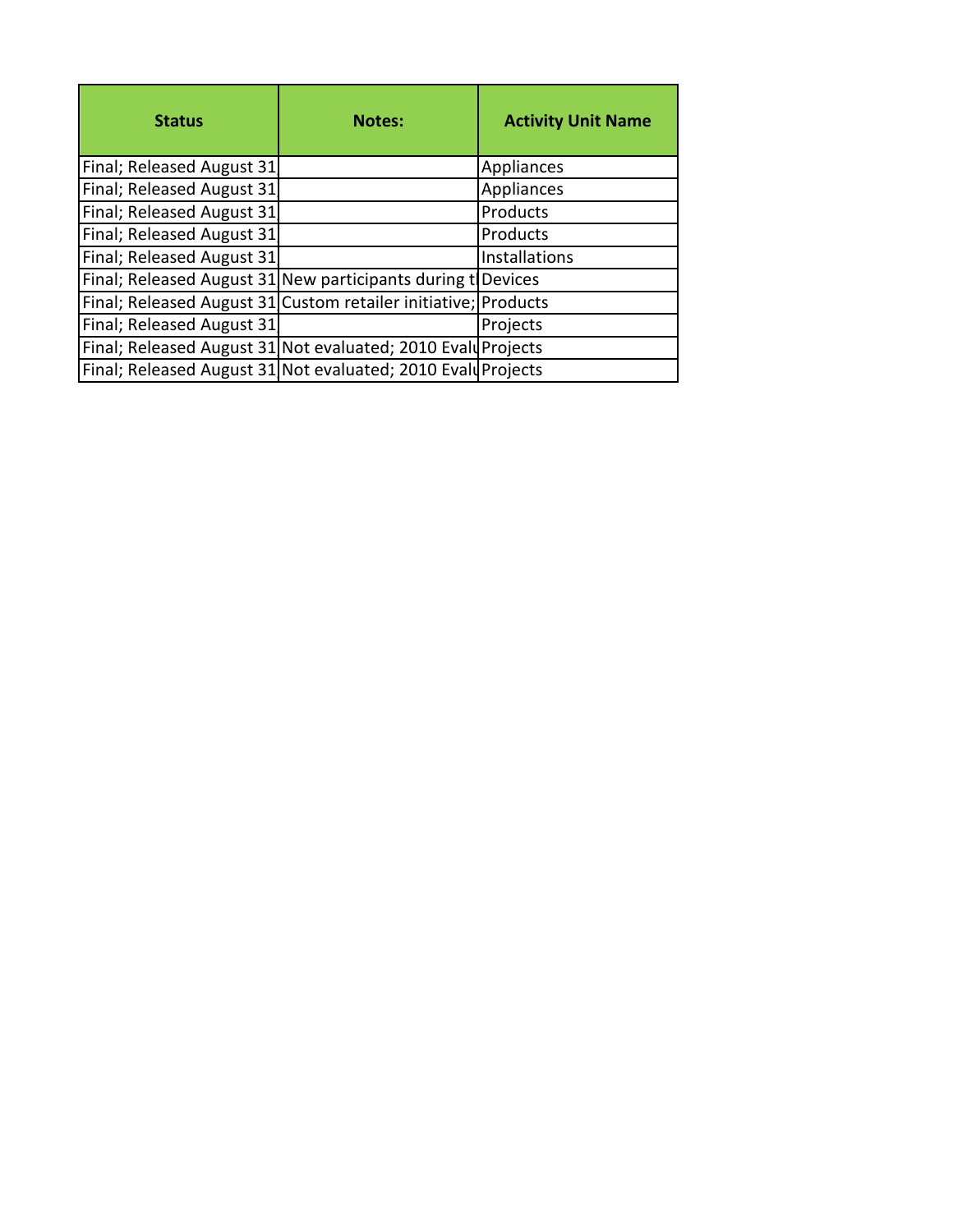| <b>Activity/Participation</b><br>(i.e. # of appliances) | <b>Gross Summer Peak</b><br><b>Demand Savings (MW)</b> | <b>Gross Energy Savings</b><br>(MWh) |
|---------------------------------------------------------|--------------------------------------------------------|--------------------------------------|
| 19                                                      | 0.00                                                   | 3                                    |
| 40                                                      | 0.00                                                   | 33                                   |
| 1,975                                                   | 0.00                                                   | 61                                   |
| 1,197                                                   | 0.00                                                   | 40                                   |
| 305                                                     | 0.13                                                   | 236                                  |
| 91                                                      | 0.05                                                   | 0                                    |
|                                                         | 0.00                                                   | 0                                    |
| 56                                                      | 0.07                                                   | 201                                  |
| 4                                                       | 0.01                                                   | 51                                   |
|                                                         | 0.02                                                   |                                      |

 $GS > 50$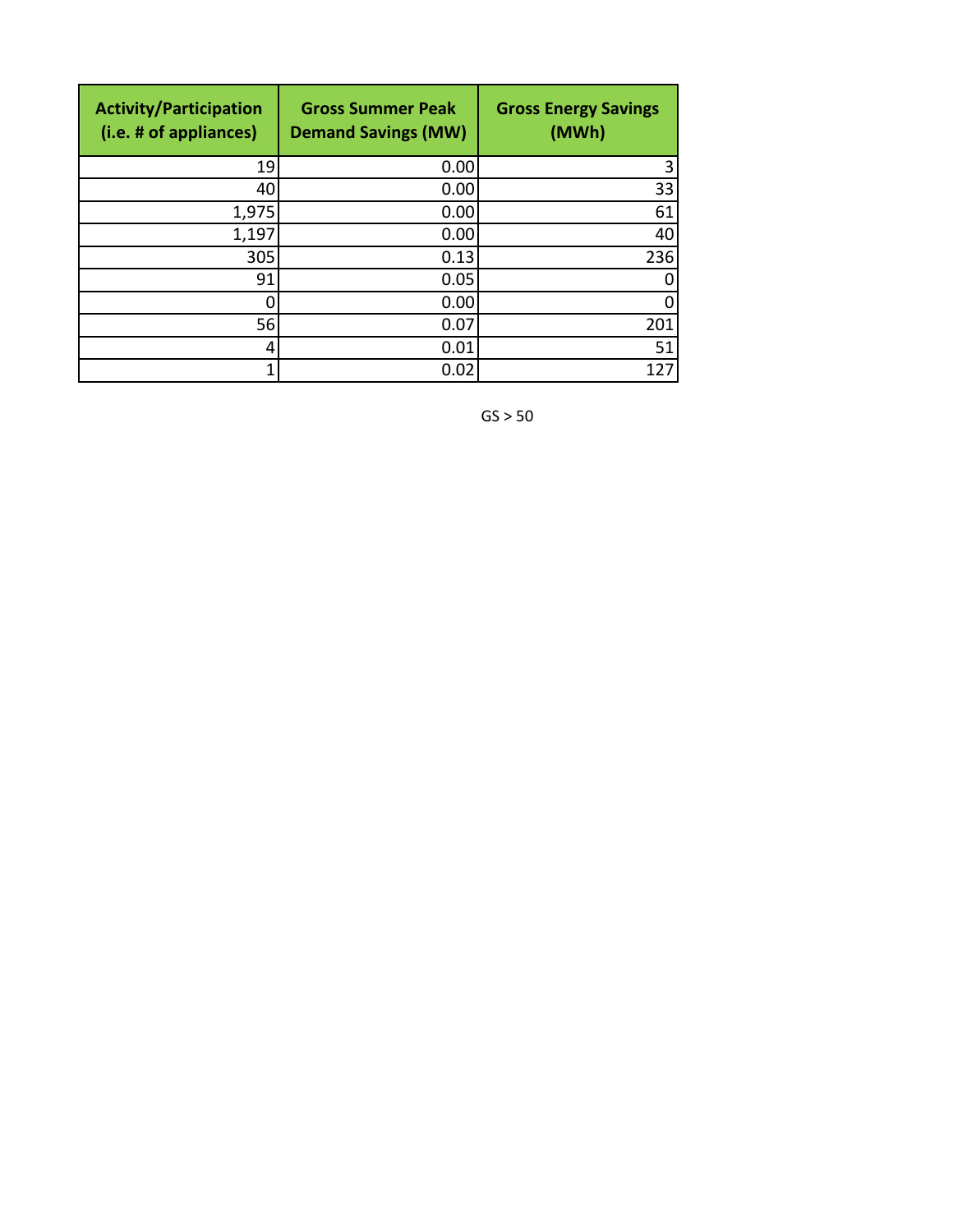| <b>Net Annual Summer</b><br><b>Peak Demand Savings</b> | <b>Net Annual Summer</b><br><b>Peak Demand Savings</b> | <b>Net Annual Summer</b><br><b>Peak Demand Savings</b> |
|--------------------------------------------------------|--------------------------------------------------------|--------------------------------------------------------|
| (MW) 2011                                              | $(MW)$ 2012                                            | (MW) 2013                                              |
| 0.00                                                   | 0.00                                                   | 0.00                                                   |
| 0.00                                                   | 0.00                                                   | 0.00                                                   |
| 0.00                                                   | 0.00                                                   | 0.00                                                   |
| 0.00                                                   | 0.00                                                   | 0.00                                                   |
| 0.08                                                   | 0.08                                                   | 0.08                                                   |
| 0.05                                                   | 0.00                                                   | 0.00                                                   |
| 0.00                                                   | 0.00                                                   | 0.00                                                   |
| 0.07                                                   | 0.07                                                   | 0.07                                                   |
| 0.00                                                   | 0.00                                                   | 0.00                                                   |
| 0.01                                                   | 0.01                                                   | 0.01                                                   |
| 0.23                                                   | 0.18                                                   | 0.18                                                   |
| 181                                                    | 181                                                    | 181                                                    |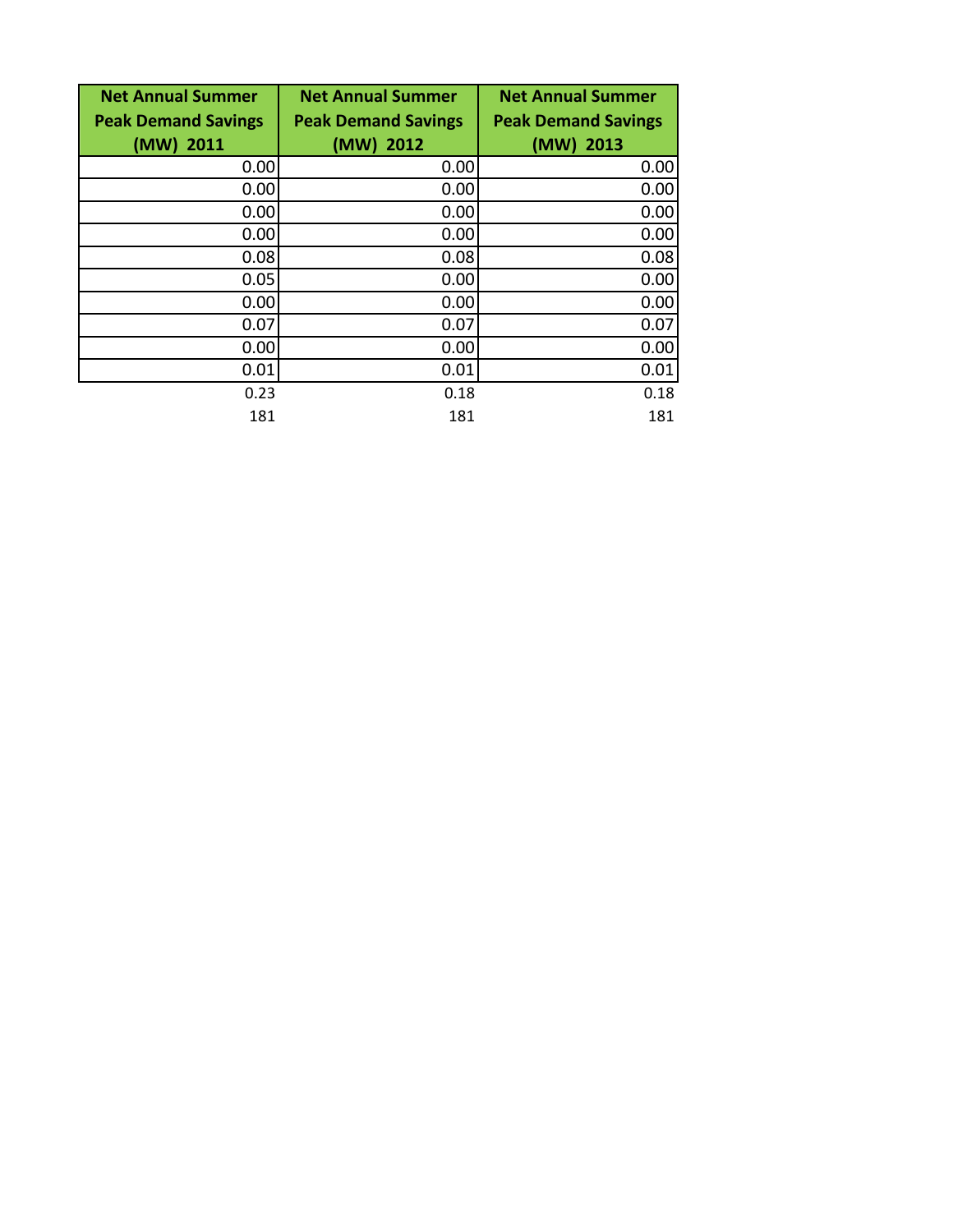| <b>Net Annual Summer</b><br><b>Peak Demand Savings</b> | <b>Net Annual Summer</b><br><b>Peak Demand Savings</b> | <b>Net Annual Summer</b><br><b>Peak Demand Savings</b> |
|--------------------------------------------------------|--------------------------------------------------------|--------------------------------------------------------|
| (MW) 2014                                              | $(MW)$ 2015                                            | (MW) 2016                                              |
| 0.00                                                   | 0.00                                                   | 0.00                                                   |
| 0.00                                                   | 0.00                                                   | 0.00                                                   |
| 0.00                                                   | 0.00                                                   | 0.00                                                   |
| 0.00                                                   | 0.00                                                   | 0.00                                                   |
| 0.08                                                   | 0.08                                                   | 0.08                                                   |
| 0.00                                                   | 0.00                                                   | 0.00                                                   |
| 0.00                                                   | 0.00                                                   | 0.00                                                   |
| 0.04                                                   | 0.04                                                   | 0.04                                                   |
| 0.00                                                   | 0.00                                                   | 0.00                                                   |
| 0.01                                                   | 0.01                                                   | 0.01                                                   |
| 0.15                                                   | 0.15                                                   |                                                        |
| 181                                                    | 181                                                    |                                                        |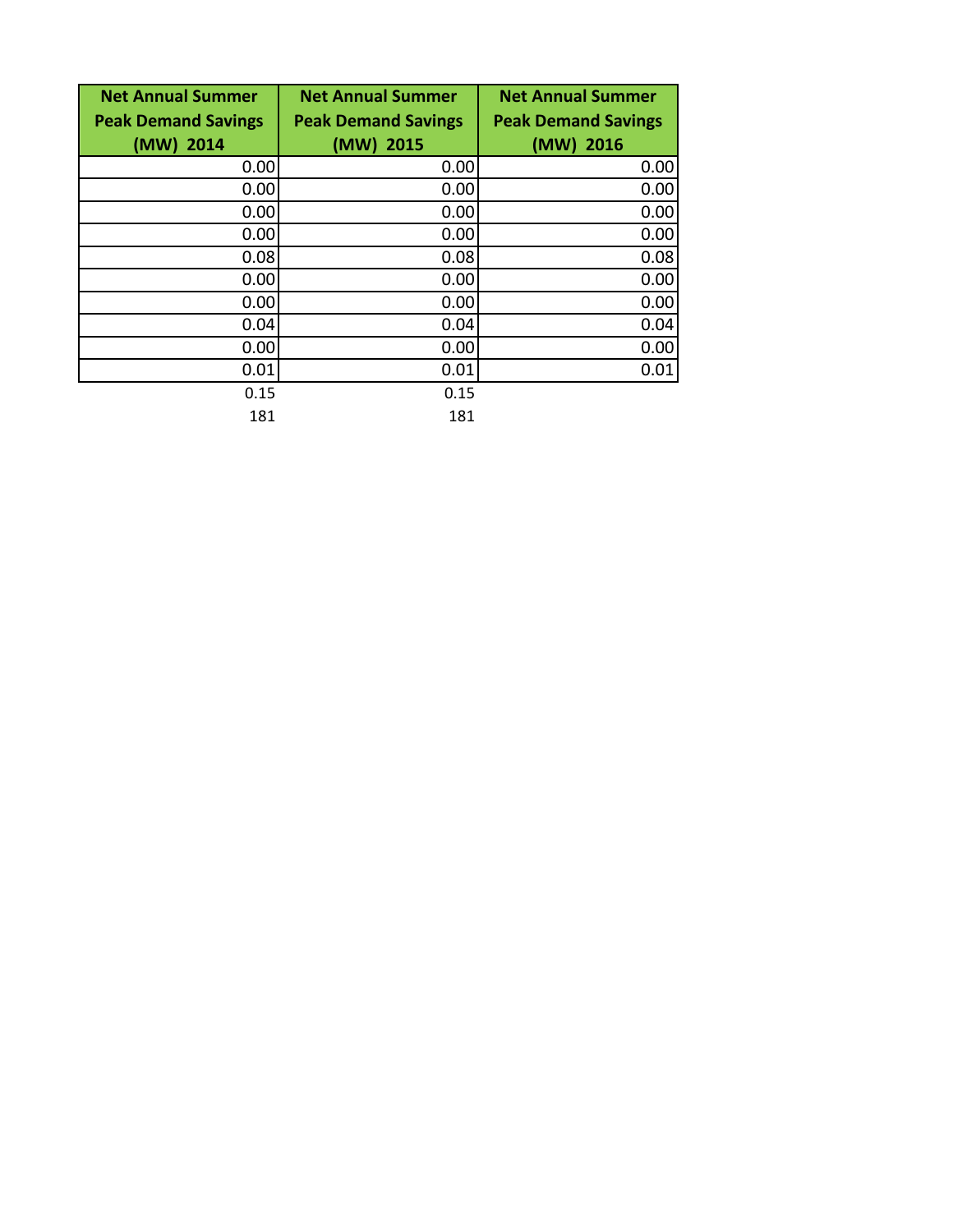| <b>Net Annual Summer</b>   | <b>Net Annual Summer</b>   | <b>Net Annual Summer</b>   |
|----------------------------|----------------------------|----------------------------|
| <b>Peak Demand Savings</b> | <b>Peak Demand Savings</b> | <b>Peak Demand Savings</b> |
| (MW) 2017                  | (MW) 2018                  | (MW) 2019                  |
| 0.00                       | 0.00                       | 0.00                       |
| 0.00                       | 0.00                       | 0.00                       |
| 0.00                       | 0.00                       | 0.00                       |
| 0.00                       | 0.00                       | 0.00                       |
| 0.08                       | 0.08                       | 0.08                       |
| 0.00                       | 0.00                       | 0.00                       |
| 0.00                       | 0.00                       | 0.00                       |
| 0.01                       | 0.01                       | 0.01                       |
| 0.00                       | 0.00                       | 0.00                       |
| 0.01                       | 0.01                       | 0.01                       |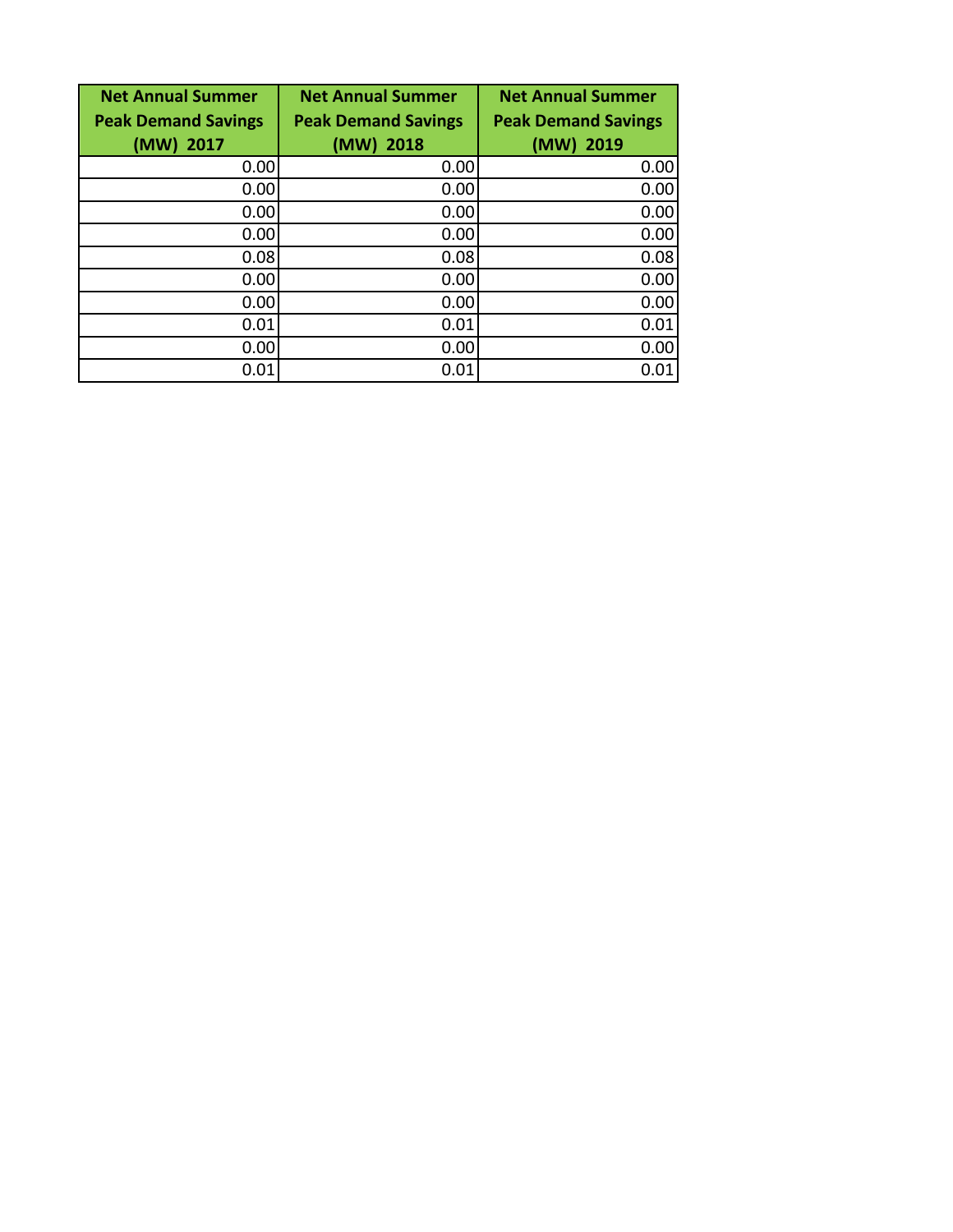| <b>Net Annual Summer</b>   | <b>Net Annual Summer</b>   | <b>Net Annual Summer</b>   |
|----------------------------|----------------------------|----------------------------|
| <b>Peak Demand Savings</b> | <b>Peak Demand Savings</b> | <b>Peak Demand Savings</b> |
| (MW)<br>2020               | (MW) 2021                  | (MW) 2022                  |
| 0.00                       | 0.00                       | 0.00                       |
| 0.00                       | 0.00                       | 0.00                       |
| 0.00                       | 0.00                       | 0.00                       |
| 0.00                       | 0.00                       | 0.00                       |
| 0.08                       | 0.08                       | 0.08                       |
| 0.00                       | 0.00                       | 0.00                       |
| 0.00                       | 0.00                       | 0.00                       |
| 0.01                       | 0.01                       | 0.01                       |
| 0.00                       | 0.00                       | 0.00                       |
| 0.01                       | 0.01                       | 0.01                       |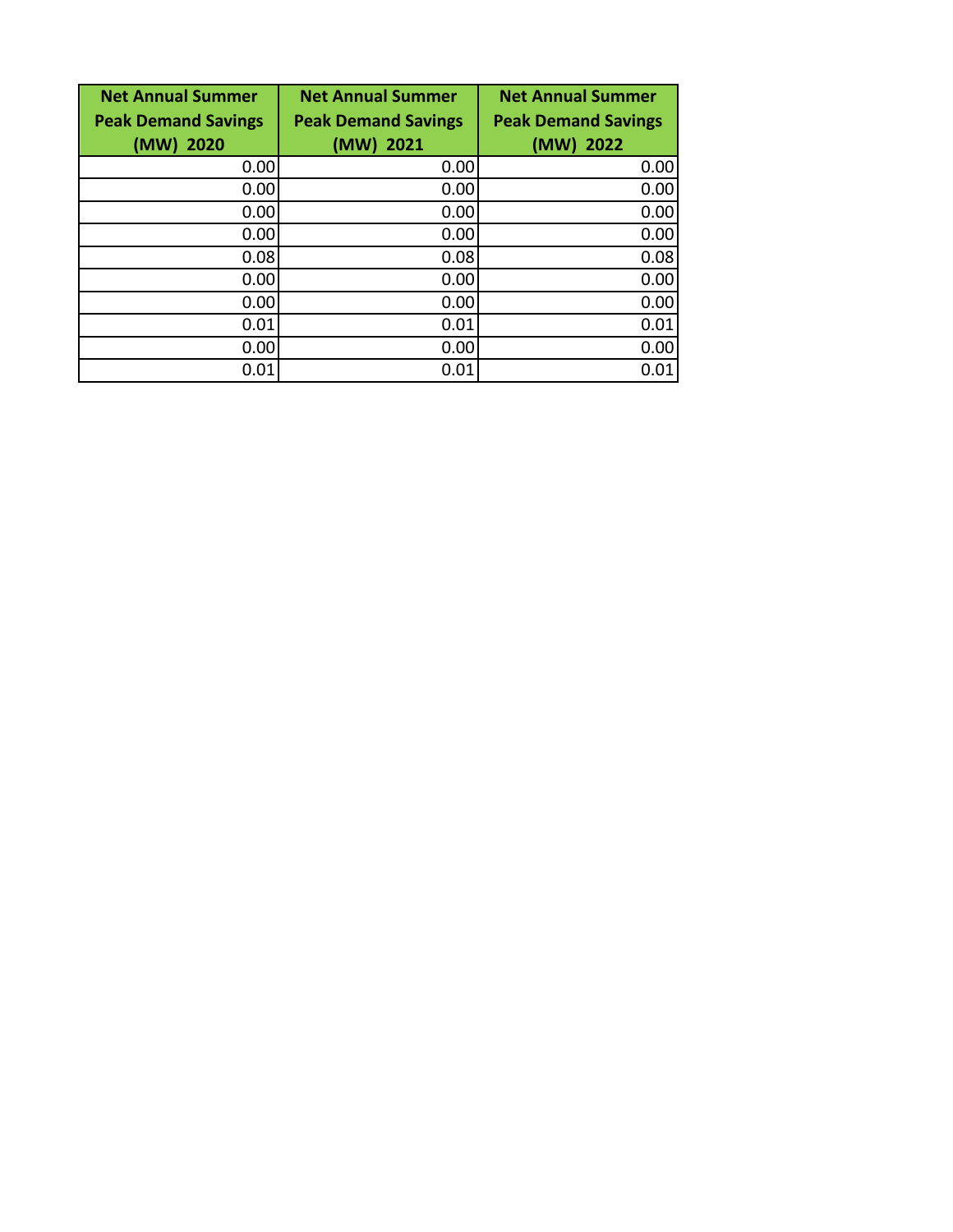| <b>Net Annual Summer</b>   | <b>Net Annual Summer</b>   | <b>Net Annual Summer</b>   |
|----------------------------|----------------------------|----------------------------|
| <b>Peak Demand Savings</b> | <b>Peak Demand Savings</b> | <b>Peak Demand Savings</b> |
| (MW)<br>2023               | (MW) 2024                  | (MW) 2025                  |
| 0.00                       | 0.00                       | 0.00                       |
| 0.00                       | 0.00                       | 0.00                       |
| 0.00                       | 0.00                       | 0.00                       |
| 0.00                       | 0.00                       | 0.00                       |
| 0.08                       | 0.08                       | 0.08                       |
| 0.00                       | 0.00                       | 0.00                       |
| 0.00                       | 0.00                       | 0.00                       |
| 0.00                       | 0.00                       | 0.00                       |
| 0.00                       | 0.00                       | 0.00                       |
| 0.01                       | 0.01                       | 0.01                       |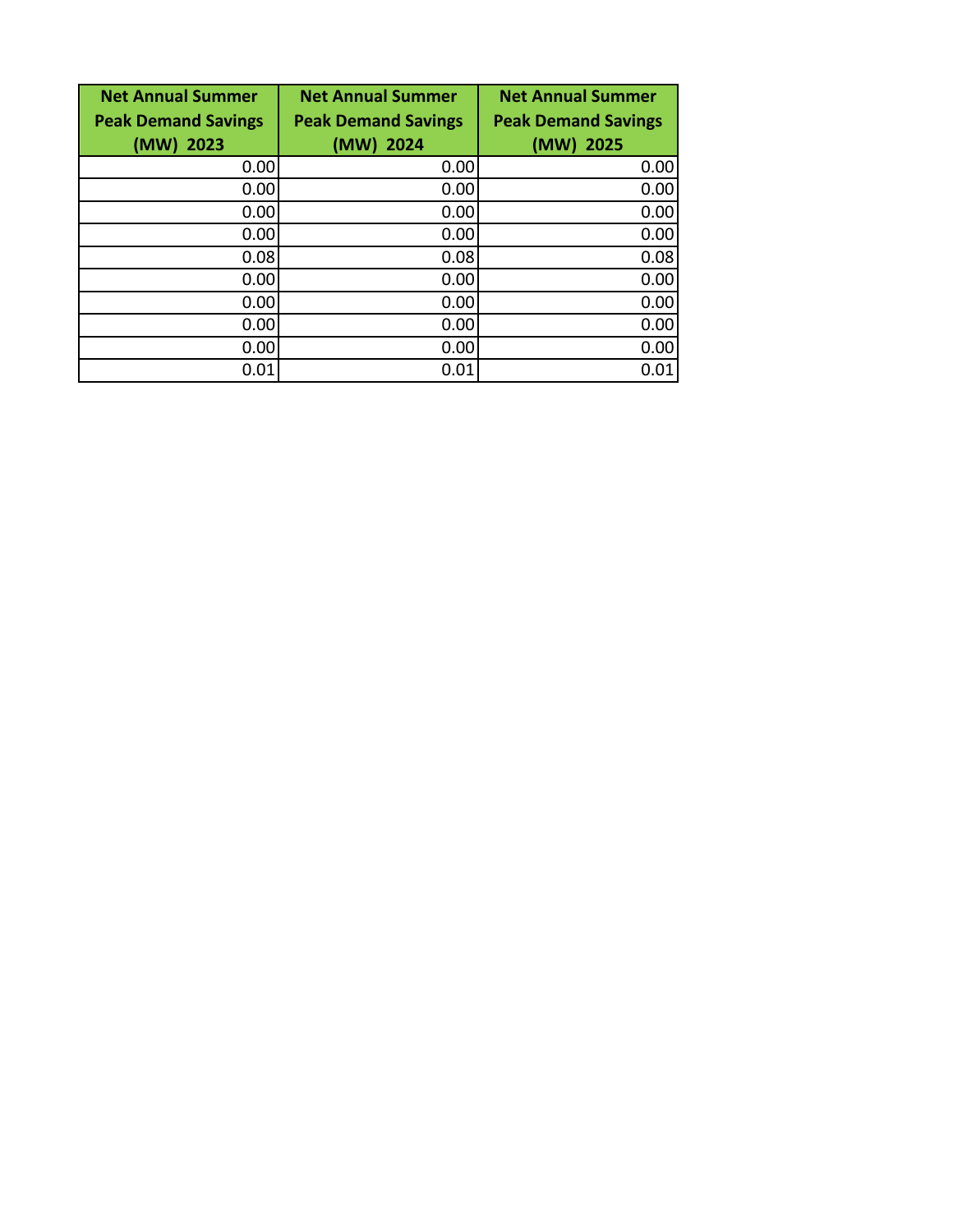| <b>Net Annual Summer</b>   | <b>Net Annual Summer</b>   | <b>Net Annual Summer</b>   |
|----------------------------|----------------------------|----------------------------|
| <b>Peak Demand Savings</b> | <b>Peak Demand Savings</b> | <b>Peak Demand Savings</b> |
| (MW)<br>2026               | (MW) 2027                  | (MW) 2028                  |
| 0.00                       | 0.00                       | 0.00                       |
| 0.00                       | 0.00                       | 0.00                       |
| 0.00                       | 0.00                       | 0.00                       |
| 0.00                       | 0.00                       | 0.00                       |
| 0.08                       | 0.08                       | 0.08                       |
| 0.00                       | 0.00                       | 0.00                       |
| 0.00                       | 0.00                       | 0.00                       |
| 0.00                       | 0.00                       | 0.00                       |
| 0.00                       | 0.00                       | 0.00                       |
| 0.00                       | 0.00                       | 0.00                       |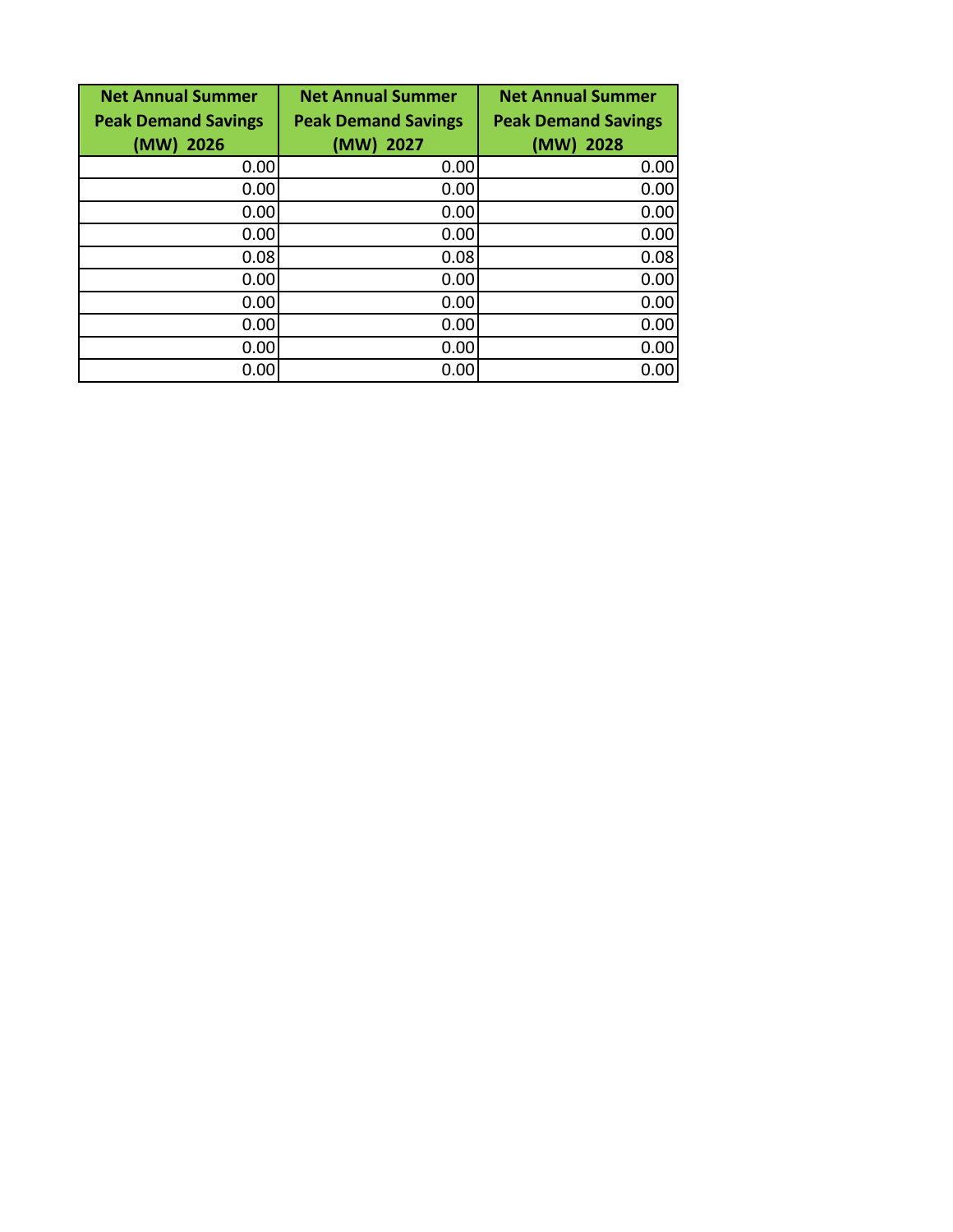| <b>Net Annual Summer</b>   | <b>Net Annual Summer</b>   | <b>Net Annual Summer</b>   |
|----------------------------|----------------------------|----------------------------|
| <b>Peak Demand Savings</b> | <b>Peak Demand Savings</b> | <b>Peak Demand Savings</b> |
| $(MW)$ 2029                | $(MW)$ 2030                | (MW) 2031                  |
| 0.00                       | 0.00                       | 0.00                       |
| 0.00                       | 0.00                       | 0.00                       |
| 0.00                       | 0.00                       | 0.00                       |
| 0.00                       | 0.00                       | 0.00                       |
| 0.06                       | 0.00                       | 0.00                       |
| 0.00                       | 0.00                       | 0.00                       |
| 0.00                       | 0.00                       | 0.00                       |
| 0.00                       | 0.00                       | 0.00                       |
| 0.00                       | 0.00                       | 0.00                       |
| 0.00                       | 0.00                       | 0.00                       |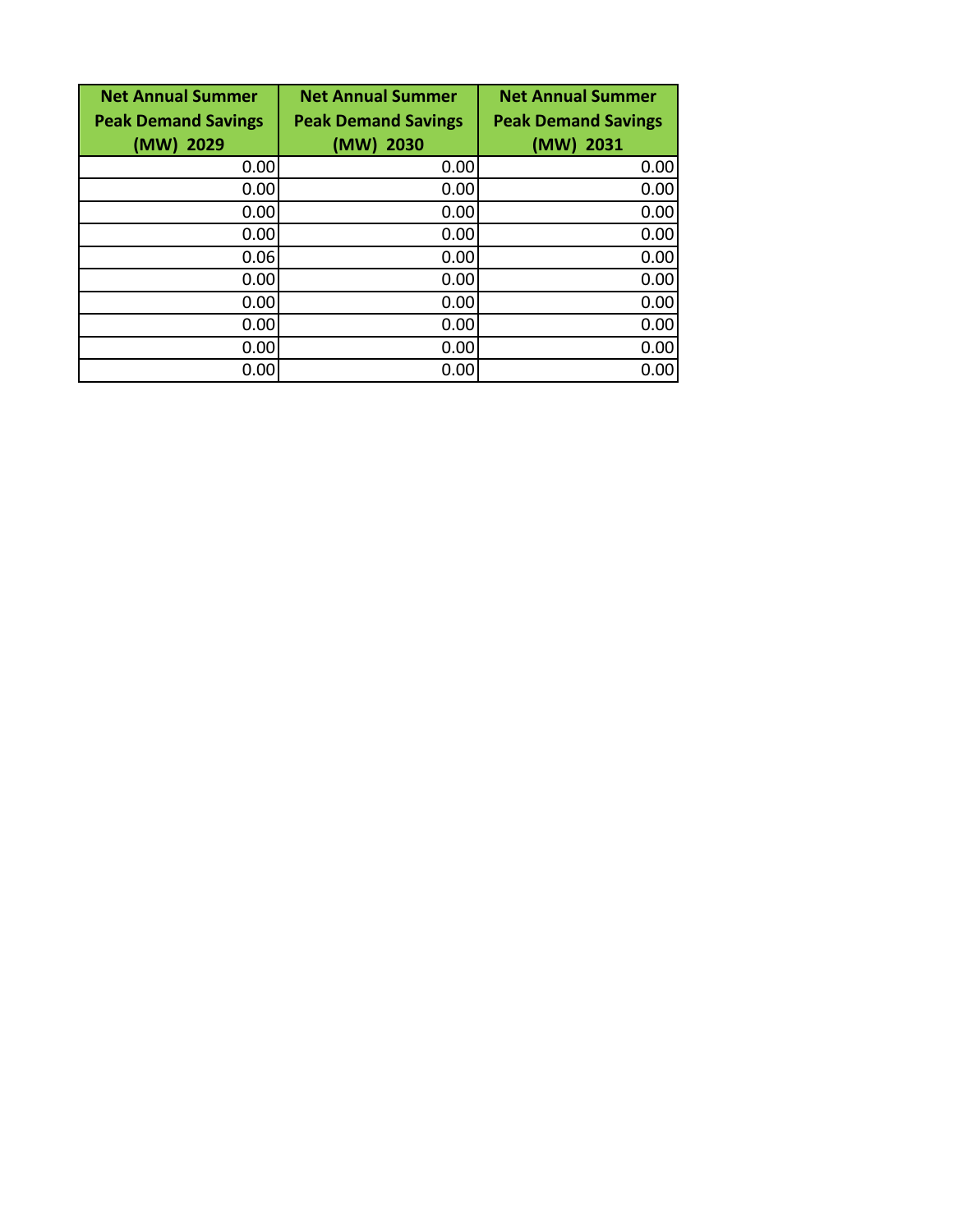| <b>Net Annual Summer</b>   | <b>Net Annual Summer</b>   | <b>Net Annual Summer</b>   |
|----------------------------|----------------------------|----------------------------|
| <b>Peak Demand Savings</b> | <b>Peak Demand Savings</b> | <b>Peak Demand Savings</b> |
| (MW)<br>2032               | (MW) 2033                  | (MW) 2034                  |
| 0.00                       | 0.00                       | 0.00                       |
| 0.00                       | 0.00                       | 0.00                       |
| 0.00                       | 0.00                       | 0.00                       |
| 0.00                       | 0.00                       | 0.00                       |
| 0.00                       | 0.00                       | 0.00                       |
| 0.00                       | 0.00                       | 0.00                       |
| 0.00                       | 0.00                       | 0.00                       |
| 0.00                       | 0.00                       | 0.00                       |
| 0.00                       | 0.00                       | 0.00                       |
| 0.00                       | 0.00                       | 0.00                       |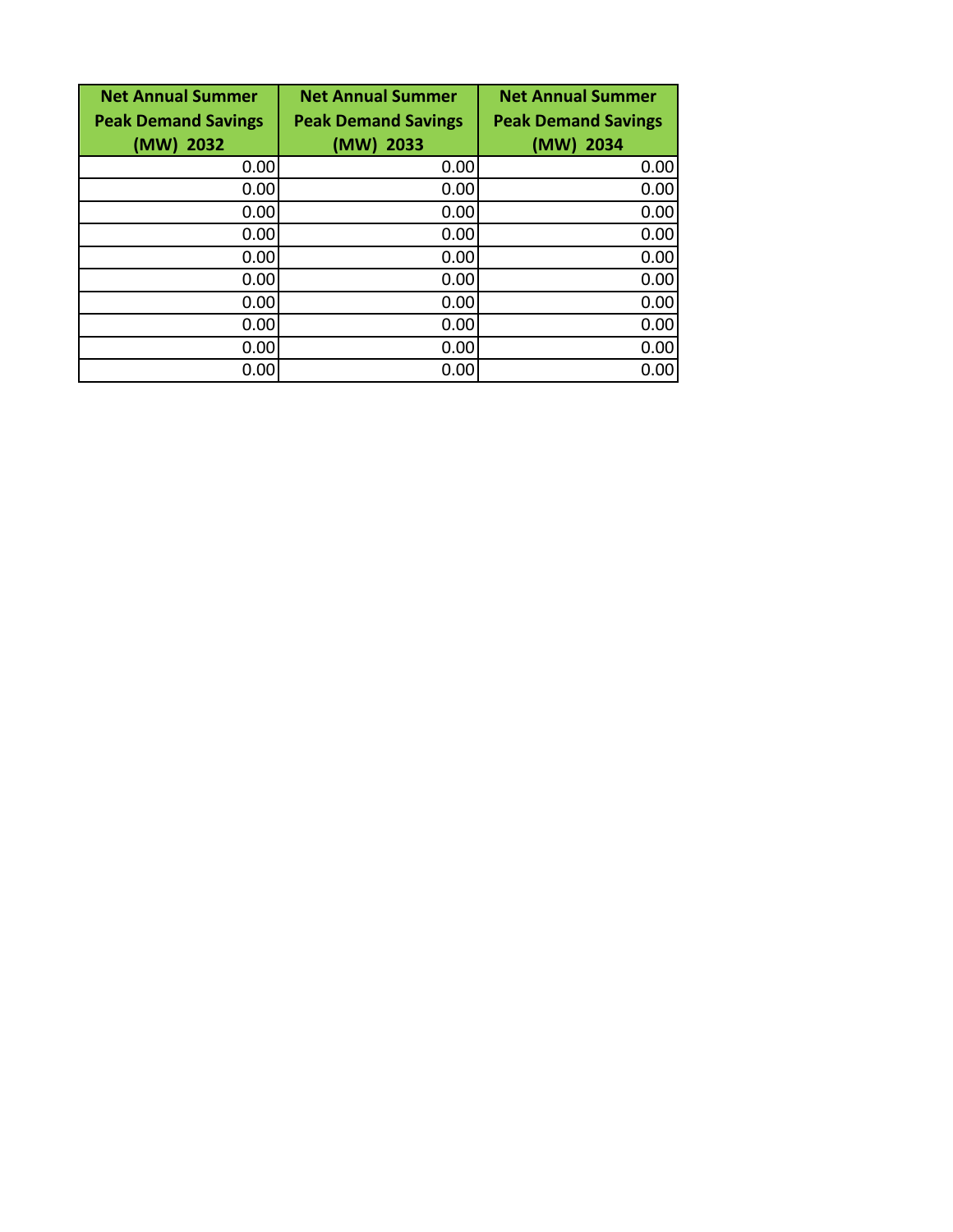| <b>Net Annual Summer</b>   | <b>Net Annual Summer</b>   | <b>Net Annual Summer</b>   |
|----------------------------|----------------------------|----------------------------|
| <b>Peak Demand Savings</b> | <b>Peak Demand Savings</b> | <b>Peak Demand Savings</b> |
| (MW)<br>2035               | (MW) 2036                  | (MW) 2037                  |
| 0.00                       | 0.00                       | 0.00                       |
| 0.00                       | 0.00                       | 0.00                       |
| 0.00                       | 0.00                       | 0.00                       |
| 0.00                       | 0.00                       | 0.00                       |
| 0.00                       | 0.00                       | 0.00                       |
| 0.00                       | 0.00                       | 0.00                       |
| 0.00                       | 0.00                       | 0.00                       |
| 0.00                       | 0.00                       | 0.00                       |
| 0.00                       | 0.00                       | 0.00                       |
| 0.00                       | 0.00                       | 0.00                       |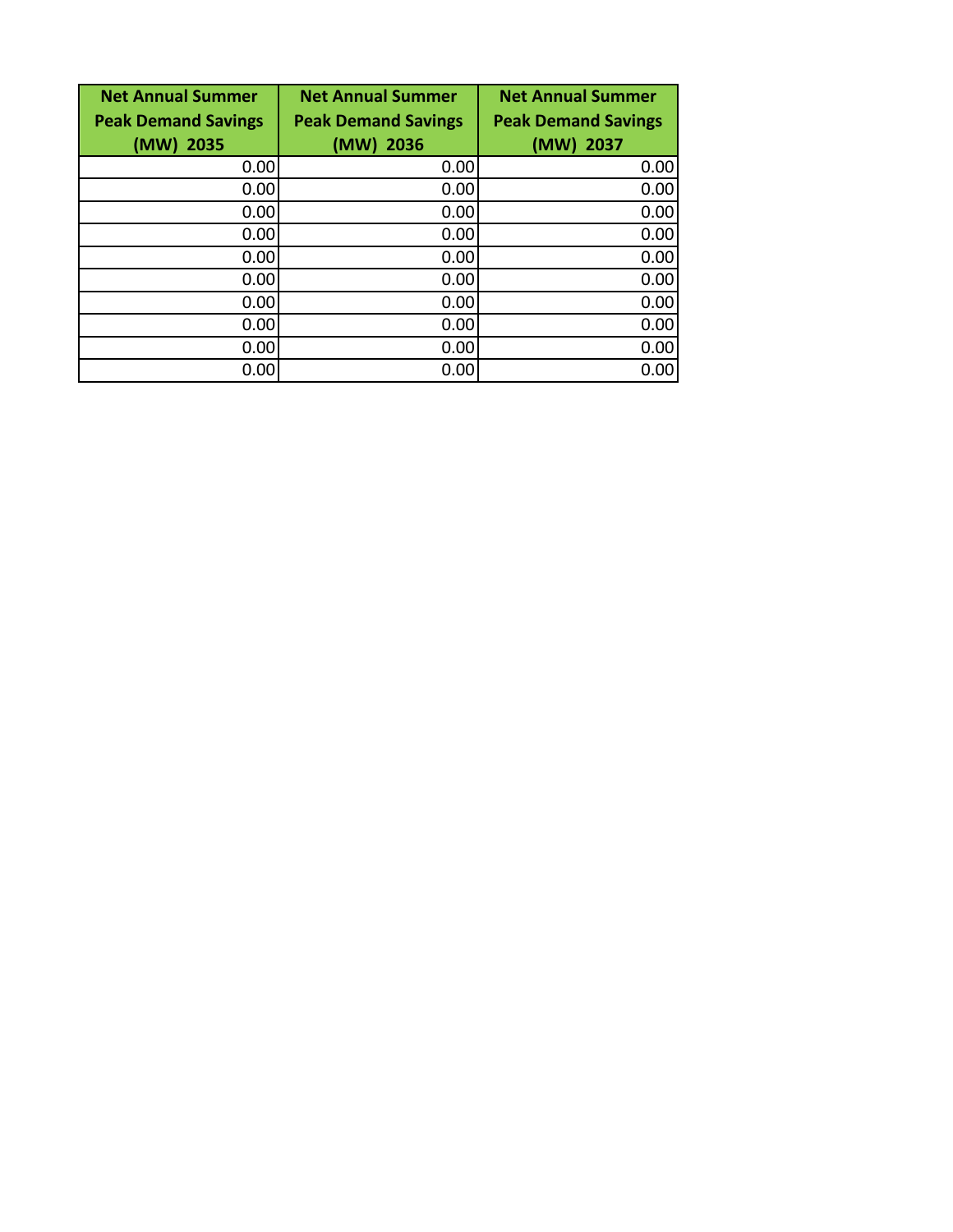| <b>Net Annual Summer</b>   | <b>Net Annual Summer</b>   | <b>Net Annual Summer</b>   |
|----------------------------|----------------------------|----------------------------|
| <b>Peak Demand Savings</b> | <b>Peak Demand Savings</b> | <b>Peak Demand Savings</b> |
| (MW)<br>2038               | (MW) 2039                  | (MW) 2040                  |
| 0.00                       | 0.00                       | 0.00                       |
| 0.00                       | 0.00                       | 0.00                       |
| 0.00                       | 0.00                       | 0.00                       |
| 0.00                       | 0.00                       | 0.00                       |
| 0.00                       | 0.00                       | 0.00                       |
| 0.00                       | 0.00                       | 0.00                       |
| 0.00                       | 0.00                       | 0.00                       |
| 0.00                       | 0.00                       | 0.00                       |
| 0.00                       | 0.00                       | 0.00                       |
| 0.00                       | 0.00                       | 0.00                       |

Res  $GS < 50$  $GS > 50$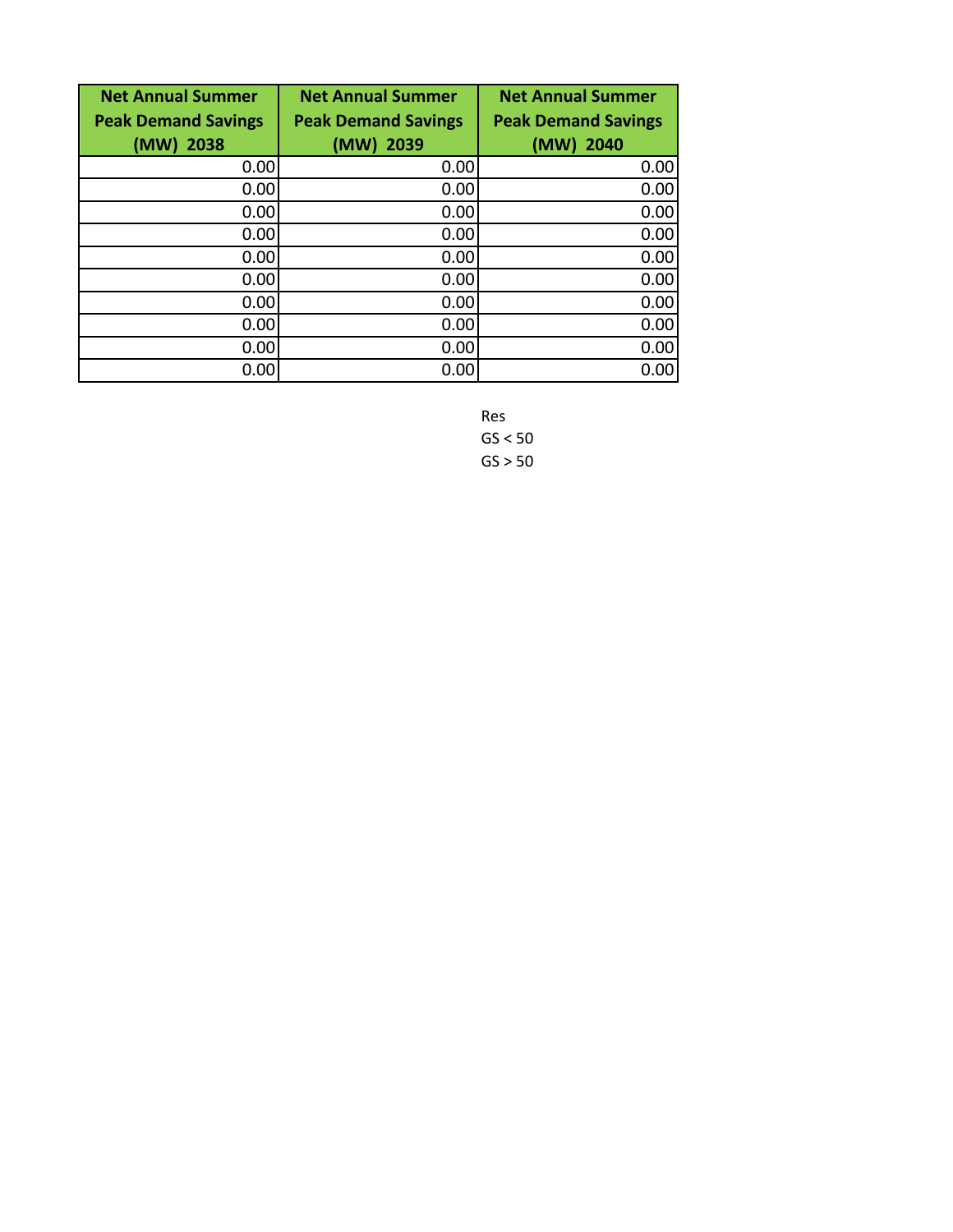| <b>Net Annual Energy</b><br>Savings (MWh) 2011 | <b>Net Annual Energy</b><br>Savings (MWh) 2012 | <b>Net Annual Energy</b><br>Savings (MWh) 2013 |
|------------------------------------------------|------------------------------------------------|------------------------------------------------|
| 1.71                                           | 1.71                                           | 1.71                                           |
| 15.81                                          | 15.81                                          | 15.81                                          |
| 66.70                                          | 66.70                                          | 66.70                                          |
| 43.70                                          | 43.70                                          | 43.70                                          |
| 141.63                                         | 141.63                                         | 141.63                                         |
| 0.00                                           | 0.00                                           | 0.00                                           |
| 0.00                                           | 0.00                                           | 0.00                                           |
| 186.98                                         | 186.98                                         | 186.98                                         |
| 26.33                                          | 26.33                                          | 26.33                                          |
| 63.43                                          | 63.43                                          | 63.43                                          |
| 546,277                                        | 546,277                                        | 546,277                                        |
| 269,539                                        | 269,539                                        | 269,539                                        |
| 197,510                                        | 197,510                                        | 197,510                                        |
| 79,227                                         | 79,227                                         | 79,227                                         |
| 546,277                                        | 546,277                                        | 546,277                                        |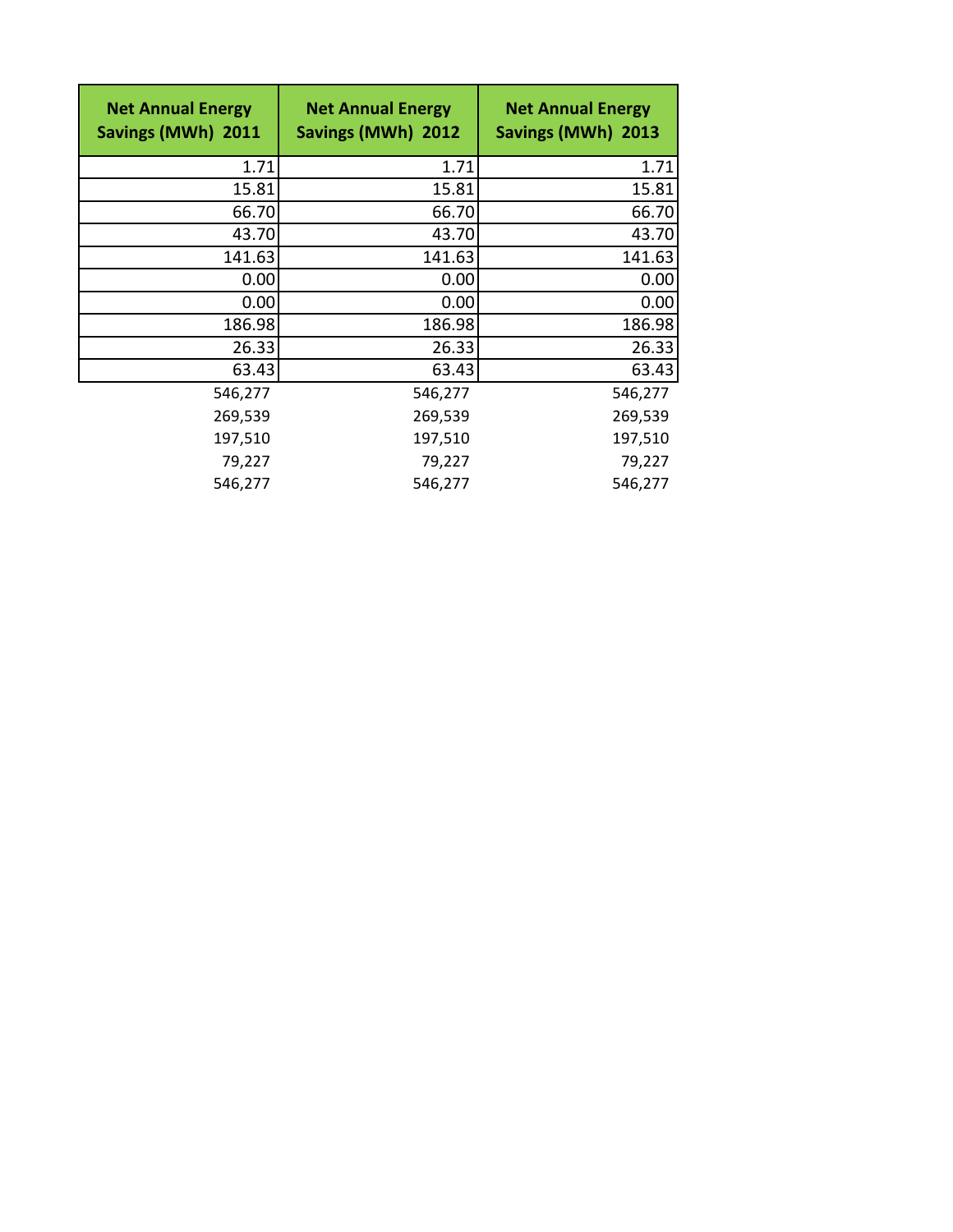| <b>Net Annual Energy</b><br>Savings (MWh) 2014 | <b>Net Annual Energy</b><br>Savings (MWh) 2015 | <b>Net Annual Energy</b><br>Savings (MWh) 2016 |
|------------------------------------------------|------------------------------------------------|------------------------------------------------|
| 0.39                                           | 0.00                                           | 0.00                                           |
| 15.81                                          | 12.54                                          | 0.00                                           |
| 66.70                                          | 60.96                                          | 54.68                                          |
| 43.70                                          | 40.18                                          | 36.33                                          |
| 141.63                                         | 141.63                                         | 141.63                                         |
| 0.00                                           | 0.00                                           | 0.00                                           |
| 0.00                                           | 0.00                                           | 0.00                                           |
| 106.83                                         | 106.83                                         | 106.83                                         |
| 26.33                                          | 26.33                                          | 26.33                                          |
| 63.43                                          | 63.43                                          | 63.43                                          |
| 464,811                                        | 451,884                                        |                                                |
| 268,223                                        | 255,296                                        |                                                |
| 117,361                                        | 117,361                                        |                                                |
| 79,227                                         | 79,227                                         |                                                |
| 464,811                                        | 451,884                                        |                                                |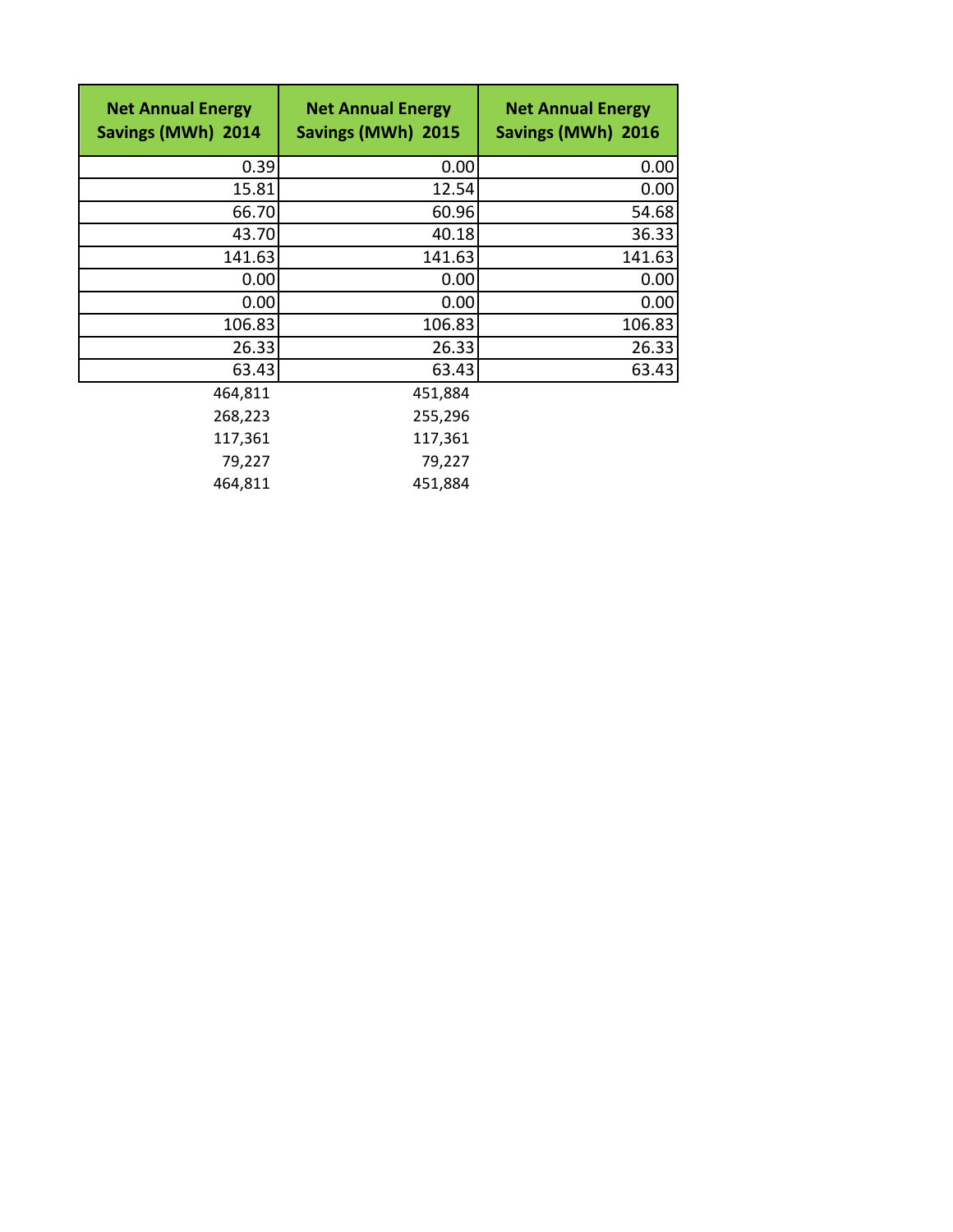| <b>Net Annual Energy</b><br>Savings (MWh) 2017 | <b>Net Annual Energy</b><br>Savings (MWh) 2018 | <b>Net Annual Energy</b><br>Savings (MWh) 2019 |
|------------------------------------------------|------------------------------------------------|------------------------------------------------|
| 0.00                                           | 0.00                                           | 0.00                                           |
| 0.00                                           | 0.00                                           | 0.00                                           |
| 41.23                                          | 41.08                                          | 53.09                                          |
| 28.38                                          | 28.21                                          | 35.57                                          |
| 141.63                                         | 141.63                                         | 141.63                                         |
| 0.00                                           | 0.00                                           | 0.00                                           |
| 0.00                                           | 0.00                                           | 0.00                                           |
| 16.88                                          | 16.88                                          | 16.88                                          |
| 26.33                                          | 26.33                                          | 26.33                                          |
| 63.43                                          | 63.43                                          | 63.43                                          |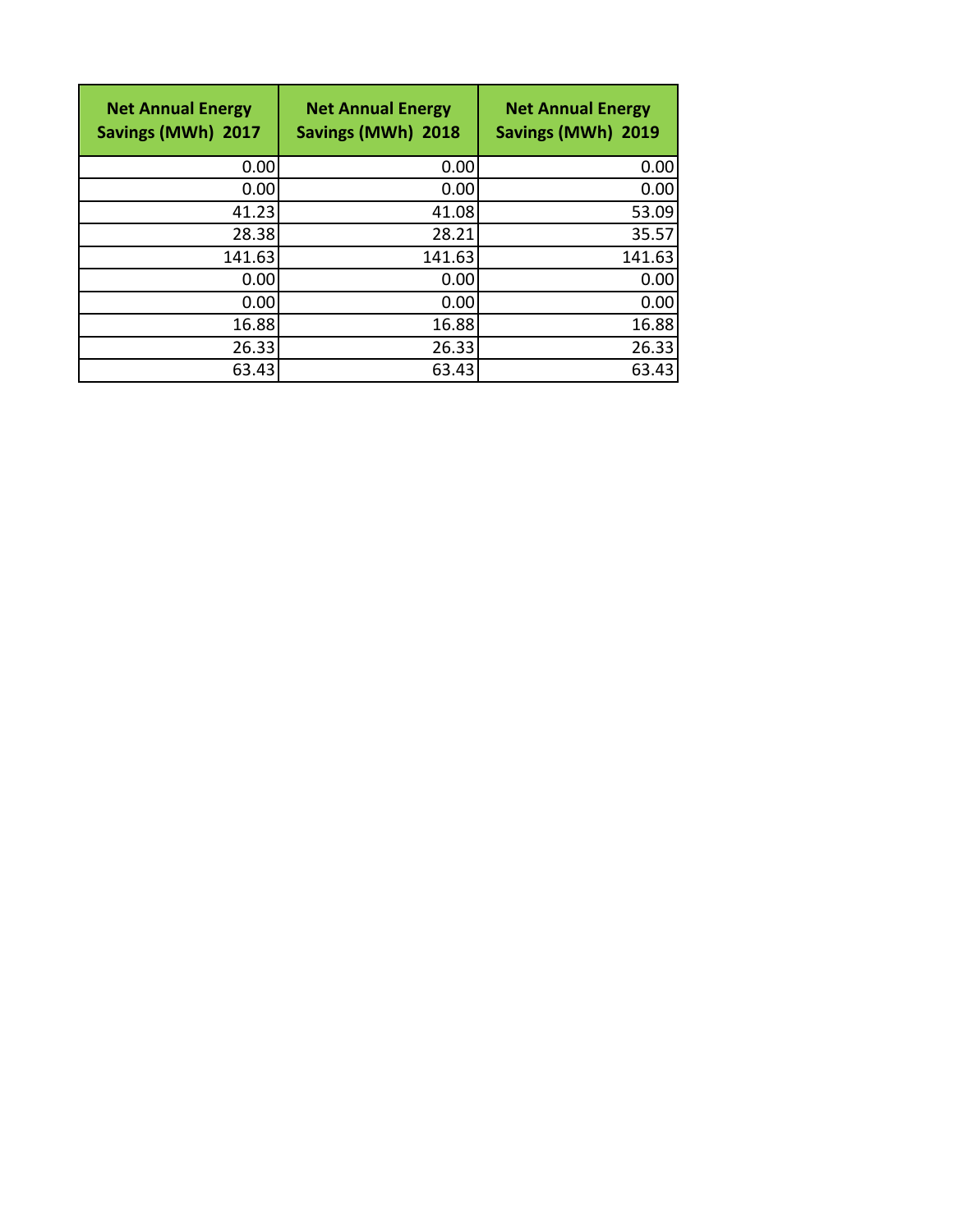| <b>Net Annual Energy</b><br>Savings (MWh) 2020 | <b>Net Annual Energy</b><br>Savings (MWh) 2021 | <b>Net Annual Energy</b><br>Savings (MWh) 2022 |
|------------------------------------------------|------------------------------------------------|------------------------------------------------|
| 0.00                                           | 0.00                                           | 0.00                                           |
| 0.00                                           | 0.00                                           | 0.00                                           |
| 17.04                                          | 6.13                                           | 5.40                                           |
| 13.46                                          | 4.49                                           | 3.71                                           |
| 141.63                                         | 141.63                                         | 141.63                                         |
| 0.00                                           | 0.00                                           | 0.00                                           |
| 0.00                                           | 0.00                                           | 0.00                                           |
| 16.88                                          | 13.20                                          | 13.20                                          |
| 26.33                                          | 26.33                                          | 26.33                                          |
| 63.43                                          | 63.43                                          | 63.43                                          |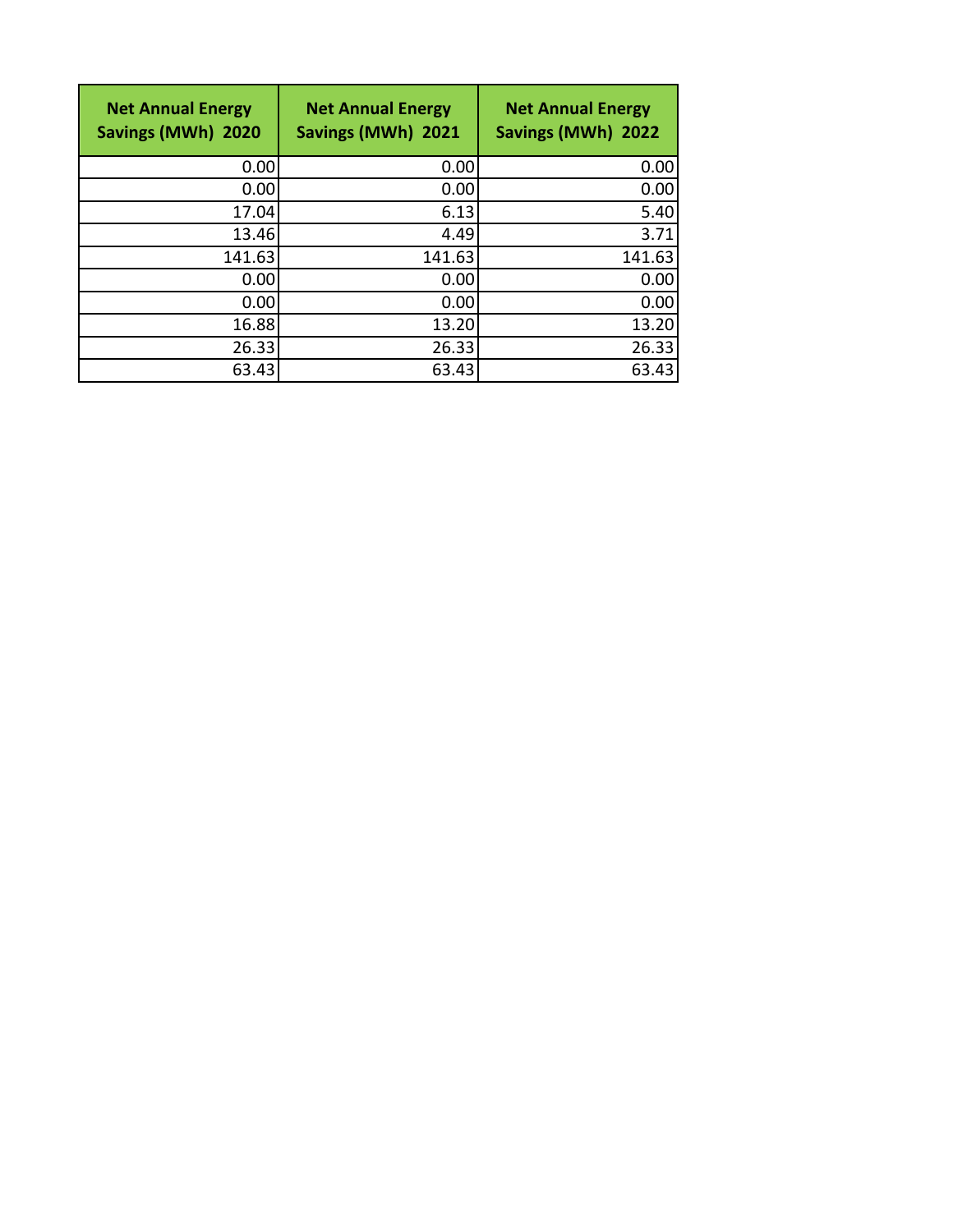| <b>Net Annual Energy</b><br>Savings (MWh) 2023 | <b>Net Annual Energy</b><br>Savings (MWh) 2024 | <b>Net Annual Energy</b><br>Savings (MWh) 2025 |
|------------------------------------------------|------------------------------------------------|------------------------------------------------|
| 0.00                                           | 0.00                                           | 0.00                                           |
| 0.00                                           | 0.00                                           | 0.00                                           |
| 5.40                                           | 3.99                                           | 3.99                                           |
| 3.71                                           | 3.44                                           | 3.44                                           |
| 141.63                                         | 141.63                                         | 141.63                                         |
| 0.00                                           | 0.00                                           | 0.00                                           |
| 0.00                                           | 0.00                                           | 0.00                                           |
| 0.00                                           | 0.00                                           | 0.00                                           |
| 26.33                                          | 0.00                                           | 0.00                                           |
| 63.43                                          | 63.43                                          | 63.43                                          |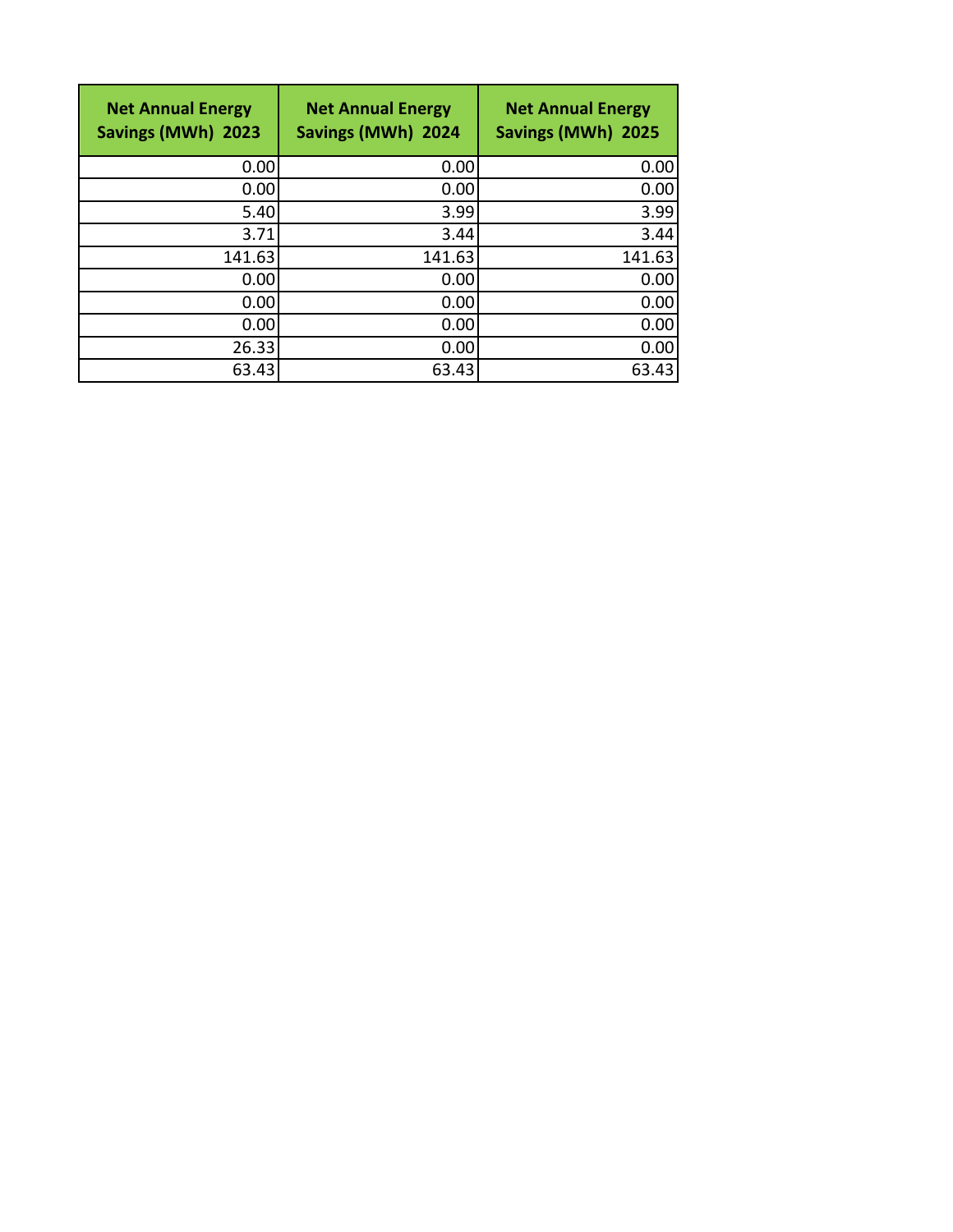| <b>Net Annual Energy</b><br>Savings (MWh) 2026 | <b>Net Annual Energy</b><br>Savings (MWh) 2027 | <b>Net Annual Energy</b><br>Savings (MWh) 2028 |
|------------------------------------------------|------------------------------------------------|------------------------------------------------|
| 0.00                                           | 0.00                                           | 0.00                                           |
| 0.00                                           | 0.00                                           | 0.00                                           |
| 3.62                                           | 0.00                                           | 0.00                                           |
| 3.11                                           | 0.00                                           | 0.00                                           |
| 141.63                                         | 141.63                                         | 141.63                                         |
| 0.00                                           | 0.00                                           | 0.00                                           |
| 0.00                                           | 0.00                                           | 0.00                                           |
| 0.00                                           | 0.00                                           | 0.00                                           |
| 0.00                                           | 0.00                                           | 0.00                                           |
| 0.64                                           | 0.64                                           | 0.64                                           |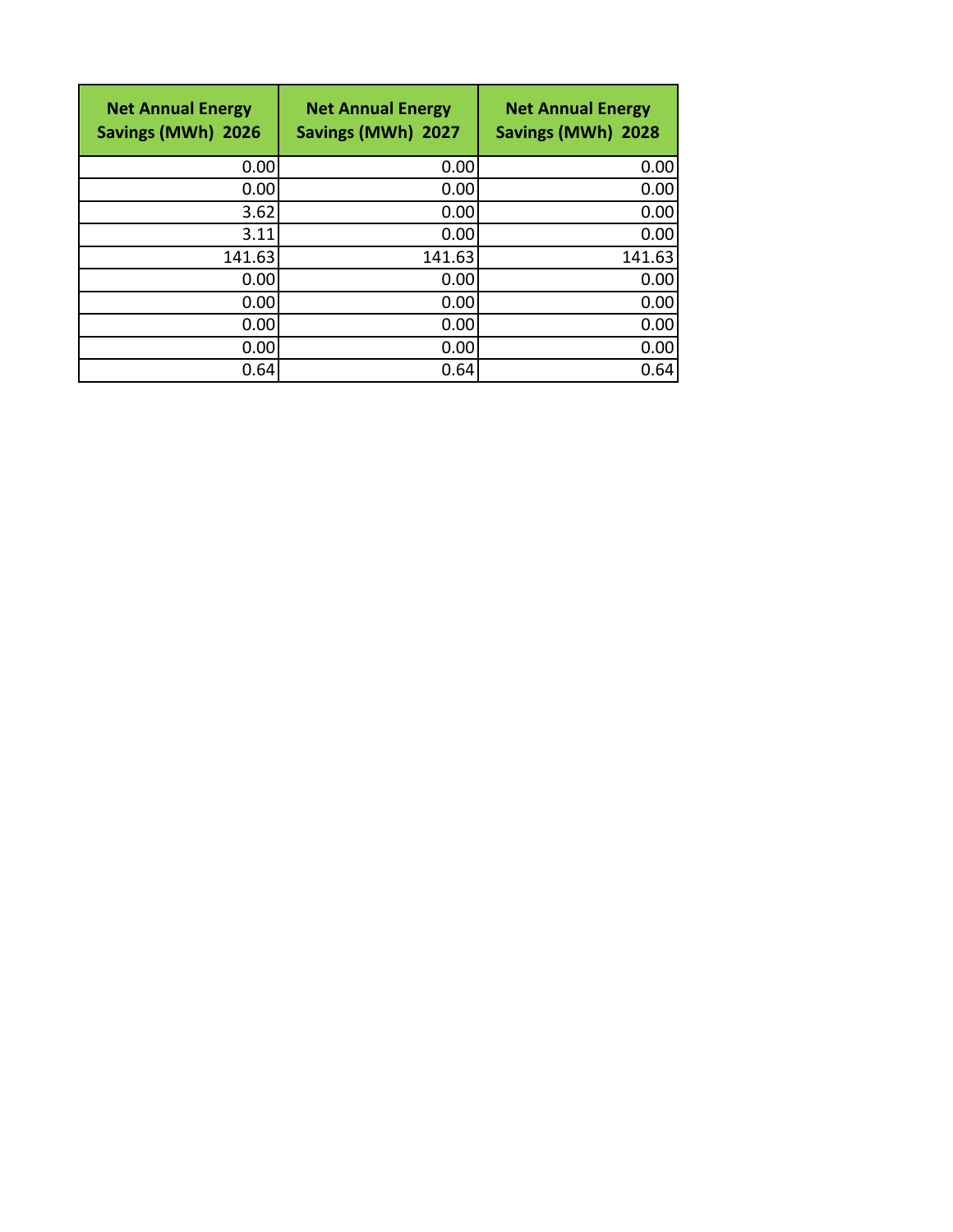| <b>Net Annual Energy</b><br>Savings (MWh) 2029 | <b>Net Annual Energy</b><br>Savings (MWh) 2030 | <b>Net Annual Energy</b><br>Savings (MWh) 2031 |
|------------------------------------------------|------------------------------------------------|------------------------------------------------|
| 0.00                                           | 0.00                                           | 0.00                                           |
| 0.00                                           | 0.00                                           | 0.00                                           |
| 0.00                                           | 0.00                                           | 0.00                                           |
| 0.00                                           | 0.00                                           | 0.00                                           |
| 123.18                                         | 0.00                                           | 0.00                                           |
| 0.00                                           | 0.00                                           | 0.00                                           |
| 0.00                                           | 0.00                                           | 0.00                                           |
| 0.00                                           | 0.00                                           | 0.00                                           |
| 0.00                                           | 0.00                                           | 0.00                                           |
| 0.64                                           | 0.64                                           | 0.64                                           |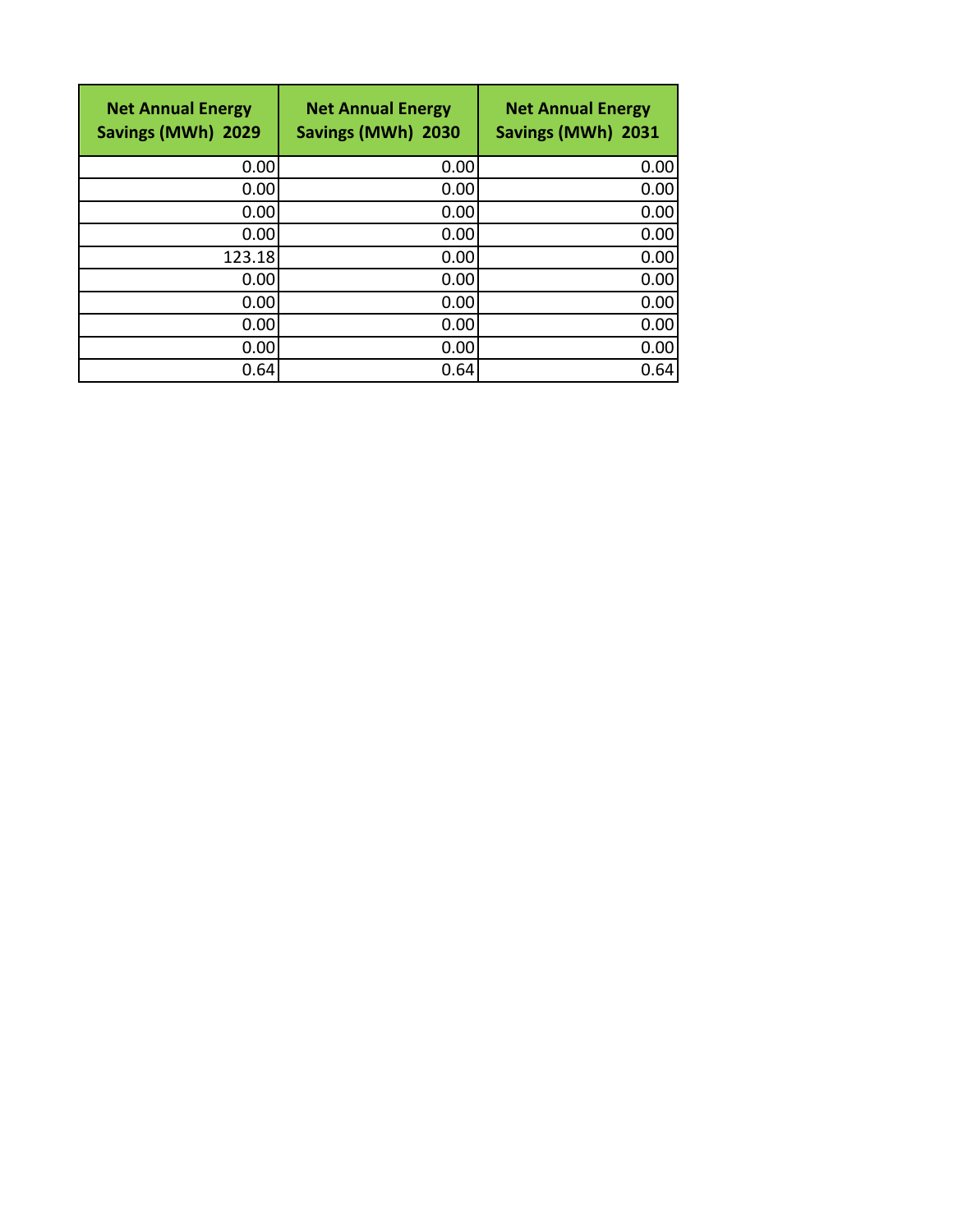| <b>Net Annual Energy</b><br>Savings (MWh) 2032 | <b>Net Annual Energy</b><br>Savings (MWh) 2033 | <b>Net Annual Energy</b><br>Savings (MWh) 2034 |
|------------------------------------------------|------------------------------------------------|------------------------------------------------|
| 0.00                                           | 0.00                                           | 0.00                                           |
| 0.00                                           | 0.00                                           | 0.00                                           |
| 0.00                                           | 0.00                                           | 0.00                                           |
| 0.00                                           | 0.00                                           | 0.00                                           |
| 0.00                                           | 0.00                                           | 0.00                                           |
| 0.00                                           | 0.00                                           | 0.00                                           |
| 0.00                                           | 0.00                                           | 0.00                                           |
| 0.00                                           | 0.00                                           | 0.00                                           |
| 0.00                                           | 0.00                                           | 0.00                                           |
| 0.64                                           | 0.64                                           | 0.64                                           |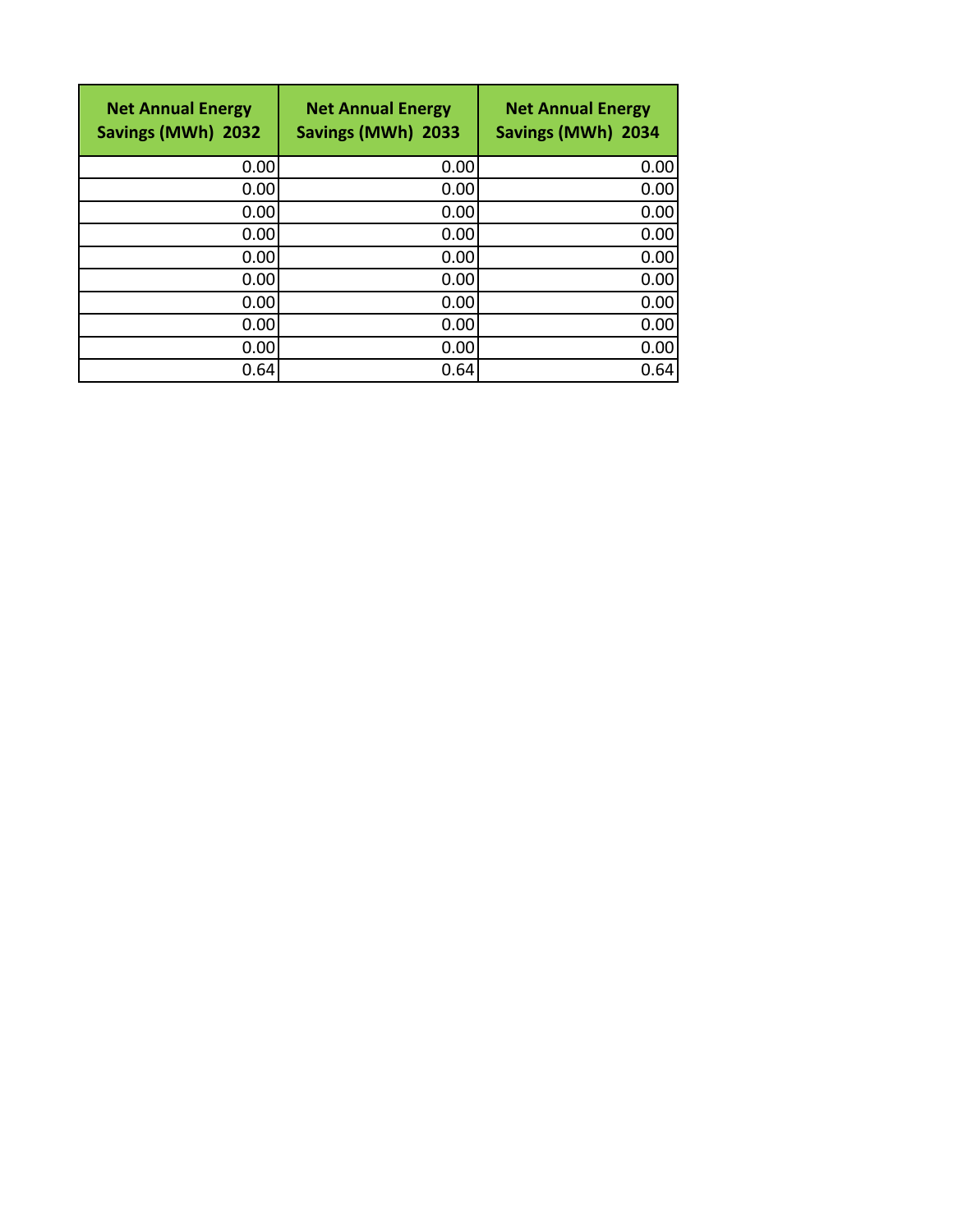| <b>Net Annual Energy</b><br>Savings (MWh) 2035 | <b>Net Annual Energy</b><br>Savings (MWh) 2036 | <b>Net Annual Energy</b><br>Savings (MWh) 2037 |
|------------------------------------------------|------------------------------------------------|------------------------------------------------|
| 0.00                                           | 0.00                                           | 0.00                                           |
| 0.00                                           | 0.00                                           | 0.00                                           |
| 0.00                                           | 0.00                                           | 0.00                                           |
| 0.00                                           | 0.00                                           | 0.00                                           |
| 0.00                                           | 0.00                                           | 0.00                                           |
| 0.00                                           | 0.00                                           | 0.00                                           |
| 0.00                                           | 0.00                                           | 0.00                                           |
| 0.00                                           | 0.00                                           | 0.00                                           |
| 0.00                                           | 0.00                                           | 0.00                                           |
| 0.64                                           | 0.64                                           | 0.00                                           |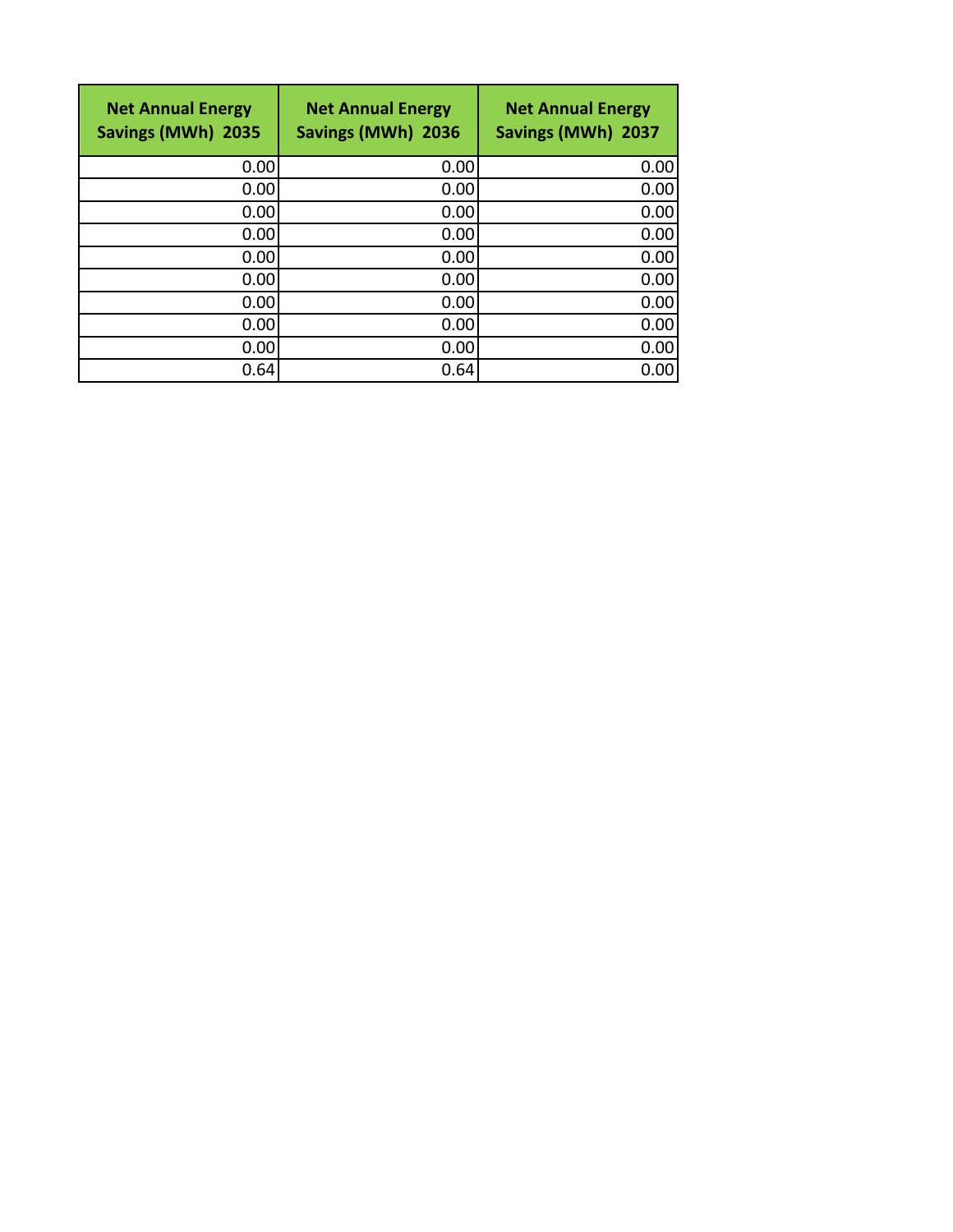| <b>Net Annual Energy</b><br>Savings (MWh) 2038 | <b>Net Annual Energy</b><br>Savings (MWh) 2039 | <b>Net Annual Energy</b><br>Savings (MWh) 2040 |
|------------------------------------------------|------------------------------------------------|------------------------------------------------|
| 0.00                                           | 0.00                                           | 0.00                                           |
| 0.00                                           | 0.00                                           | 0.00                                           |
| 0.00                                           | 0.00                                           | 0.00                                           |
| 0.00                                           | 0.00                                           | 0.00                                           |
| 0.00                                           | 0.00                                           | 0.00                                           |
| 0.00                                           | 0.00                                           | 0.00                                           |
| 0.00                                           | 0.00                                           | 0.00                                           |
| 0.00                                           | 0.00                                           | 0.00                                           |
| 0.00                                           | 0.00                                           | 0.00                                           |
| 0.00                                           | 0.00                                           | 0.00                                           |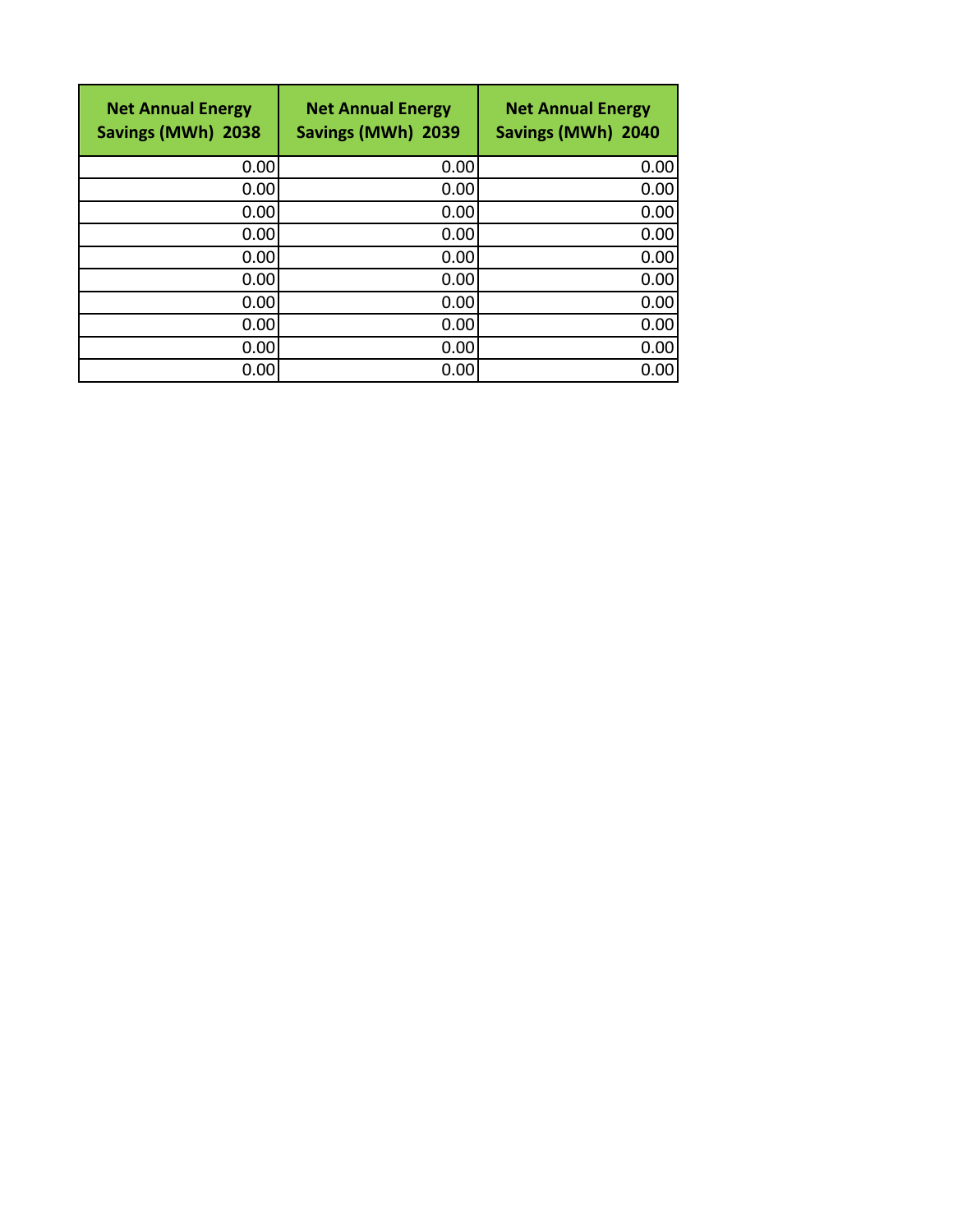| <b>Portfolio</b>                    | Program                                                        | <b>Initiative</b>                                       | <b>LDC</b>         |
|-------------------------------------|----------------------------------------------------------------|---------------------------------------------------------|--------------------|
| Tier 1                              | <b>Business</b>                                                | Direct Install Lighting                                 | E.L.K. Energy Inc. |
| Tier 1                              | <b>Business</b>                                                | Retrofit                                                | E.L.K. Energy Inc. |
| Tier 1                              | Consumer                                                       | Appliance Exchange                                      | E.L.K. Energy Inc. |
| Tier 1                              | Consumer                                                       | Appliance Retirement                                    | E.L.K. Energy Inc. |
| Tier 1                              | Consumer                                                       | <b>Bi-Annual Retailer Event</b>                         | E.L.K. Energy Inc. |
| Tier 1                              | Consumer                                                       | <b>Conservation Instant Coupon Booklet</b>              | E.L.K. Energy Inc. |
| Tier 1                              | Consumer                                                       | <b>HVAC Incentives</b>                                  | E.L.K. Energy Inc. |
| Tier 1                              | Consumer                                                       | <b>Residential Demand Response</b>                      | E.L.K. Energy Inc. |
| Tier 1                              | Pre-2011 Programs Completed in 2011                            | <b>High Performance New Construction</b>                | E.L.K. Energy Inc. |
| Tier 1                              | <b>Business</b>                                                | Commercial Demand Response (part of [E.L.K. Energy Inc. |                    |
|                                     | Tier 1 - 2011 Adjustment   Pre-2011 Programs Completed in 2011 | <b>High Performance New Construction</b>                | E.L.K. Energy Inc. |
| Tier 1 - 2011 Adjustment Consumer   |                                                                | <b>HVAC Incentives</b>                                  | E.L.K. Energy Inc. |
| Tier 1 - 2011 Adjustment Consumer   |                                                                | <b>Bi-Annual Retailer Event</b>                         | E.L.K. Energy Inc. |
| Tier 1 - 2011 Adjustment   Consumer |                                                                | <b>Conservation Instant Coupon Booklet</b>              | E.L.K. Energy Inc. |

| Program                             | <b>Initiative</b>                 |
|-------------------------------------|-----------------------------------|
| Business                            | Direct Install Lighting           |
| <b>Business</b>                     | Retrofit                          |
| Pre-2011 Programs Completed in 2011 | High Performance New Construction |
| Pre-2011 Programs Completed in 2011 | High Performance New Construction |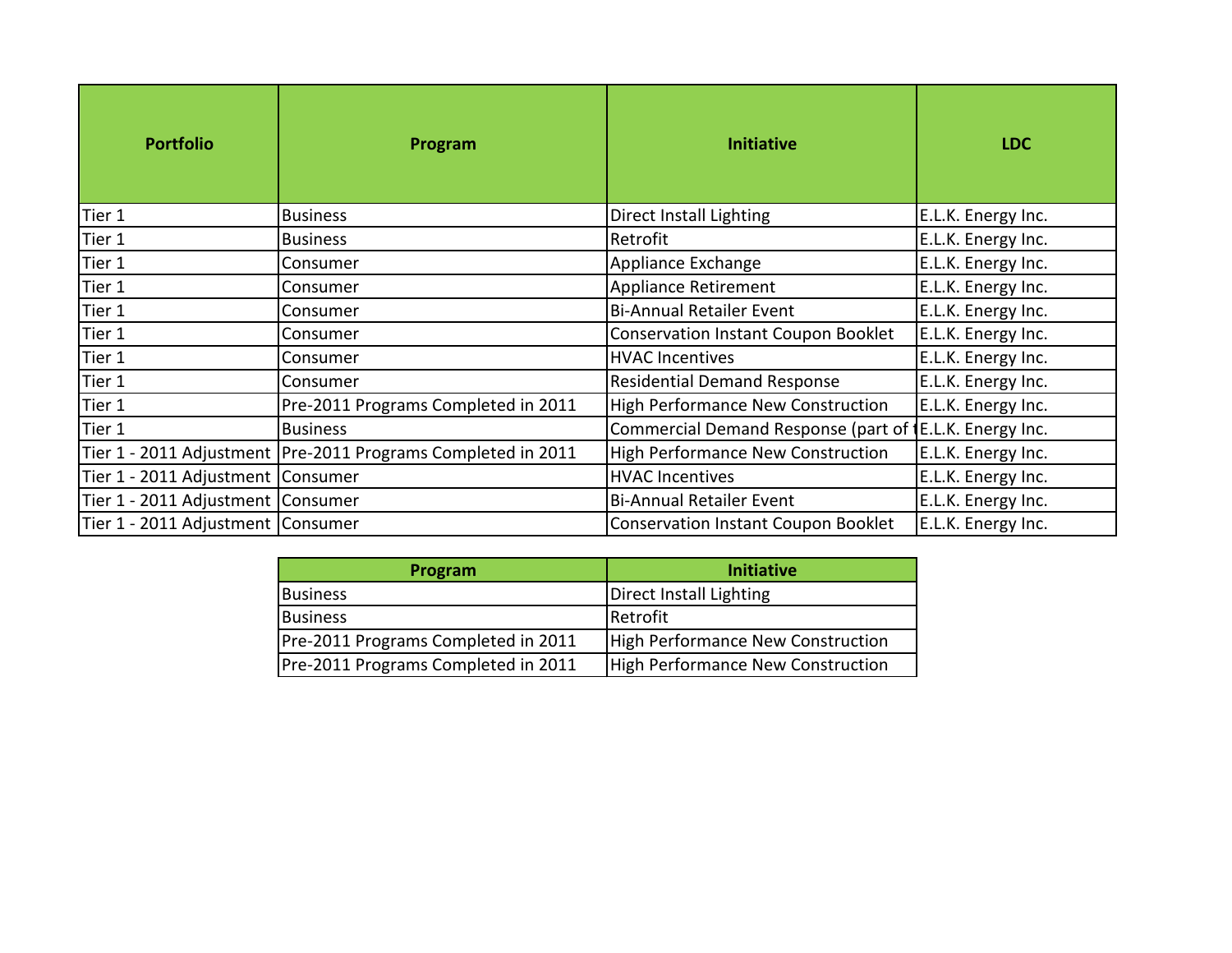| <b>Sector</b>  | <b>Conservation Resource Type</b> | (Implementation) Year |
|----------------|-----------------------------------|-----------------------|
| C&I            | EE                                | 2012                  |
| C&I            | EE                                | 2012                  |
| Residential    | EE                                | 2012                  |
| Residential    | EE                                | 2012                  |
| Residential    | EE                                | 2012                  |
| Residential    | EE                                | 2012                  |
| Residential    | EE                                | 2012                  |
| Residential    | DR                                | 2012                  |
| <b>C&amp;I</b> | EE                                | 2012                  |
| C&l            | DR                                | 2012                  |
| C&I            | EE                                | 2011                  |
| Residential    | EE                                | 2011                  |
| Residential    | EE                                | 2011                  |
| Residential    | EE                                | 2011                  |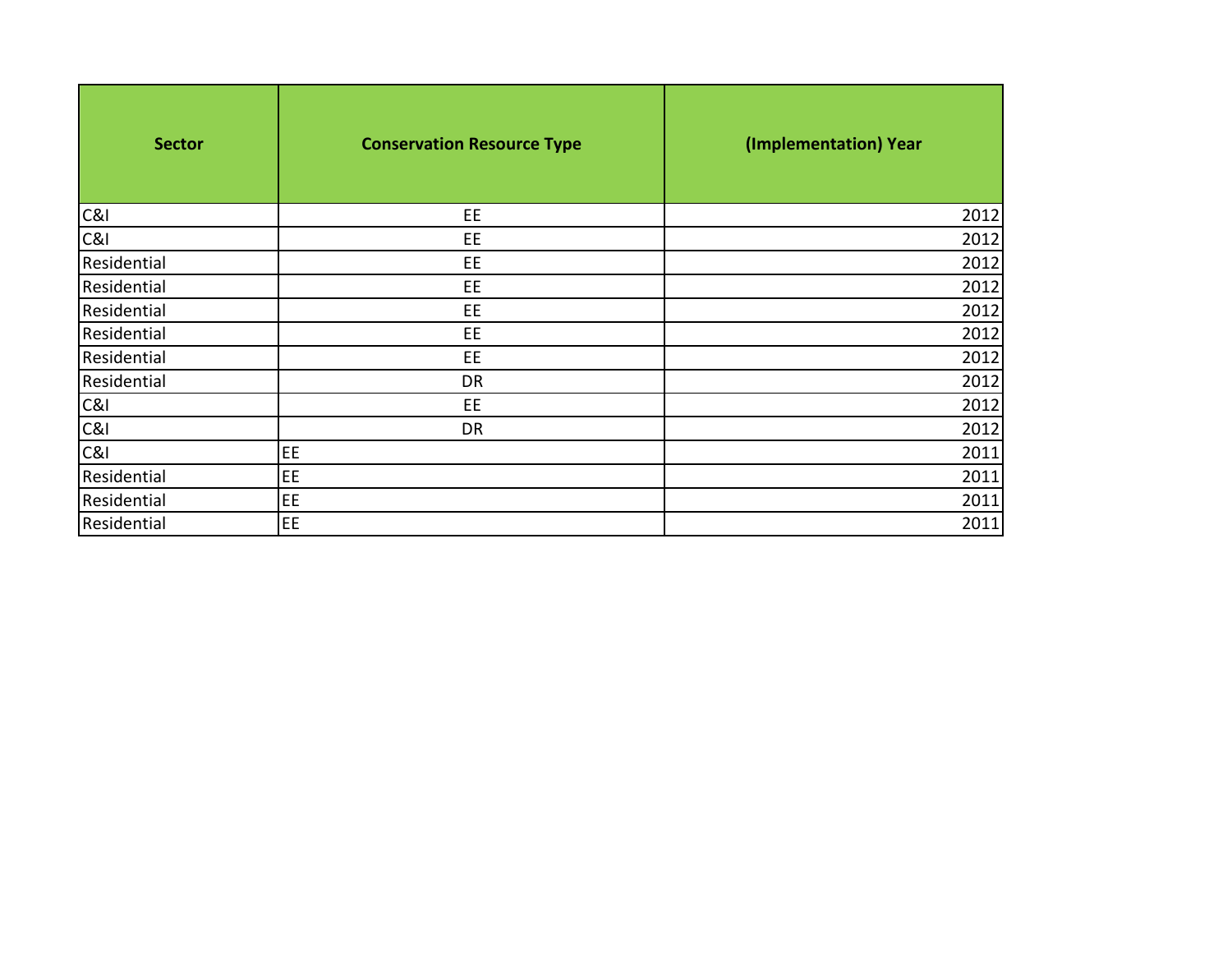| <b>Status</b>                   | <b>Activity Unit Name</b> | Activity/<br>Participation<br>$(i.e. \# of$<br>appliances) | <b>Gross Summer Peak</b><br><b>Demand Savings (MW)</b> |
|---------------------------------|---------------------------|------------------------------------------------------------|--------------------------------------------------------|
| Final; Released August 31, 2013 | Projects                  | 38                                                         | 0.000                                                  |
| Final; Released August 31, 2013 | Projects                  | 14                                                         | 0.218                                                  |
| Final; Released August 31, 2013 | Appliances                | 4                                                          | 0.001                                                  |
| Final; Released August 31, 2013 | Appliances                | 26                                                         | 0.002                                                  |
| Final; Released August 31, 2013 | Products                  | 2408                                                       | 0.004                                                  |
| Final; Released August 31, 2013 | Products                  | 70                                                         | 0.001                                                  |
| Final; Released August 31, 2013 | Installations             | 224                                                        | 0.062                                                  |
| Final; Released August 31, 2013 | <b>Devices</b>            | 122                                                        | 0.078                                                  |
| Final; Released August 31, 2013 | Projects                  | 0                                                          | 0.000                                                  |
| Final; Released August 31, 2013 | <b>Devices</b>            | $\overline{2}$                                             | 0.002                                                  |
| Final; Released August 31, 2013 | <b>Buildings</b>          | 0                                                          | 0.000                                                  |
| Final; Released August 31, 2013 | Installations             | $-35$                                                      | $-0.022$                                               |
| Final; Released August 31, 2013 | Products                  | 186                                                        | 0.000                                                  |
| Final; Released August 31, 2013 | Products                  | 19                                                         | 0.000                                                  |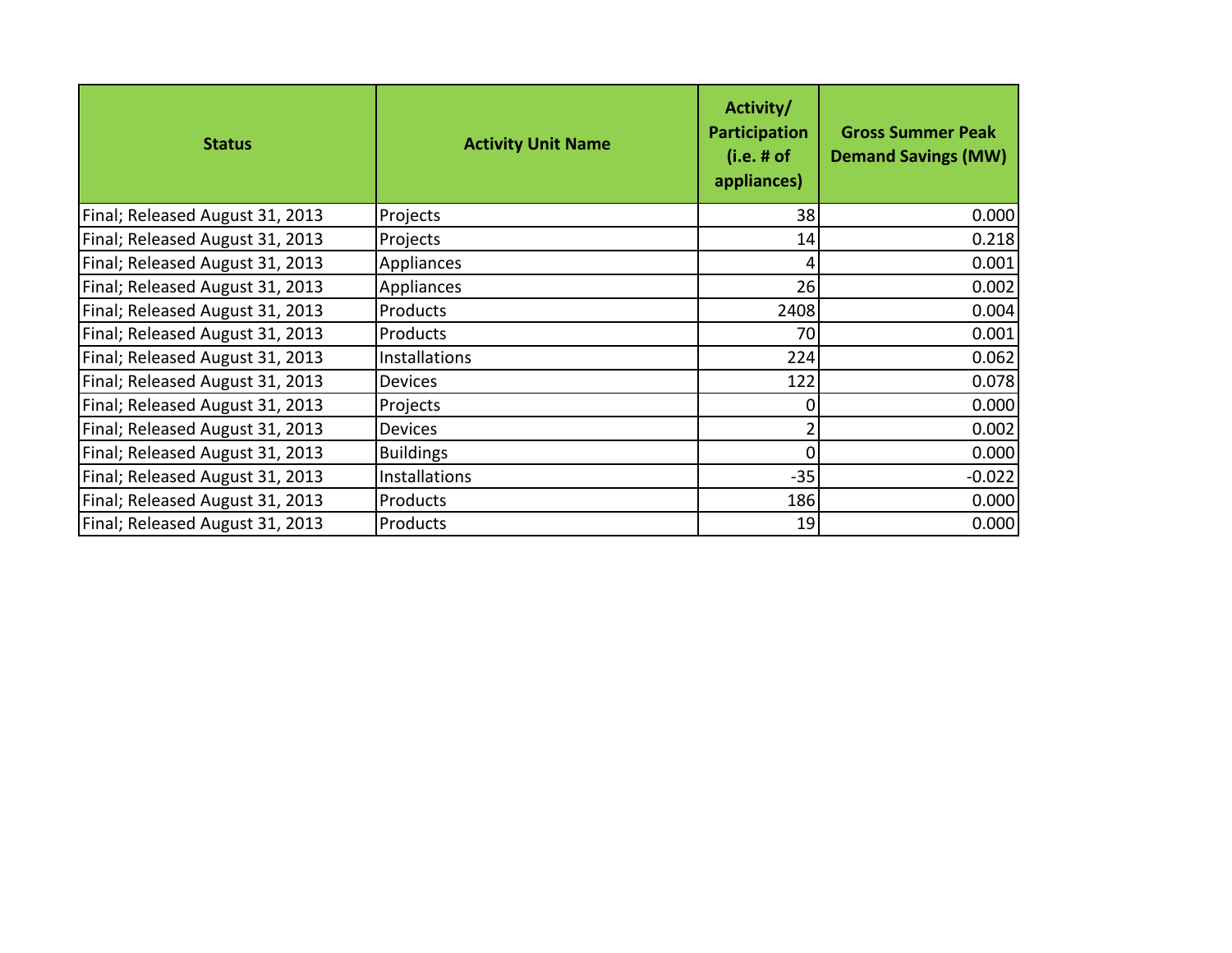| <b>Gross Energy Savings</b><br>(MWh) | <b>Net Annual Summer</b><br><b>Peak Demand Savings</b><br>(MW) 2011 | <b>Net Annual Summer</b><br><b>Peak Demand Savings</b><br>(MW) 2012 | <b>Net Annual Summer</b><br><b>Peak Demand Savings</b><br>(MW) 2013 | <b>Net Annual Summer</b><br><b>Peak Demand Savings</b><br>(MW) 2014 |
|--------------------------------------|---------------------------------------------------------------------|---------------------------------------------------------------------|---------------------------------------------------------------------|---------------------------------------------------------------------|
| 0.320                                | 0.000                                                               | 0.030                                                               | 0.030                                                               | 0.030                                                               |
| 1237.234                             | 0.000                                                               | 0.164                                                               | 0.164                                                               | 0.164                                                               |
| 1.969                                | 0.000                                                               | 0.001                                                               | 0.001                                                               | 0.001                                                               |
| 22.186                               | 0.000                                                               | 0.001                                                               | 0.001                                                               | 0.001                                                               |
| 66.321                               | 0.000                                                               | 0.003                                                               | 0.003                                                               | 0.003                                                               |
| 3.173                                | 0.000                                                               | 0.001                                                               | 0.001                                                               | 0.001                                                               |
| 184.379                              | 0.000                                                               | 0.047                                                               | 0.047                                                               | 0.047                                                               |
| 0.356                                | 0.000                                                               | 0.059                                                               | 0.000                                                               | 0.000                                                               |
| 0.497                                | 0.000                                                               | 0.000                                                               | 0.000                                                               | 0.000                                                               |
| 0.007                                | 0.000                                                               | 0.001                                                               | 0.000                                                               | 0.000                                                               |
| $-1.281$                             | 0.000                                                               | 0.000                                                               | 0.000                                                               | 0.000                                                               |
| $-38.884$                            | $-0.009$                                                            | $-0.009$                                                            | $-0.009$                                                            | $-0.009$                                                            |
| 5.387                                | 0.000                                                               | 0.000                                                               | 0.000                                                               | 0.000                                                               |
| 0.581                                | 0.000                                                               | 0.000                                                               | 0.000                                                               | 0.000                                                               |
|                                      |                                                                     | 0.297                                                               | 0.237                                                               | 0.237                                                               |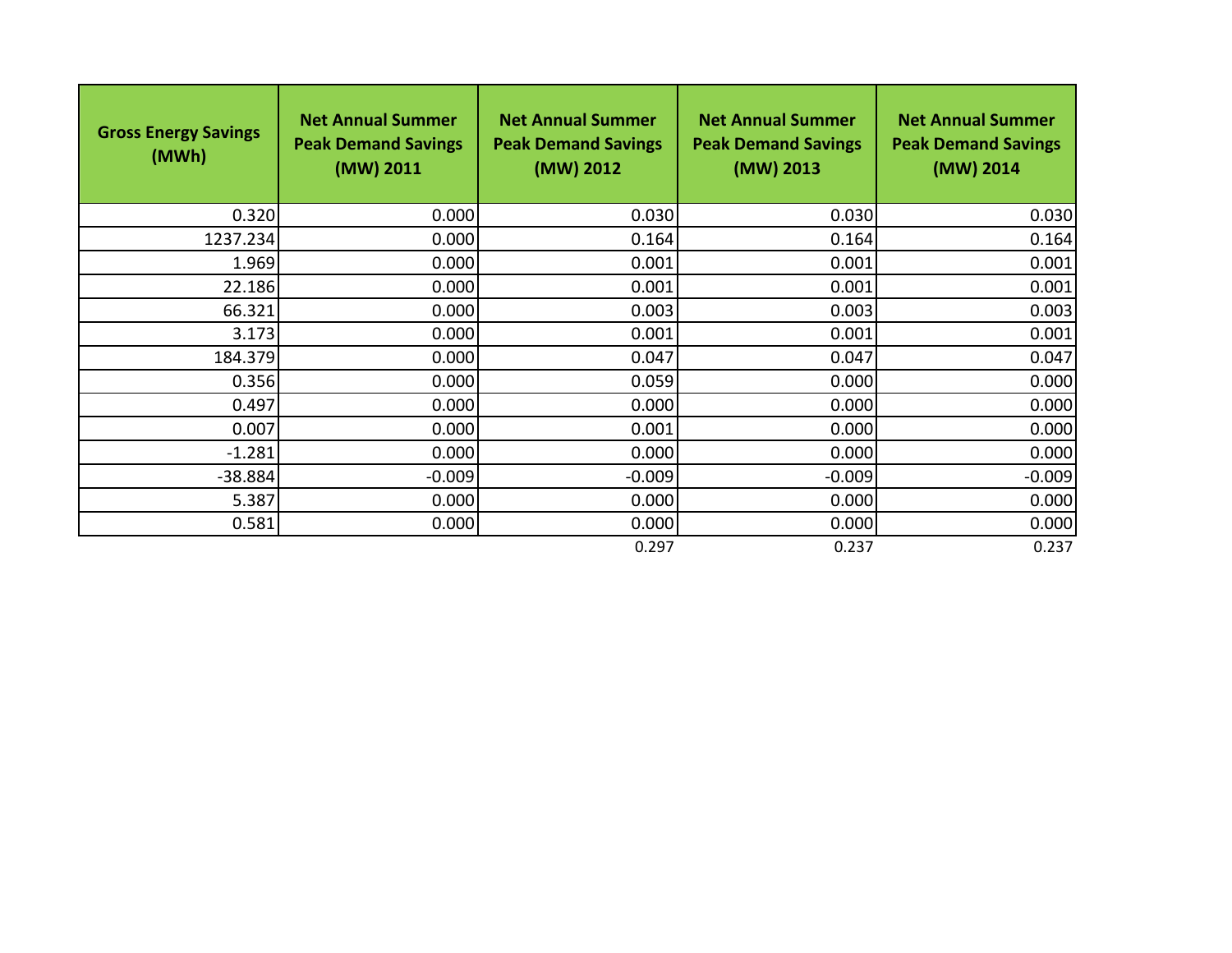| <b>Net Annual Summer</b><br><b>Peak Demand Savings</b><br>(MW) 2015 | <b>Net Annual Summer</b><br><b>Peak Demand Savings</b><br>(MW) 2016 | <b>Net Annual Summer</b><br><b>Peak Demand Savings</b><br>(MW) 2017 | <b>Net Annual Summer</b><br><b>Peak Demand Savings</b><br>(MW) 2018 | <b>Net Annual Summer</b><br><b>Peak Demand Savings</b><br>(MW) 2019 |
|---------------------------------------------------------------------|---------------------------------------------------------------------|---------------------------------------------------------------------|---------------------------------------------------------------------|---------------------------------------------------------------------|
| 0.019                                                               | 0.019                                                               | 0.002                                                               | 0.002                                                               | 0.002                                                               |
| 0.163                                                               | 0.163                                                               | 0.157                                                               | 0.157                                                               | 0.157                                                               |
| 0.001                                                               | 0.000                                                               | 0.000                                                               | 0.000                                                               | 0.000                                                               |
| 0.001                                                               | 0.001                                                               | 0.000                                                               | 0.000                                                               | 0.000                                                               |
| 0.003                                                               | 0.003                                                               | 0.003                                                               | 0.002                                                               | 0.002                                                               |
| 0.001                                                               | 0.001                                                               | 0.001                                                               | 0.000                                                               | 0.000                                                               |
| 0.047                                                               | 0.047                                                               | 0.047                                                               | 0.047                                                               | 0.047                                                               |
| 0.000                                                               | 0.000                                                               | 0.000                                                               | 0.000                                                               | 0.000                                                               |
| 0.000                                                               | 0.000                                                               | 0.000                                                               | 0.000                                                               | 0.000                                                               |
| 0.000                                                               | 0.000                                                               | 0.000                                                               | 0.000                                                               | 0.000                                                               |
| 0.000                                                               | 0.000                                                               | 0.000                                                               | 0.000                                                               | 0.000                                                               |
| $-0.009$                                                            | $-0.009$                                                            | $-0.009$                                                            | $-0.009$                                                            | $-0.009$                                                            |
| 0.000                                                               | 0.000                                                               | 0.000                                                               | 0.000                                                               | 0.000                                                               |
| 0.000                                                               | 0.000                                                               | 0.000                                                               | 0.000                                                               | 0.000                                                               |

0.226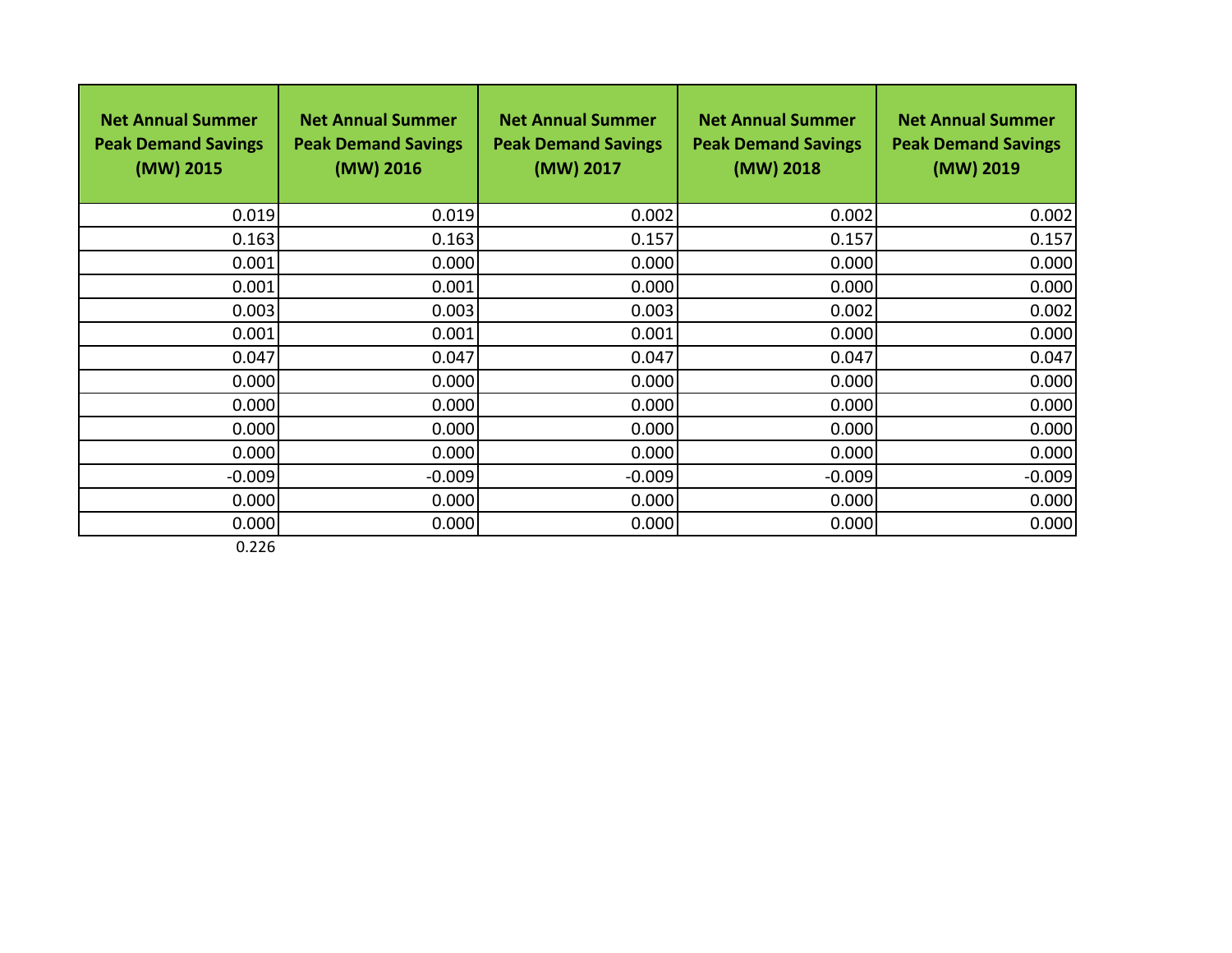| <b>Net Annual Summer</b><br><b>Peak Demand Savings</b><br>(MW) 2020 | <b>Net Annual Summer</b><br><b>Peak Demand Savings</b><br>(MW) 2021 | <b>Net Annual Summer</b><br><b>Peak Demand Savings</b><br>(MW) 2022 | <b>Net Annual Summer</b><br><b>Peak Demand Savings</b><br>(MW) 2023 | <b>Net Annual Summer</b><br><b>Peak Demand Savings</b><br>(MW) 2024 |
|---------------------------------------------------------------------|---------------------------------------------------------------------|---------------------------------------------------------------------|---------------------------------------------------------------------|---------------------------------------------------------------------|
| 0.002                                                               | 0.002                                                               | 0.002                                                               | 0.002                                                               | 0.000                                                               |
| 0.155                                                               | 0.153                                                               | 0.153                                                               | 0.153                                                               | 0.006                                                               |
| 0.000                                                               | 0.000                                                               | 0.000                                                               | 0.000                                                               | 0.000                                                               |
| 0.000                                                               | 0.000                                                               | 0.000                                                               | 0.000                                                               | 0.000                                                               |
| 0.002                                                               | 0.001                                                               | 0.000                                                               | 0.000                                                               | 0.000                                                               |
| 0.000                                                               | 0.000                                                               | 0.000                                                               | 0.000                                                               | 0.000                                                               |
| 0.047                                                               | 0.047                                                               | 0.047                                                               | 0.047                                                               | 0.047                                                               |
| 0.000                                                               | 0.000                                                               | 0.000                                                               | 0.000                                                               | 0.000                                                               |
| 0.000                                                               | 0.000                                                               | 0.000                                                               | 0.000                                                               | 0.000                                                               |
| 0.000                                                               | 0.000                                                               | 0.000                                                               | 0.000                                                               | 0.000                                                               |
| 0.000                                                               | 0.000                                                               | 0.000                                                               | 0.000                                                               | 0.000                                                               |
| $-0.009$                                                            | $-0.009$                                                            | $-0.009$                                                            | $-0.009$                                                            | $-0.009$                                                            |
| 0.000                                                               | 0.000                                                               | 0.000                                                               | 0.000                                                               | 0.000                                                               |
| 0.000                                                               | 0.000                                                               | 0.000                                                               | 0.000                                                               | 0.000                                                               |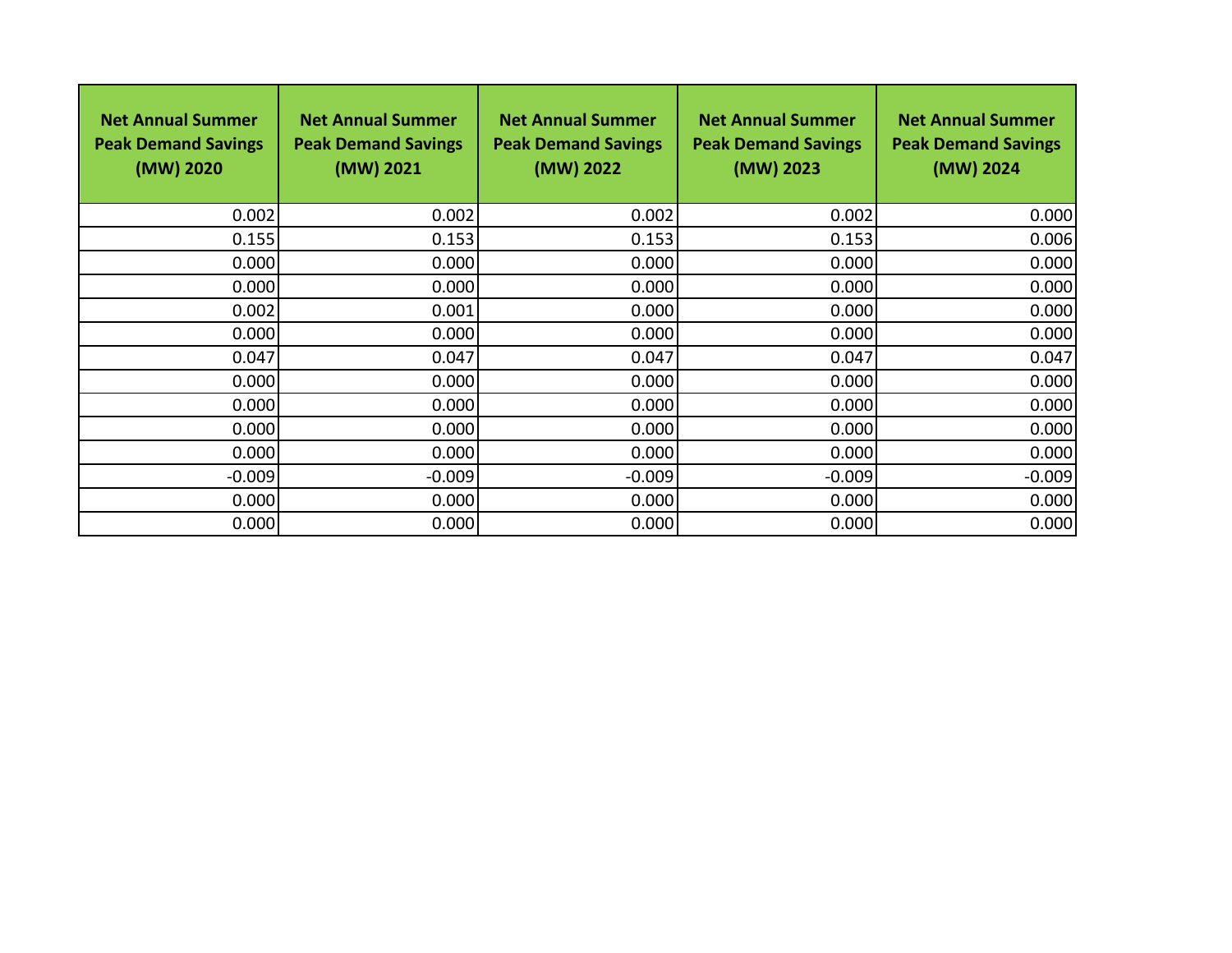| <b>Net Annual Summer</b><br><b>Peak Demand Savings</b><br>(MW) 2025 | <b>Net Annual Summer</b><br><b>Peak Demand Savings</b><br>(MW) 2026 | <b>Net Annual Summer</b><br><b>Peak Demand Savings</b><br>(MW) 2027 | <b>Net Annual Summer</b><br><b>Peak Demand Savings</b><br>(MW) 2028 | <b>Net Annual Summer</b><br><b>Peak Demand Savings</b><br>(MW) 2029 |
|---------------------------------------------------------------------|---------------------------------------------------------------------|---------------------------------------------------------------------|---------------------------------------------------------------------|---------------------------------------------------------------------|
| 0.000                                                               | 0.000                                                               | 0.000                                                               | 0.000                                                               | 0.000                                                               |
| 0.006                                                               | 0.006                                                               | 0.000                                                               | 0.000                                                               | 0.000                                                               |
| 0.000                                                               | 0.000                                                               | 0.000                                                               | 0.000                                                               | 0.000                                                               |
| 0.000                                                               | 0.000                                                               | 0.000                                                               | 0.000                                                               | 0.000                                                               |
| 0.000                                                               | 0.000                                                               | 0.000                                                               | 0.000                                                               | 0.000                                                               |
| 0.000                                                               | 0.000                                                               | 0.000                                                               | 0.000                                                               | 0.000                                                               |
| 0.047                                                               | 0.047                                                               | 0.047                                                               | 0.047                                                               | 0.047                                                               |
| 0.000                                                               | 0.000                                                               | 0.000                                                               | 0.000                                                               | 0.000                                                               |
| 0.000                                                               | 0.000                                                               | 0.000                                                               | 0.000                                                               | 0.000                                                               |
| 0.000                                                               | 0.000                                                               | 0.000                                                               | 0.000                                                               | 0.000                                                               |
| 0.000                                                               | 0.000                                                               | 0.000                                                               | 0.000                                                               | 0.000                                                               |
| $-0.009$                                                            | $-0.009$                                                            | $-0.009$                                                            | $-0.009$                                                            | $-0.007$                                                            |
| 0.000                                                               | 0.000                                                               | 0.000                                                               | 0.000                                                               | 0.000                                                               |
| 0.000                                                               | 0.000                                                               | 0.000                                                               | 0.000                                                               | 0.000                                                               |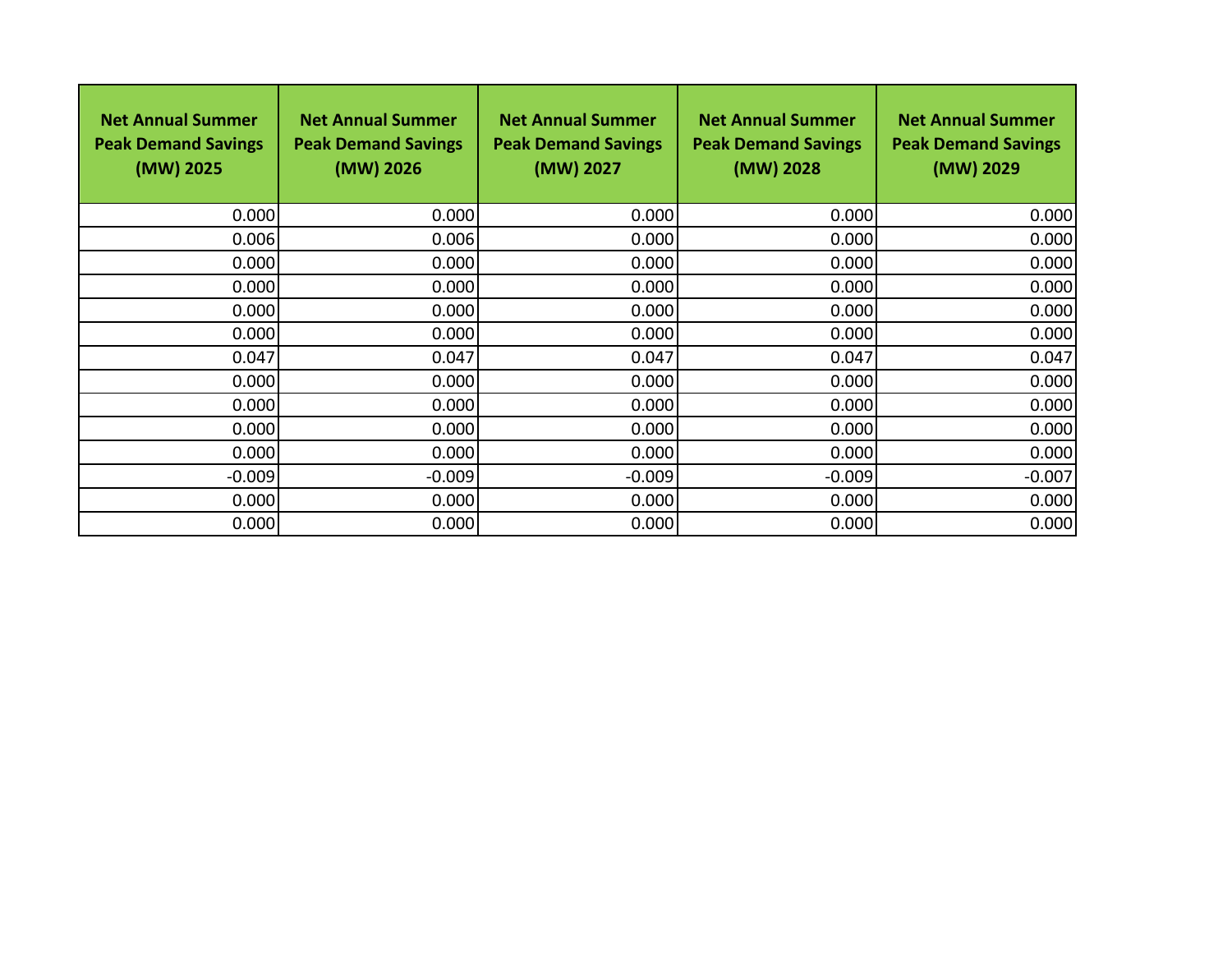| <b>Net Annual Summer</b><br><b>Peak Demand Savings</b><br>(MW) 2030 | <b>Net Annual Summer</b><br><b>Peak Demand Savings</b><br>(MW) 2031 | <b>Net Annual Summer</b><br><b>Peak Demand Savings</b><br>(MW) 2032 | <b>Net Annual Summer</b><br><b>Peak Demand Savings</b><br>(MW) 2033 | <b>Net Annual Summer</b><br><b>Peak Demand Savings</b><br>(MW) 2034 |
|---------------------------------------------------------------------|---------------------------------------------------------------------|---------------------------------------------------------------------|---------------------------------------------------------------------|---------------------------------------------------------------------|
| 0.000                                                               | 0.000                                                               | 0.000                                                               | 0.000                                                               | 0.000                                                               |
| 0.000                                                               | 0.000                                                               | 0.000                                                               | 0.000                                                               | 0.000                                                               |
| 0.000                                                               | 0.000                                                               | 0.000                                                               | 0.000                                                               | 0.000                                                               |
| 0.000                                                               | 0.000                                                               | 0.000                                                               | 0.000                                                               | 0.000                                                               |
| 0.000                                                               | 0.000                                                               | 0.000                                                               | 0.000                                                               | 0.000                                                               |
| 0.000                                                               | 0.000                                                               | 0.000                                                               | 0.000                                                               | 0.000                                                               |
| 0.034                                                               | 0.000                                                               | 0.000                                                               | 0.000                                                               | 0.000                                                               |
| 0.000                                                               | 0.000                                                               | 0.000                                                               | 0.000                                                               | 0.000                                                               |
| 0.000                                                               | 0.000                                                               | 0.000                                                               | 0.000                                                               | 0.000                                                               |
| 0.000                                                               | 0.000                                                               | 0.000                                                               | 0.000                                                               | 0.000                                                               |
| 0.000                                                               | 0.000                                                               | 0.000                                                               | 0.000                                                               | 0.000                                                               |
| 0.000                                                               | 0.000                                                               | 0.000                                                               | 0.000                                                               | 0.000                                                               |
| 0.000                                                               | 0.000                                                               | 0.000                                                               | 0.000                                                               | 0.000                                                               |
| 0.000                                                               | 0.000                                                               | 0.000                                                               | 0.000                                                               | 0.000                                                               |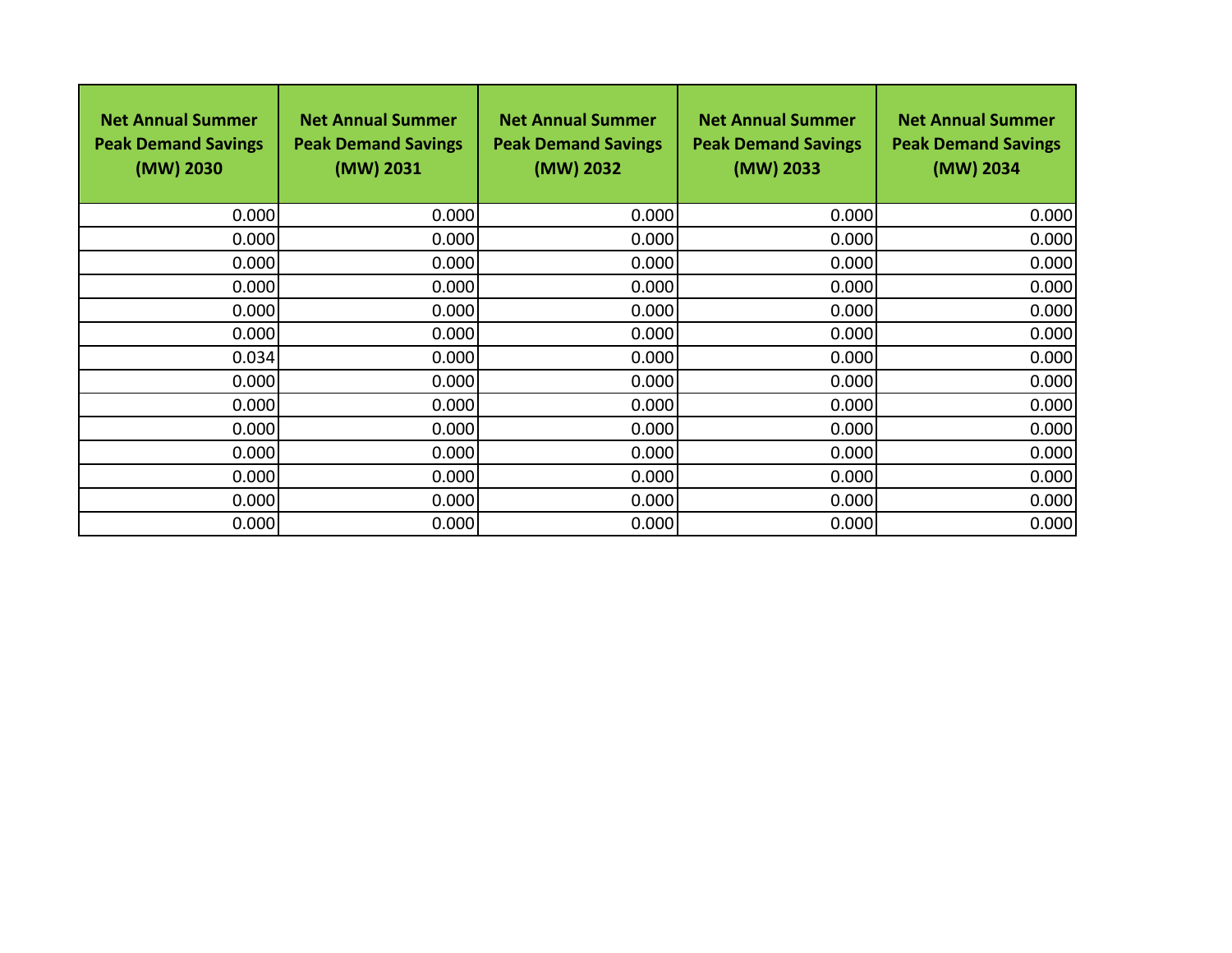| <b>Net Annual Summer</b><br><b>Peak Demand Savings</b><br>(MW) 2035 | <b>Net Annual Summer</b><br><b>Peak Demand Savings</b><br>(MW) 2036 | <b>Net Annual Summer</b><br><b>Peak Demand Savings</b><br>(MW) 2037 | <b>Net Annual Summer</b><br><b>Peak Demand Savings</b><br>(MW) 2038 | <b>Net Annual Summer</b><br><b>Peak Demand Savings</b><br>(MW) 2039 |
|---------------------------------------------------------------------|---------------------------------------------------------------------|---------------------------------------------------------------------|---------------------------------------------------------------------|---------------------------------------------------------------------|
| 0.000                                                               | 0.000                                                               | 0.000                                                               | 0.000                                                               | 0.000                                                               |
| 0.000                                                               | 0.000                                                               | 0.000                                                               | 0.000                                                               | 0.000                                                               |
| 0.000                                                               | 0.000                                                               | 0.000                                                               | 0.000                                                               | 0.000                                                               |
| 0.000                                                               | 0.000                                                               | 0.000                                                               | 0.000                                                               | 0.000                                                               |
| 0.000                                                               | 0.000                                                               | 0.000                                                               | 0.000                                                               | 0.000                                                               |
| 0.000                                                               | 0.000                                                               | 0.000                                                               | 0.000                                                               | 0.000                                                               |
| 0.000                                                               | 0.000                                                               | 0.000                                                               | 0.000                                                               | 0.000                                                               |
| 0.000                                                               | 0.000                                                               | 0.000                                                               | 0.000                                                               | 0.000                                                               |
| 0.000                                                               | 0.000                                                               | 0.000                                                               | 0.000                                                               | 0.000                                                               |
| 0.000                                                               | 0.000                                                               | 0.000                                                               | 0.000                                                               | 0.000                                                               |
| 0.000                                                               | 0.000                                                               | 0.000                                                               | 0.000                                                               | 0.000                                                               |
| 0.000                                                               | 0.000                                                               | 0.000                                                               | 0.000                                                               | 0.000                                                               |
| 0.000                                                               | 0.000                                                               | 0.000                                                               | 0.000                                                               | 0.000                                                               |
| 0.000                                                               | 0.000                                                               | 0.000                                                               | 0.000                                                               | 0.000                                                               |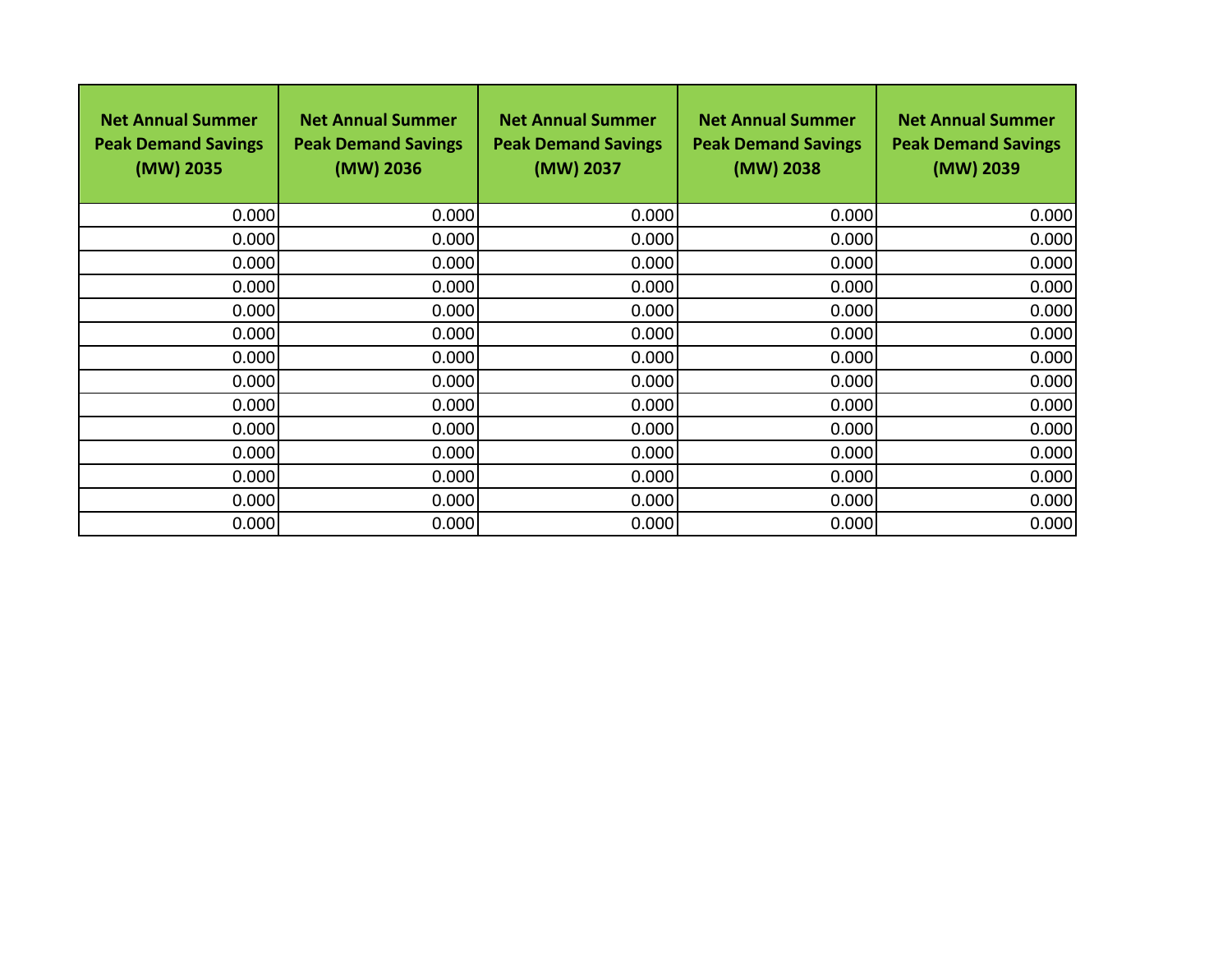| <b>Net Annual Summer</b><br><b>Peak Demand Savings</b><br>(MW) 2040 | <b>Net Annual Energy</b><br>Savings (MWh) 2011 | <b>Net Annual Energy</b><br><b>Savings (MWh) 2012</b> | <b>Net Annual Energy</b><br>Savings (MWh) 2013 | <b>Net Annual Energy</b><br><b>Savings (MWh) 2014</b> |
|---------------------------------------------------------------------|------------------------------------------------|-------------------------------------------------------|------------------------------------------------|-------------------------------------------------------|
| 0.000                                                               | 0.000                                          | 108.873                                               | 108.87                                         | 108.87                                                |
| 0.000                                                               | 0.000                                          | 930.251                                               | 930.251                                        | 930.251                                               |
| 0.000                                                               | 0.000                                          | 1.015                                                 | 1.015                                          | 1.015                                                 |
| 0.000                                                               | 0.000                                          | 10.484                                                | 10.484                                         | 10.484                                                |
| 0.000                                                               | 0.000                                          | 60.782                                                | 60.782                                         | 60.782                                                |
| 0.000                                                               | 0.000                                          | 3.173                                                 | 3.173                                          | 3.173                                                 |
| 0.000                                                               | 0.000                                          | 76.802                                                | 76.802                                         | 76.802                                                |
| 0.000                                                               | 0.000                                          | 0.356                                                 | 0.000                                          | 0.000                                                 |
| 0.000                                                               | 0.000                                          | 0.248                                                 | 0.248                                          | 0.248                                                 |
| 0.000                                                               | 0.000                                          | 0.007                                                 | 0.000                                          | 0.000                                                 |
| 0.000                                                               | $-0.640$                                       | $-0.640$                                              | $-0.640$                                       | $-0.640$                                              |
| 0.000                                                               | $-16.197$                                      | $-16.197$                                             | $-16.197$                                      | $-16.197$                                             |
| 0.000                                                               | 4.955                                          | 4.955                                                 | 4.955                                          | 4.955                                                 |
| 0.000                                                               | 0.626                                          | 0.626                                                 | 0.626                                          | 0.626                                                 |
|                                                                     |                                                | 1,180.735                                             | 1,180.372                                      | 1,180.372                                             |
|                                                                     | Res                                            | 141.640                                               | 141.640                                        | 141.640                                               |
|                                                                     |                                                | 1,039.124                                             | 1,039.124                                      | 1,039.124                                             |
|                                                                     |                                                | 1,180.764                                             | 1,180.764                                      | 1,180.764                                             |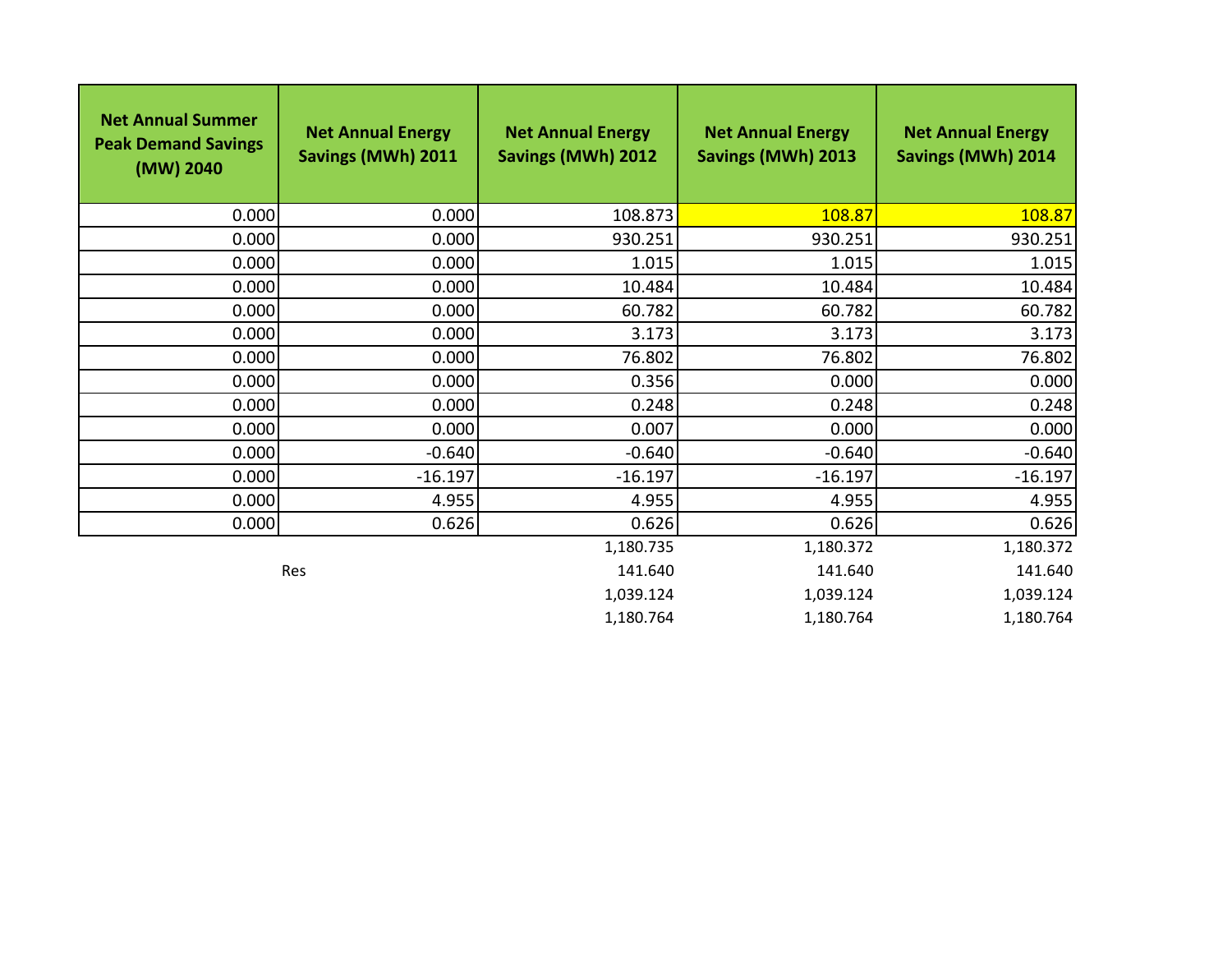| <b>Net Annual Energy</b><br>Savings (MWh) 2015 | <b>Net Annual Energy</b><br>Savings (MWh) 2016 | <b>Net Annual Energy</b><br>Savings (MWh) 2017 | <b>Net Annual Energy</b><br>Savings (MWh) 2018 | <b>Net Annual Energy</b><br>Savings (MWh) 2019 |
|------------------------------------------------|------------------------------------------------|------------------------------------------------|------------------------------------------------|------------------------------------------------|
| 62.968                                         | 62.968                                         | 6.442                                          | 6.442                                          | 6.442                                          |
| 929.372                                        | 929.372                                        | 908.486                                        | 908.199                                        | 908.199                                        |
| 1.010                                          | 0.000                                          | 0.000                                          | 0.000                                          | 0.000                                          |
| 10.484                                         | 6.420                                          | 0.000                                          | 0.000                                          | 0.000                                          |
| 60.782                                         | 54.639                                         | 44.429                                         | 30.305                                         | 30.242                                         |
| 3.173                                          | 3.126                                          | 3.126                                          | 1.472                                          | 1.464                                          |
| 76.802                                         | 76.802                                         | 76.802                                         | 76.802                                         | 76.802                                         |
| 0.000                                          | 0.000                                          | 0.000                                          | 0.000                                          | 0.000                                          |
| 0.248                                          | 0.248                                          | 0.248                                          | 0.248                                          | 0.248                                          |
| 0.000                                          | 0.000                                          | 0.000                                          | 0.000                                          | 0.000                                          |
| $-0.640$                                       | $-0.640$                                       | $-0.640$                                       | $-0.640$                                       | $-0.640$                                       |
| $-16.197$                                      | $-16.197$                                      | $-16.197$                                      | $-16.197$                                      | $-16.197$                                      |
| 4.955                                          | 4.503                                          | 2.431                                          | 2.431                                          | 2.431                                          |
| 0.626                                          | 0.572                                          | 0.351                                          | 0.350                                          | 0.350                                          |

1,133.583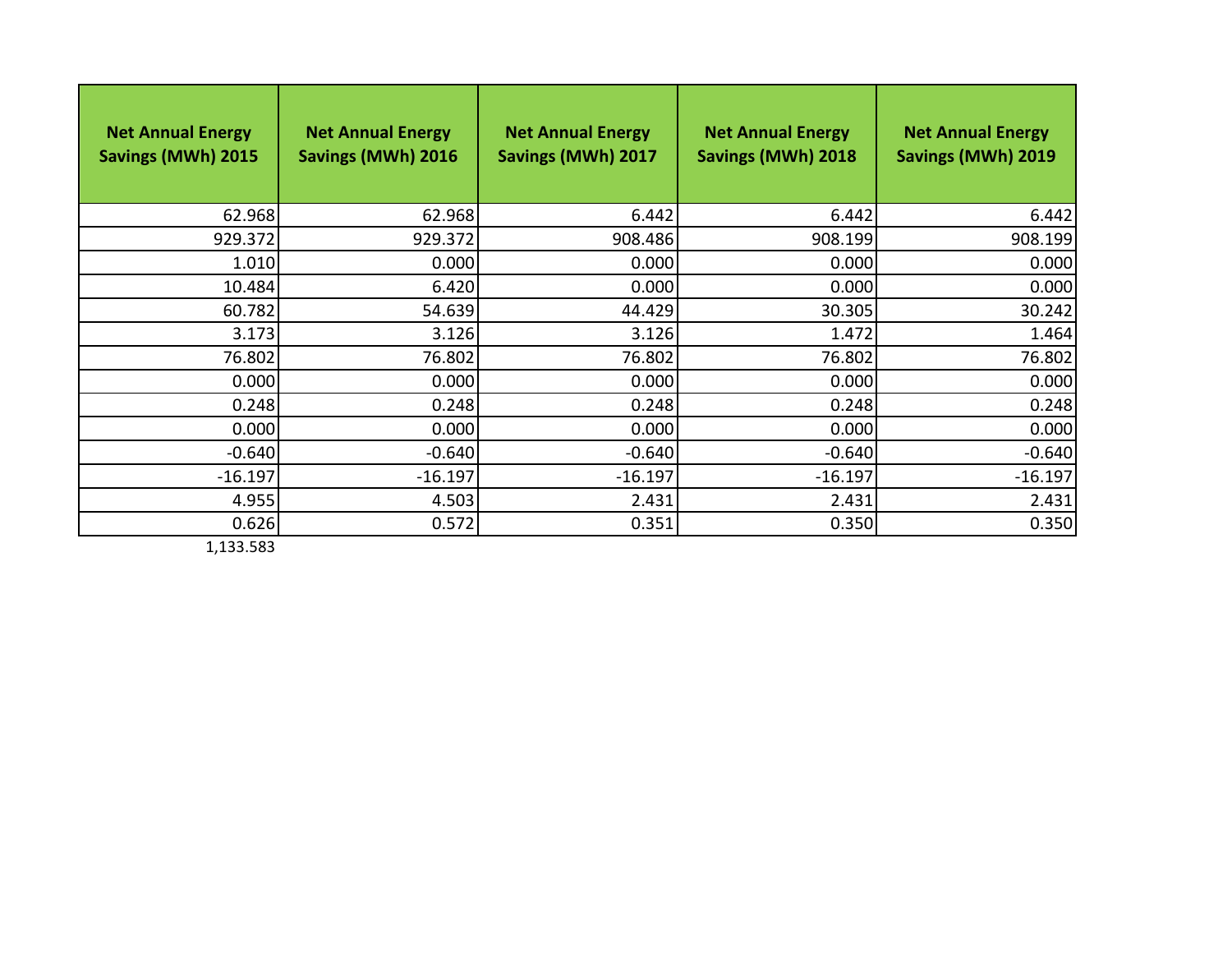| <b>Net Annual Energy</b><br>Savings (MWh) 2020 | <b>Net Annual Energy</b><br><b>Savings (MWh) 2021</b> | <b>Net Annual Energy</b><br><b>Savings (MWh) 2022</b> | <b>Net Annual Energy</b><br>Savings (MWh) 2023 | <b>Net Annual Energy</b><br><b>Savings (MWh) 2024</b> |
|------------------------------------------------|-------------------------------------------------------|-------------------------------------------------------|------------------------------------------------|-------------------------------------------------------|
| 6.442                                          | 6.442                                                 | 6.442                                                 | 6.442                                          | 0.000                                                 |
| 900.980                                        | 897.115                                               | 895.947                                               | 895.947                                        | 12.589                                                |
| 0.000                                          | 0.000                                                 | 0.000                                                 | 0.000                                          | 0.000                                                 |
| 0.000                                          | 0.000                                                 | 0.000                                                 | 0.000                                          | 0.000                                                 |
| 30.242                                         | 15.361                                                | 11.400                                                | 11.045                                         | 11.045                                                |
| 1.464                                          | 1.464                                                 | 0.238                                                 | 0.191                                          | 0.191                                                 |
| 76.802                                         | 76.802                                                | 76.802                                                | 76.802                                         | 76.802                                                |
| 0.000                                          | 0.000                                                 | 0.000                                                 | 0.000                                          | 0.000                                                 |
| 0.248                                          | 0.248                                                 | 0.248                                                 | 0.248                                          | 0.000                                                 |
| 0.000                                          | 0.000                                                 | 0.000                                                 | 0.000                                          | 0.000                                                 |
| $-0.640$                                       | $-0.640$                                              | $-0.640$                                              | $-0.640$                                       | $-0.640$                                              |
| $-16.197$                                      | $-16.197$                                             | $-16.197$                                             | $-16.197$                                      | $-16.197$                                             |
| 0.536                                          | 0.450                                                 | 0.414                                                 | 0.414                                          | 0.343                                                 |
| 0.124                                          | 0.056                                                 | 0.041                                                 | 0.041                                          | 0.037                                                 |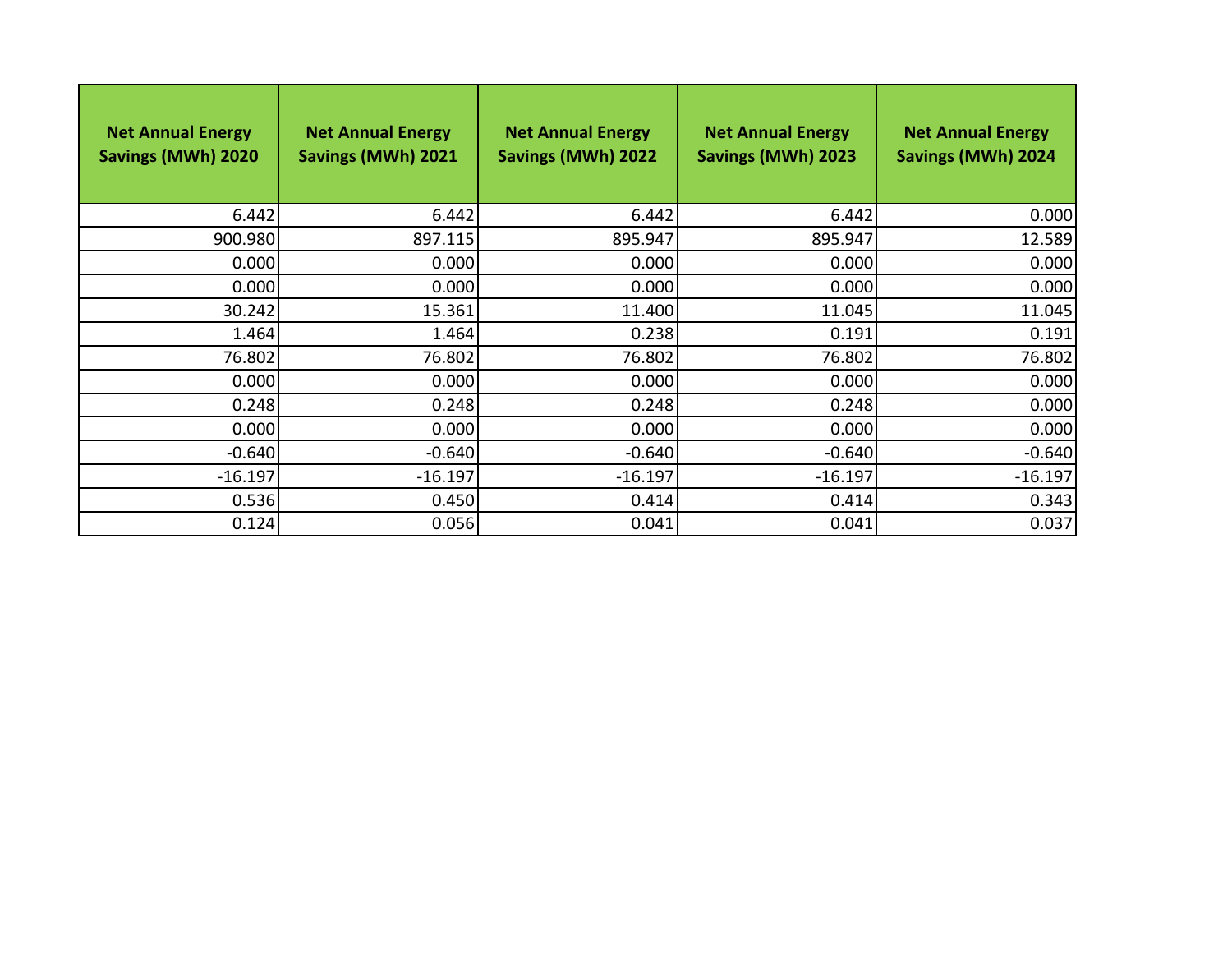| <b>Net Annual Energy</b><br>Savings (MWh) 2025 | <b>Net Annual Energy</b><br><b>Savings (MWh) 2026</b> | <b>Net Annual Energy</b><br>Savings (MWh) 2027 | <b>Net Annual Energy</b><br>Savings (MWh) 2028 | <b>Net Annual Energy</b><br>Savings (MWh) 2029 |
|------------------------------------------------|-------------------------------------------------------|------------------------------------------------|------------------------------------------------|------------------------------------------------|
| 0.000                                          | 0.000                                                 | 0.000                                          | 0.000                                          | 0.000                                          |
| 12.589                                         | 12.589                                                | 0.000                                          | 0.000                                          | 0.000                                          |
| 0.000                                          | 0.000                                                 | 0.000                                          | 0.000                                          | 0.000                                          |
| 0.000                                          | 0.000                                                 | 0.000                                          | 0.000                                          | 0.000                                          |
| 10.274                                         | 10.274                                                | 10.134                                         | 2.843                                          | 2.843                                          |
| 0.165                                          | 0.165                                                 | 0.158                                          | 0.000                                          | 0.000                                          |
| 76.802                                         | 76.802                                                | 76.802                                         | 76.802                                         | 76.802                                         |
| 0.000                                          | 0.000                                                 | 0.000                                          | 0.000                                          | 0.000                                          |
| 0.000                                          | 0.000                                                 | 0.000                                          | 0.000                                          | 0.000                                          |
| 0.000                                          | 0.000                                                 | 0.000                                          | 0.000                                          | 0.000                                          |
| $-0.640$                                       | 0.000                                                 | 0.000                                          | 0.000                                          | 0.000                                          |
| $-16.197$                                      | $-16.197$                                             | $-16.197$                                      | $-16.197$                                      | $-14.035$                                      |
| 0.343                                          | 0.343                                                 | 0.000                                          | 0.000                                          | 0.000                                          |
| 0.037                                          | 0.036                                                 | 0.000                                          | 0.000                                          | 0.000                                          |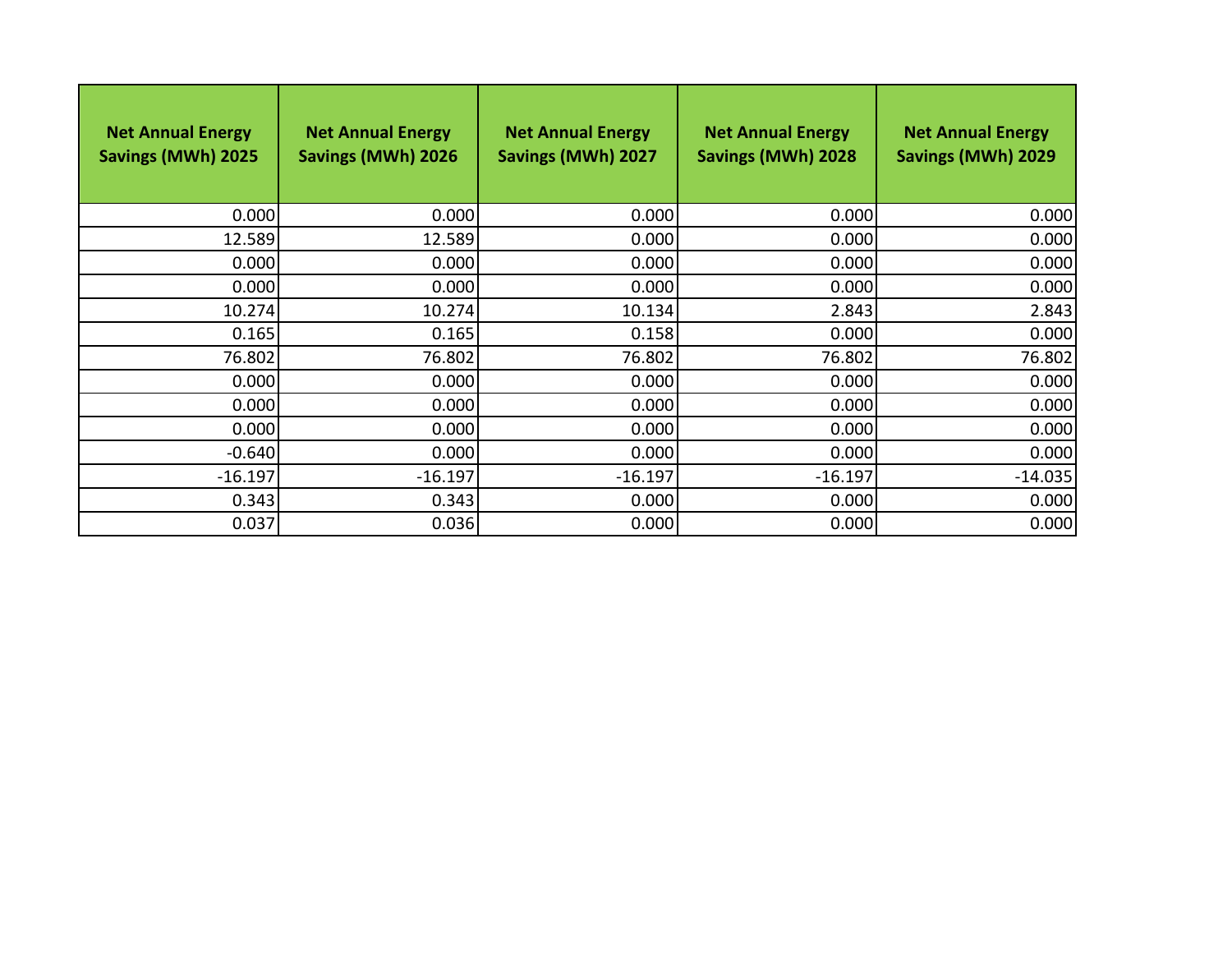| <b>Net Annual Energy</b><br>Savings (MWh) 2030 | <b>Net Annual Energy</b><br>Savings (MWh) 2031 | <b>Net Annual Energy</b><br><b>Savings (MWh) 2032</b> | <b>Net Annual Energy</b><br>Savings (MWh) 2033 | <b>Net Annual Energy</b><br><b>Savings (MWh) 2034</b> |
|------------------------------------------------|------------------------------------------------|-------------------------------------------------------|------------------------------------------------|-------------------------------------------------------|
| 0.000                                          | 0.000                                          | 0.000                                                 | 0.000                                          | 0.000                                                 |
| 0.000                                          | 0.000                                          | 0.000                                                 | 0.000                                          | 0.000                                                 |
| 0.000                                          | 0.000                                          | 0.000                                                 | 0.000                                          | 0.000                                                 |
| 0.000                                          | 0.000                                          | 0.000                                                 | 0.000                                          | 0.000                                                 |
| 2.843                                          | 2.843                                          | 0.000                                                 | 0.000                                          | 0.000                                                 |
| 0.000                                          | 0.000                                          | 0.000                                                 | 0.000                                          | 0.000                                                 |
| 65.214                                         | 0.000                                          | 0.000                                                 | 0.000                                          | 0.000                                                 |
| 0.000                                          | 0.000                                          | 0.000                                                 | 0.000                                          | 0.000                                                 |
| 0.000                                          | 0.000                                          | 0.000                                                 | 0.000                                          | 0.000                                                 |
| 0.000                                          | 0.000                                          | 0.000                                                 | 0.000                                          | 0.000                                                 |
| 0.000                                          | 0.000                                          | 0.000                                                 | 0.000                                          | 0.000                                                 |
| 0.000                                          | 0.000                                          | 0.000                                                 | 0.000                                          | 0.000                                                 |
| 0.000                                          | 0.000                                          | 0.000                                                 | 0.000                                          | 0.000                                                 |
| 0.000                                          | 0.000                                          | 0.000                                                 | 0.000                                          | 0.000                                                 |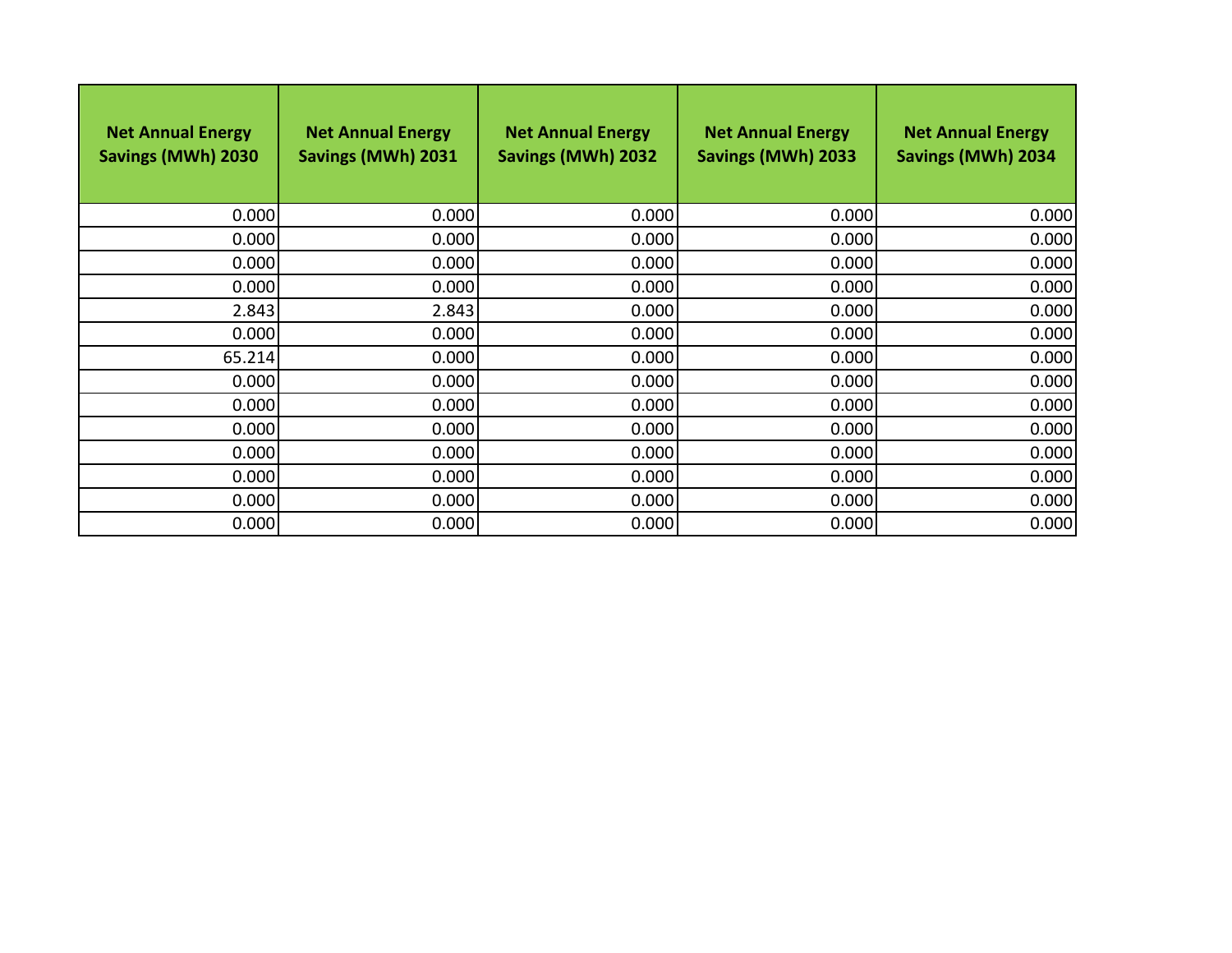| <b>Net Annual Energy</b><br>Savings (MWh) 2035 | <b>Net Annual Energy</b><br>Savings (MWh) 2036 | <b>Net Annual Energy</b><br>Savings (MWh) 2037 | <b>Net Annual Energy</b><br>Savings (MWh) 2038 | <b>Net Annual Energy</b><br>Savings (MWh) 2039 |
|------------------------------------------------|------------------------------------------------|------------------------------------------------|------------------------------------------------|------------------------------------------------|
| 0.000                                          | 0.000                                          | 0.000                                          | 0.000                                          | 0.000                                          |
| 0.000                                          | 0.000                                          | 0.000                                          | 0.000                                          | 0.000                                          |
| 0.000                                          | 0.000                                          | 0.000                                          | 0.000                                          | 0.000                                          |
| 0.000                                          | 0.000                                          | 0.000                                          | 0.000                                          | 0.000                                          |
| 0.000                                          | 0.000                                          | 0.000                                          | 0.000                                          | 0.000                                          |
| 0.000                                          | 0.000                                          | 0.000                                          | 0.000                                          | 0.000                                          |
| 0.000                                          | 0.000                                          | 0.000                                          | 0.000                                          | 0.000                                          |
| 0.000                                          | 0.000                                          | 0.000                                          | 0.000                                          | 0.000                                          |
| 0.000                                          | 0.000                                          | 0.000                                          | 0.000                                          | 0.000                                          |
| 0.000                                          | 0.000                                          | 0.000                                          | 0.000                                          | 0.000                                          |
| 0.000                                          | 0.000                                          | 0.000                                          | 0.000                                          | 0.000                                          |
| 0.000                                          | 0.000                                          | 0.000                                          | 0.000                                          | 0.000                                          |
| 0.000                                          | 0.000                                          | 0.000                                          | 0.000                                          | 0.000                                          |
| 0.000                                          | 0.000                                          | 0.000                                          | 0.000                                          | 0.000                                          |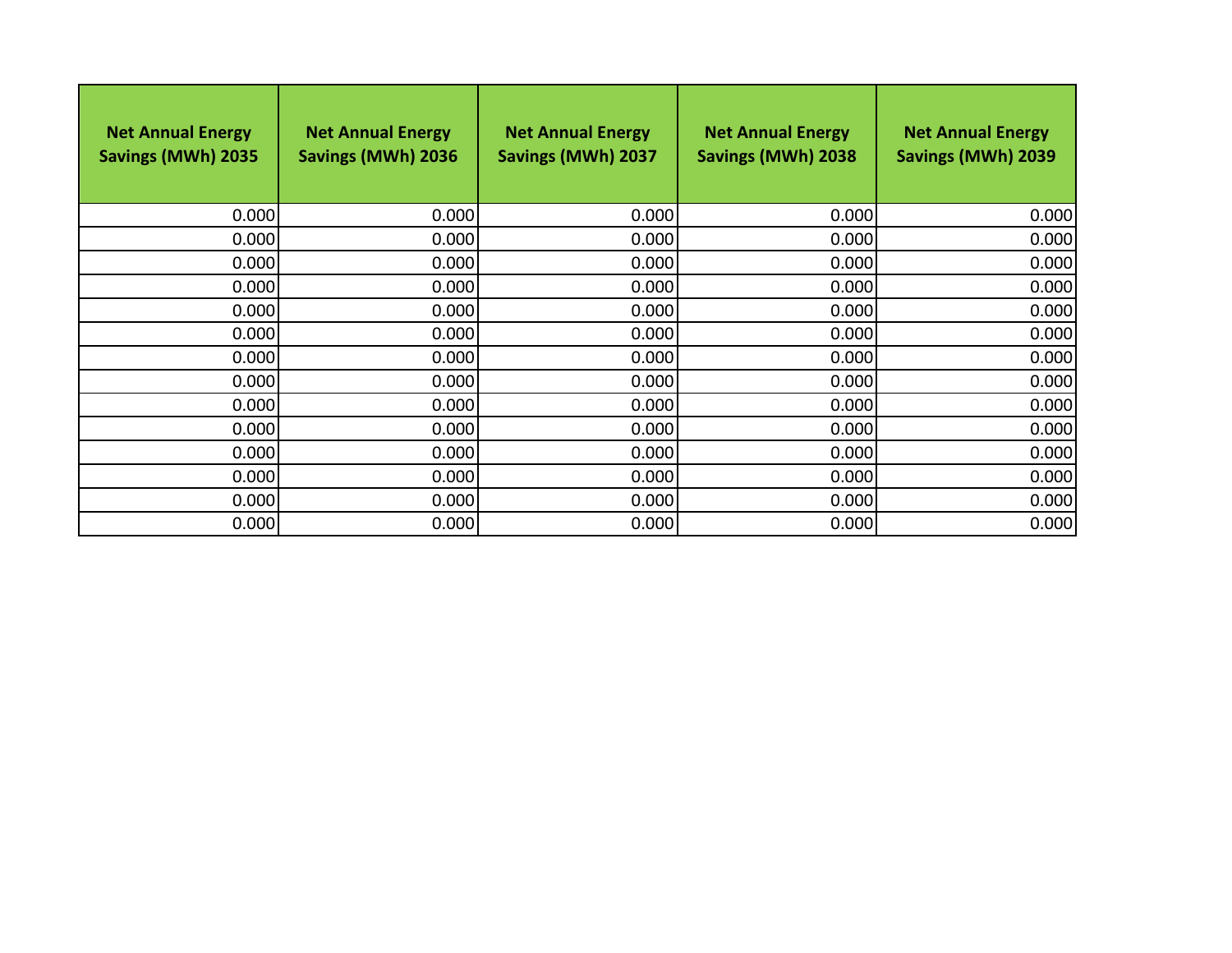| <b>Net Annual Energy</b><br><b>Savings (MWh) 2040</b> |       |  |  |  |
|-------------------------------------------------------|-------|--|--|--|
|                                                       | 0.000 |  |  |  |
|                                                       | 0.000 |  |  |  |
|                                                       | 0.000 |  |  |  |
|                                                       | 0.000 |  |  |  |
|                                                       | 0.000 |  |  |  |
|                                                       | 0.000 |  |  |  |
|                                                       | 0.000 |  |  |  |
|                                                       | 0.000 |  |  |  |
|                                                       | 0.000 |  |  |  |
|                                                       | 0.000 |  |  |  |
|                                                       | 0.000 |  |  |  |
|                                                       | 0.000 |  |  |  |
|                                                       | 0.000 |  |  |  |
|                                                       | 0.000 |  |  |  |

 $\mathcal{L}^{\mathcal{L}}(\mathcal{L}^{\mathcal{L}})$  and the contract of the contract of the contract of the contract of the contract of the contract of the contract of the contract of the contract of the contract of the contract of the contrac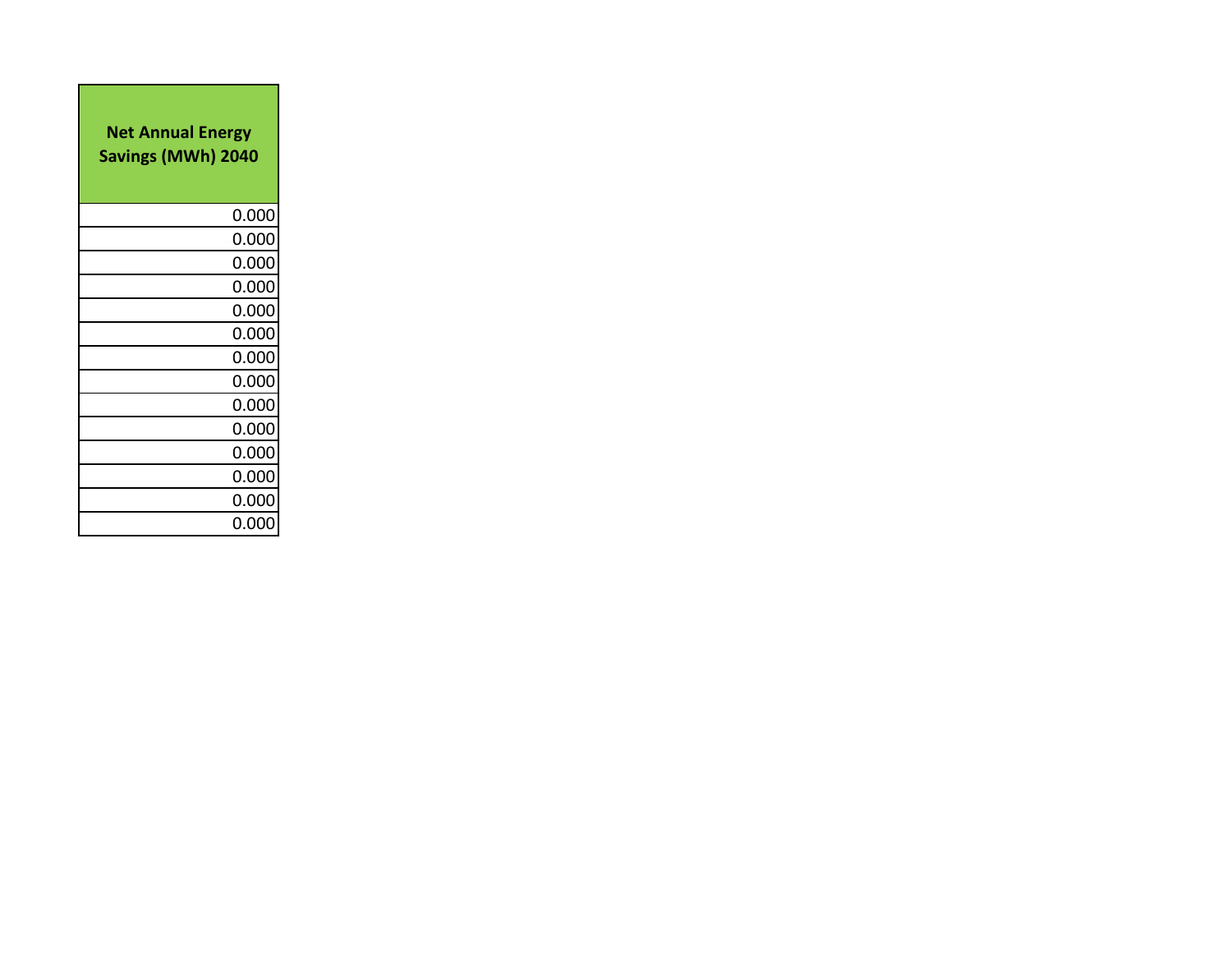| <b>Portfolio</b> | Program         | <b>Initiative</b>                | <b>LDC</b>         |
|------------------|-----------------|----------------------------------|--------------------|
| LDC              | <b>Business</b> | <b>Energy Audit Funding</b>      | E.L.K. Energy Inc. |
| LDC              | <b>Business</b> | peaksaverPLUS                    | E.L.K. Energy Inc. |
| LDC              | <b>Business</b> | peaksaverPLUS                    | E.L.K. Energy Inc. |
| LDC              | <b>Business</b> | peaksaverPLUS (IHD)              | E.L.K. Energy Inc. |
| <b>LDC</b>       | <b>Business</b> | Retrofit                         | E.L.K. Energy Inc. |
| LDC              | <b>Business</b> | <b>Small Business Lighting</b>   | E.L.K. Energy Inc. |
| <b>LDC</b>       | Consumer        | <b>Annual Coupons</b>            | E.L.K. Energy Inc. |
| LDC              | Consumer        | Appliance Exchange               | E.L.K. Energy Inc. |
| LDC              | Consumer        | Appliance Retirement             | E.L.K. Energy Inc. |
| LDC              | Consumer        | <b>Bi-Annual Retailer Events</b> | E.L.K. Energy Inc. |
| <b>LDC</b>       | Consumer        | Home Assistance Program          | E.L.K. Energy Inc. |
| <b>LDC</b>       | Consumer        | <b>HVAC</b>                      | E.L.K. Energy Inc. |
| <b>LDC</b>       | Consumer        | <b>HVAC</b>                      | E.L.K. Energy Inc. |
| <b>LDC</b>       | Consumer        | <b>New Construction</b>          | E.L.K. Energy Inc. |
| LDC              | Consumer        | peaksaverPLUS                    | E.L.K. Energy Inc. |
| LDC              | Consumer        | peaksaverPLUS                    | E.L.K. Energy Inc. |
| LDC              | Consumer        | peaksaverPLUS (IHD)              | E.L.K. Energy Inc. |
| LDC              | Consumer        | Appliance Retirement             | E.L.K. Energy Inc. |
| <b>LDC</b>       | Consumer        | <b>HVAC</b>                      | E.L.K. Energy Inc. |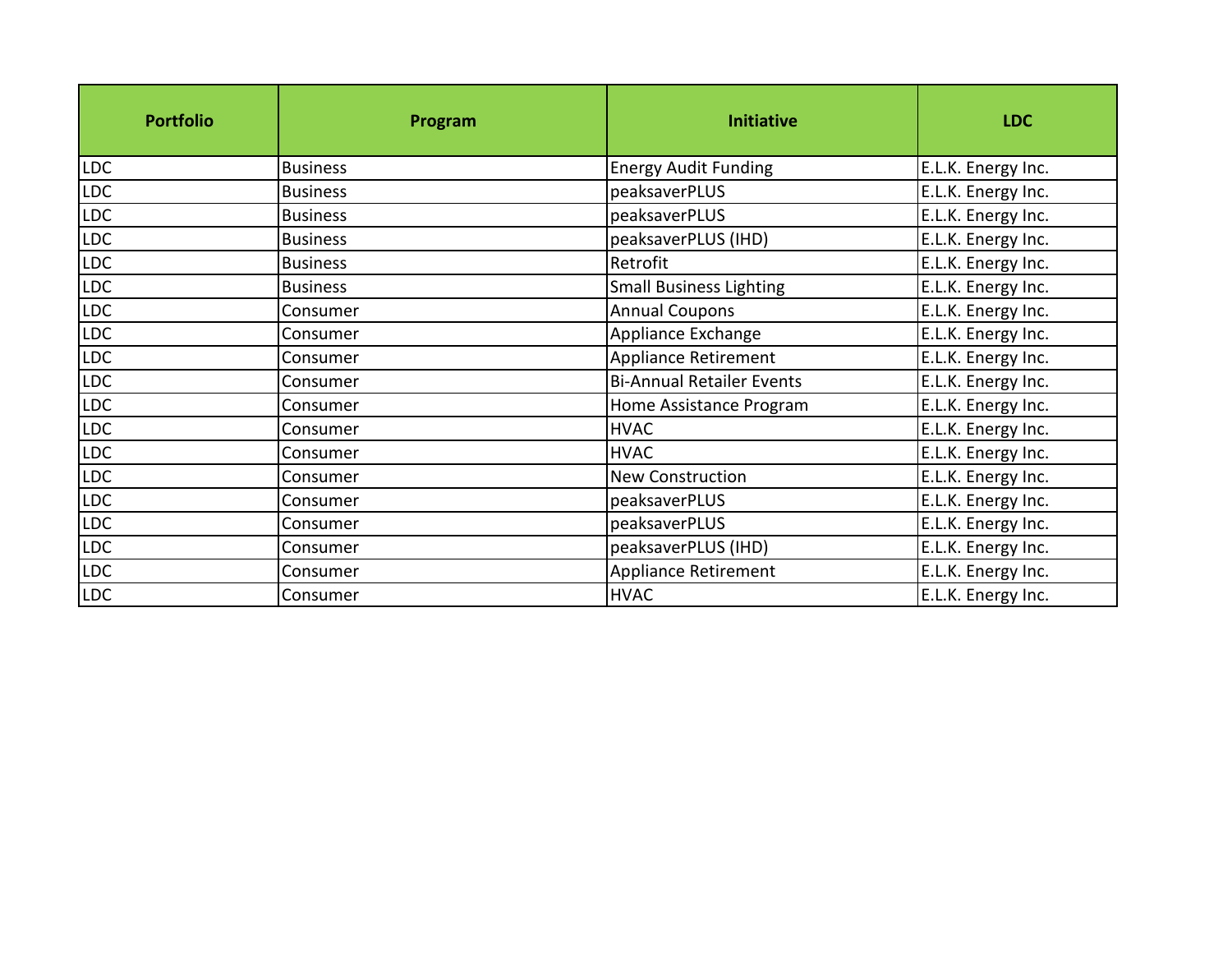| <b>Sector</b>                | <b>Conservation Resource Type</b> | Tx (Transmission) or Dx (Distribution)<br>connected |
|------------------------------|-----------------------------------|-----------------------------------------------------|
| Commercial & InstitutiondEE  |                                   | Dx                                                  |
| Commercial & Institution: DR |                                   | Dx                                                  |
| Commercial & Institution: DR |                                   | Dx                                                  |
| Commercial & Institution: DR |                                   | Dx                                                  |
| Commercial & InstitutiondEE  |                                   | Dx                                                  |
| Commercial & InstitutionaEE  |                                   | Dx                                                  |
| Residential                  | EE                                | Dx                                                  |
| Residential                  | EE                                | Dx                                                  |
| Residential                  | EE                                | Dx                                                  |
| Residential                  | EE                                | Dx                                                  |
| Residential                  | EE                                | Dx                                                  |
| Residential                  | EE                                | Dx                                                  |
| <b>Residential</b>           | EE                                | Dx                                                  |
| Residential                  | EE.                               | Dx                                                  |
| Residential                  | <b>DR</b>                         | Dx                                                  |
| Residential                  | <b>DR</b>                         | Dx                                                  |
| Residential                  | <b>DR</b>                         | Dx                                                  |
| Residential                  | EE                                | Dx                                                  |
| Residential                  | EE                                | Dx                                                  |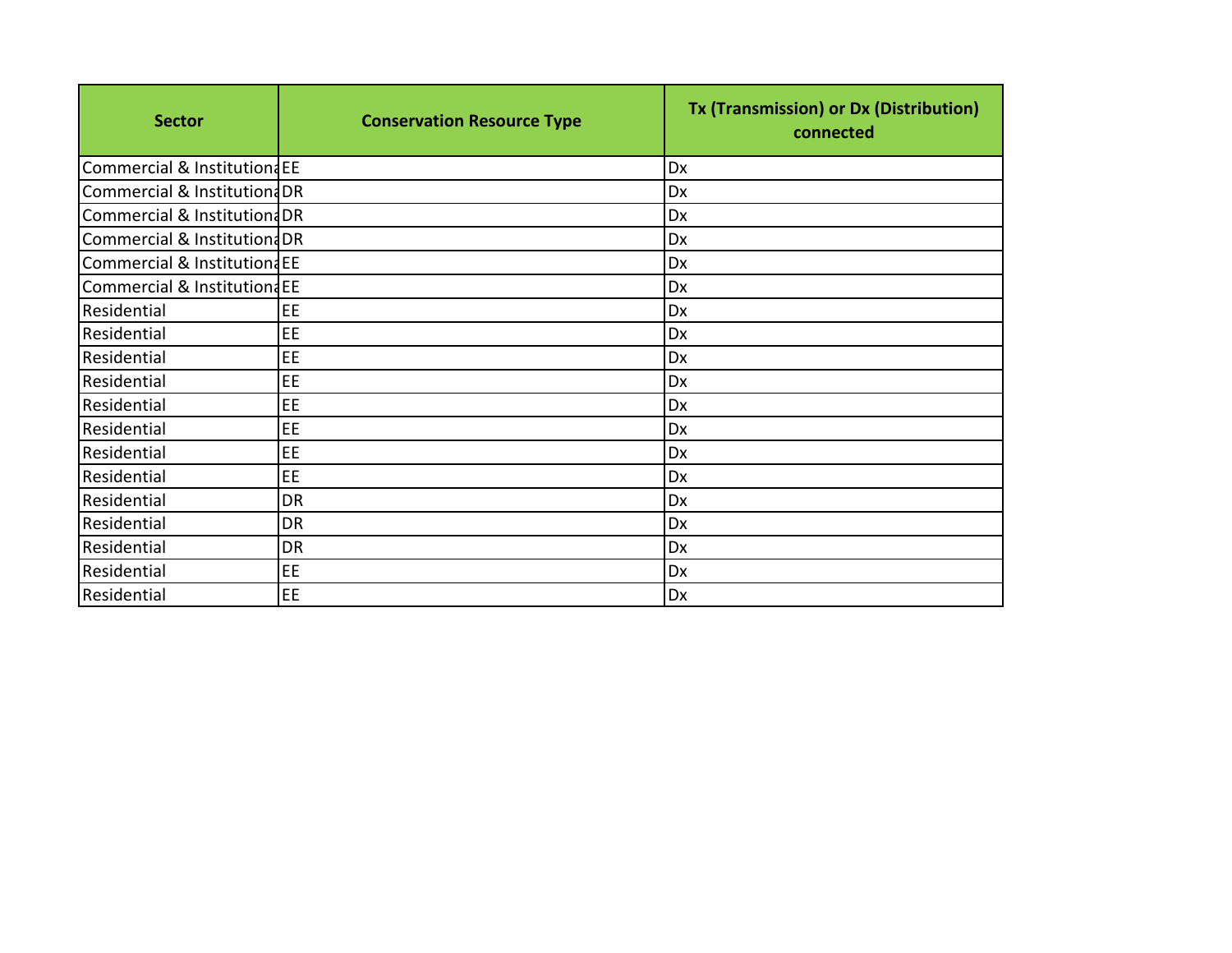| (Implementation) Year | <b>Notes</b>                                           | <b>Activity Unit</b><br><b>Name</b> | <b>Activity/ Participation</b><br>(i.e. # of appliances) |
|-----------------------|--------------------------------------------------------|-------------------------------------|----------------------------------------------------------|
|                       | $2013$ N/A                                             | Audit                               |                                                          |
|                       | $2011$ N/A                                             | <b>Devices</b>                      |                                                          |
|                       | $2013\text{N/A}$                                       | <b>Devices</b>                      |                                                          |
|                       | $2013\text{N/A}$                                       | <b>Devices</b>                      | 11                                                       |
|                       | $2013\vert N/A$                                        | Projects                            | 17                                                       |
|                       | $2013\text{N/A}$                                       | Projects                            | 6                                                        |
|                       | 2013 Custom loadshapes for some clotheslines, measures |                                     | 787                                                      |
|                       | 2013 Dehumidifier Load Shape                           | Appliances                          |                                                          |
|                       | $2013\text{N/A}$                                       | Appliances                          |                                                          |
|                       | 2013 Custom loadshapes for some clotheslines, measures |                                     | 2,144                                                    |
|                       | $2013\text{N/A}$                                       | Projects Compl                      | 231                                                      |
|                       | 2013 Blended Load Shape used for furnaces              | Equipment                           | 248                                                      |
|                       | 2012 Blended Load Shape used for furnaces              | Equipment                           |                                                          |
|                       | $2013\text{N/A}$                                       |                                     |                                                          |
|                       | $2011$ N/A                                             | <b>Devices</b>                      | 286                                                      |
|                       | $2013\text{N/A}$                                       | <b>Devices</b>                      | 39                                                       |
|                       | $2013\text{N/A}$                                       | <b>Devices</b>                      | 320                                                      |
|                       | $2013$ N/A                                             | Appliances                          |                                                          |
|                       | 2012 Blended Load Shape used for furnaces              | Equipment                           | 0                                                        |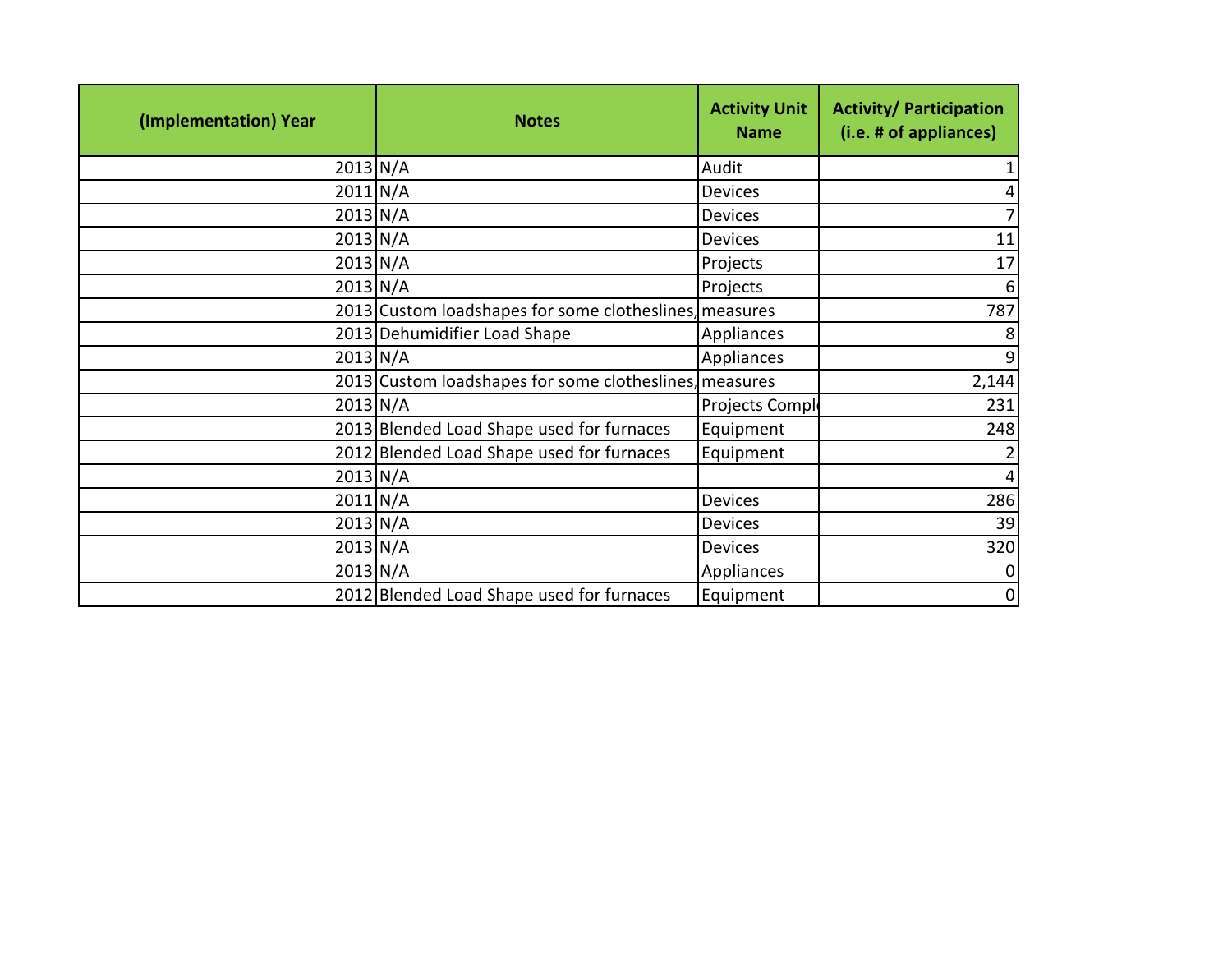| <b>Gross Summer Peak</b>   | <b>Gross Energy Savings</b> | <b>Net Annual Summer</b>   | <b>Net Annual Summer</b>   | <b>Net Annual Summer</b>   |
|----------------------------|-----------------------------|----------------------------|----------------------------|----------------------------|
| <b>Demand Savings (MW)</b> | (MWh)                       | <b>Peak Demand Savings</b> | <b>Peak Demand Savings</b> | <b>Peak Demand Savings</b> |
|                            |                             | (MW) 2011                  | (MW) 2012                  | (MW) 2013                  |
| 0.013                      | 73.311                      |                            |                            | 0.009                      |
|                            |                             |                            |                            | 0.003                      |
|                            |                             |                            |                            | 0.004                      |
|                            |                             |                            |                            | 0.000                      |
| 0.069                      | 432.637                     |                            |                            | 0.050                      |
| 0.005                      | 15.241                      |                            |                            | 0.005                      |
| 0.001                      | 15.529                      | 0.000                      | 0.000                      | 0.001                      |
| 0.003                      | 5.615                       |                            |                            | 0.002                      |
| 0.001                      | 8.002                       |                            |                            | 0.001                      |
| 0.003                      | 37.314                      | 0.000                      | 0.000                      | 0.003                      |
| 0.010                      | 118.699                     | 0.000                      | 0.000                      | 0.010                      |
| 0.098                      | 161.921                     |                            |                            | 0.048                      |
| 0.001                      | 1.348                       |                            | 0.000                      | 0.000                      |
| 0.001                      | 9.334                       |                            |                            | 0.000                      |
|                            |                             |                            |                            | 0.126                      |
|                            |                             |                            |                            | 0.017                      |
|                            |                             |                            |                            | 0.000                      |
| 0                          | $\overline{0}$              | 0                          | 0                          | $\boldsymbol{0}$           |
| $\overline{0}$             | $\overline{0}$              | 0                          | 0                          | $\overline{0}$             |

0.279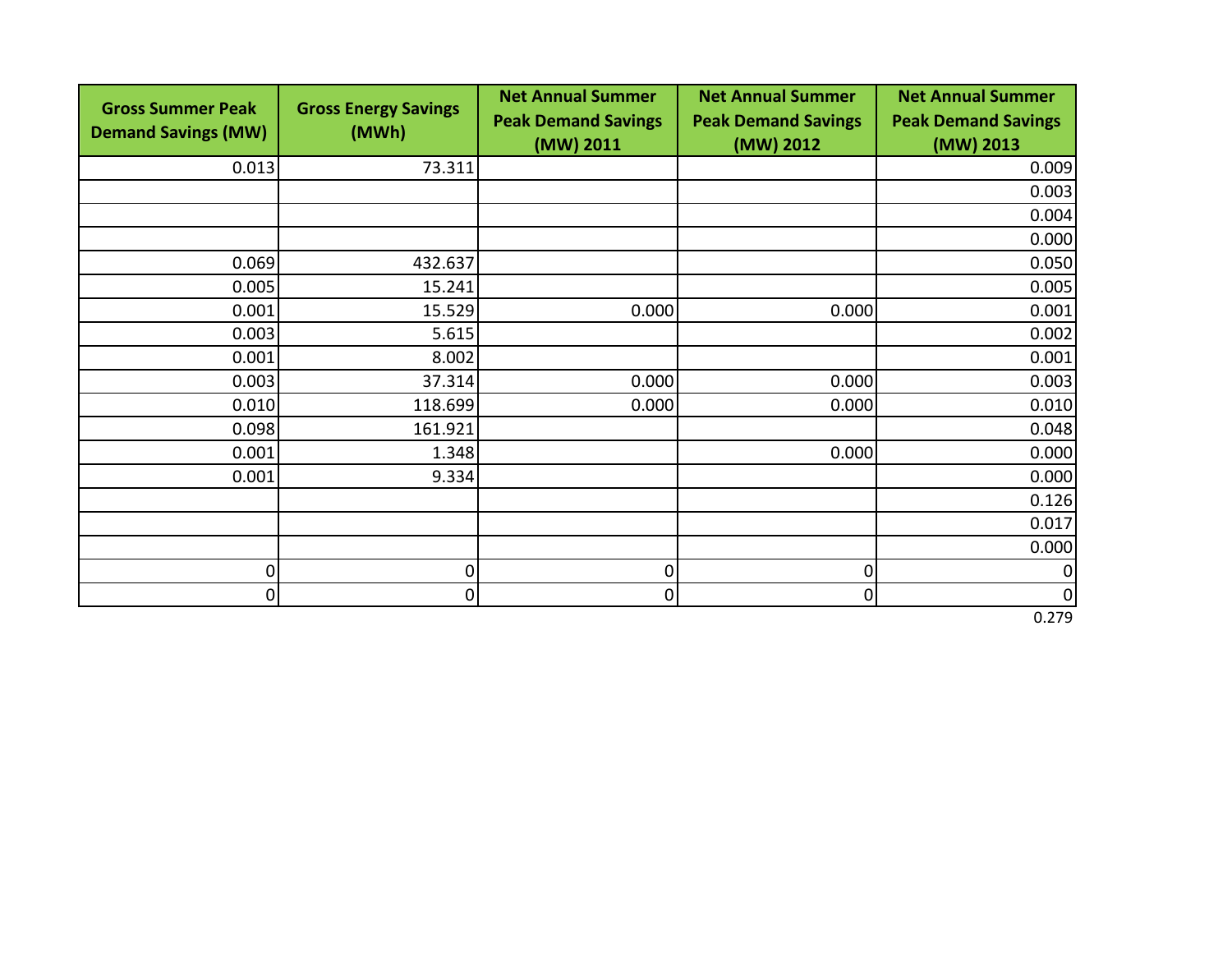| <b>Net Annual Summer</b>   | <b>Net Annual Summer</b>   | <b>Net Annual Summer</b>   | <b>Net Annual Summer</b>   | <b>Net Annual Summer</b>   |
|----------------------------|----------------------------|----------------------------|----------------------------|----------------------------|
| <b>Peak Demand Savings</b> | <b>Peak Demand Savings</b> | <b>Peak Demand Savings</b> | <b>Peak Demand Savings</b> | <b>Peak Demand Savings</b> |
| (MW) 2014                  | (MW) 2015                  | (MW) 2016                  | (MW) 2017                  | (MW) 2018                  |
| 0.009                      | 0.009                      | 0.009                      |                            |                            |
|                            |                            |                            |                            |                            |
|                            |                            |                            |                            |                            |
|                            |                            |                            |                            |                            |
| 0.050                      | 0.050                      | 0.050                      | 0.042                      | 0.041                      |
| 0.005                      | 0.005                      | 0.005                      | 0.001                      | 0.001                      |
| 0.001                      | 0.001                      | 0.001                      | 0.001                      | 0.001                      |
| 0.002                      | 0.002                      | 0.002                      | 0.000                      | 0.000                      |
| 0.001                      | 0.001                      | 0.001                      | 0.000                      | 0.000                      |
| 0.003                      | 0.003                      | 0.002                      | 0.002                      | 0.002                      |
| 0.010                      | 0.010                      | 0.009                      | 0.009                      | 0.009                      |
| 0.048                      | 0.048                      | 0.048                      | 0.048                      | 0.048                      |
| 0.000                      | 0.000                      | 0.000                      | 0.000                      | 0.000                      |
| 0.000                      | 0.000                      | 0.000                      | 0.000                      | 0.000                      |
|                            |                            |                            |                            |                            |
|                            |                            |                            |                            |                            |
|                            |                            |                            |                            |                            |
| 0                          | $\Omega$                   | 0                          | 0                          | 0                          |
| 0                          | 0                          | 0                          | 0                          | 0                          |
| 0.128                      | 0.128                      |                            |                            |                            |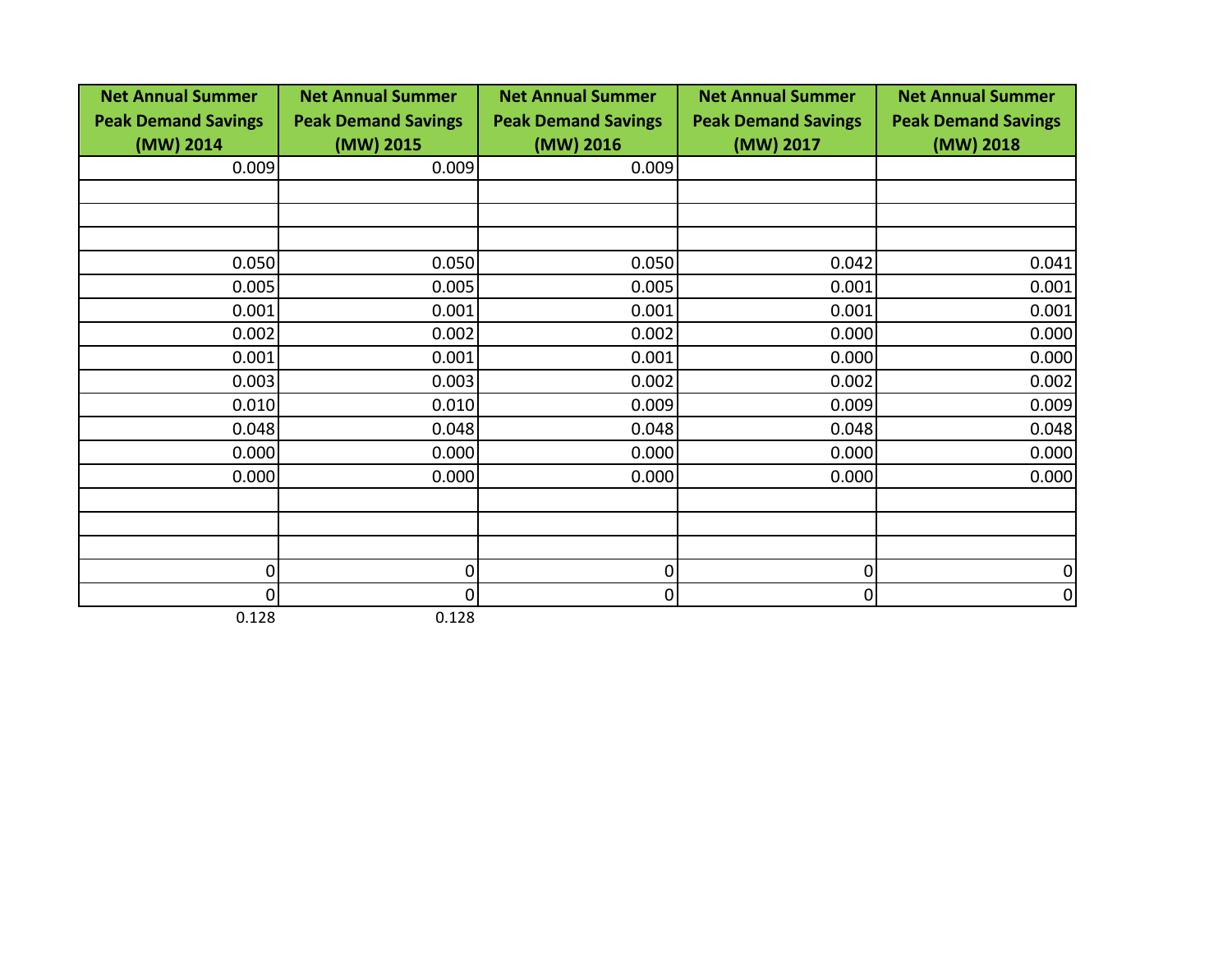| <b>Net Annual Summer</b><br><b>Peak Demand Savings</b> | <b>Net Annual Summer</b><br><b>Peak Demand Savings</b> | <b>Net Annual Summer</b><br><b>Peak Demand Savings</b> | <b>Net Annual Summer</b><br><b>Peak Demand Savings</b> | <b>Net Annual Summer</b><br><b>Peak Demand Savings</b> |
|--------------------------------------------------------|--------------------------------------------------------|--------------------------------------------------------|--------------------------------------------------------|--------------------------------------------------------|
| (MW) 2019                                              | (MW) 2020                                              | (MW) 2021                                              | (MW) 2022                                              | (MW) 2023                                              |
|                                                        |                                                        |                                                        |                                                        |                                                        |
|                                                        |                                                        |                                                        |                                                        |                                                        |
|                                                        |                                                        |                                                        |                                                        |                                                        |
| 0.041                                                  | 0.041                                                  | 0.041                                                  | 0.030                                                  | 0.018                                                  |
| 0.001                                                  | 0.001                                                  | 0.001                                                  | 0.001                                                  | 0.001                                                  |
| 0.001                                                  | 0.001                                                  | 0.001                                                  | 0.001                                                  | 0.001                                                  |
| 0.000                                                  | 0.000                                                  | 0.000                                                  | 0.000                                                  | 0.000                                                  |
| 0.000                                                  | 0.000                                                  | 0.000                                                  | 0.000                                                  | 0.000                                                  |
| 0.002                                                  | 0.002                                                  | 0.002                                                  | 0.002                                                  | 0.001                                                  |
| 0.008                                                  | 0.008                                                  | 0.006                                                  | 0.006                                                  | 0.005                                                  |
| 0.048                                                  | 0.048                                                  | 0.048                                                  | 0.048                                                  | 0.048                                                  |
| 0.000                                                  | 0.000                                                  | 0.000                                                  | 0.000                                                  | 0.000                                                  |
| 0.000                                                  | 0.000                                                  | 0.000                                                  | 0.000                                                  | 0.000                                                  |
|                                                        |                                                        |                                                        |                                                        |                                                        |
|                                                        |                                                        |                                                        |                                                        |                                                        |
|                                                        |                                                        |                                                        |                                                        |                                                        |
| 0                                                      | 0                                                      | 0                                                      | 0                                                      |                                                        |
| $\overline{0}$                                         | 0                                                      | 0                                                      | 0                                                      | 0                                                      |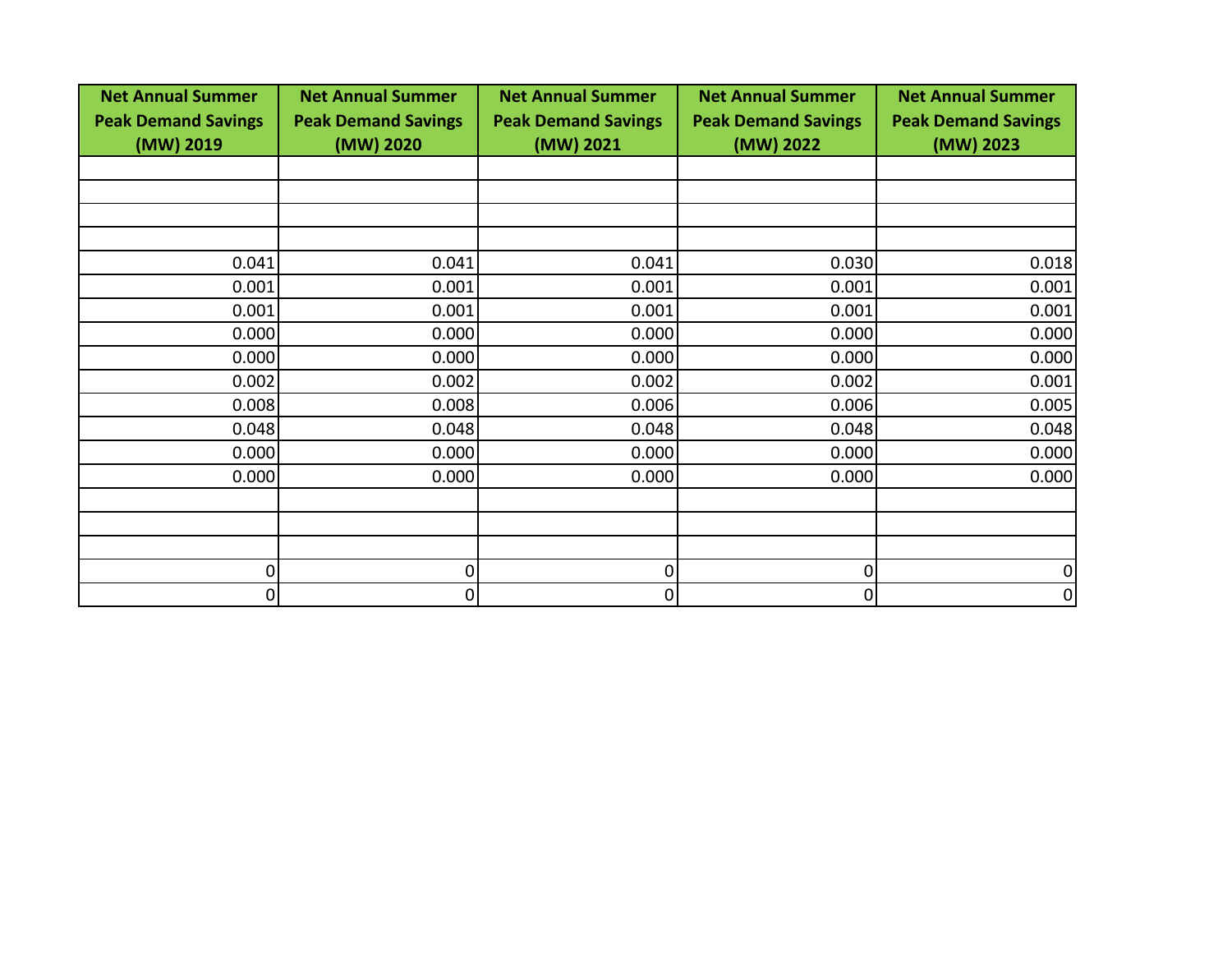| <b>Net Annual Summer</b><br><b>Peak Demand Savings</b> | <b>Net Annual Summer</b><br><b>Peak Demand Savings</b> | <b>Net Annual Summer</b><br><b>Peak Demand Savings</b> | <b>Net Annual Summer</b><br><b>Peak Demand Savings</b> | <b>Net Annual Summer</b><br><b>Peak Demand Savings</b> |
|--------------------------------------------------------|--------------------------------------------------------|--------------------------------------------------------|--------------------------------------------------------|--------------------------------------------------------|
| (MW) 2024                                              | (MW) 2025                                              | (MW) 2026                                              | (MW) 2027                                              | (MW) 2028                                              |
|                                                        |                                                        |                                                        |                                                        |                                                        |
|                                                        |                                                        |                                                        |                                                        |                                                        |
|                                                        |                                                        |                                                        |                                                        |                                                        |
| 0.018                                                  | 0.002                                                  | 0.002                                                  | 0.002                                                  | 0.002                                                  |
| 0.001                                                  | 0.000                                                  | 0.000                                                  | 0.000                                                  | 0.000                                                  |
| 0.001                                                  | 0.001                                                  | 0.001                                                  | 0.001                                                  | 0.001                                                  |
| 0.000                                                  | 0.000                                                  | 0.000                                                  | 0.000                                                  | 0.000                                                  |
| 0.000                                                  | 0.000                                                  | 0.000                                                  | 0.000                                                  | 0.000                                                  |
| 0.001                                                  | 0.001                                                  | 0.001                                                  | 0.001                                                  | 0.001                                                  |
| 0.005                                                  | 0.005                                                  | 0.005                                                  | 0.002                                                  | 0.002                                                  |
| 0.048                                                  | 0.048                                                  | 0.048                                                  | 0.048                                                  | 0.048                                                  |
| 0.000                                                  | 0.000                                                  | 0.000                                                  | 0.000                                                  | 0.000                                                  |
| 0.000                                                  | 0.000                                                  | 0.000                                                  | 0.000                                                  | 0.000                                                  |
|                                                        |                                                        |                                                        |                                                        |                                                        |
|                                                        |                                                        |                                                        |                                                        |                                                        |
|                                                        |                                                        |                                                        |                                                        |                                                        |
| 0                                                      | 0                                                      | 0                                                      | 0                                                      |                                                        |
| $\overline{0}$                                         | 0                                                      | 0                                                      | 0                                                      | 0                                                      |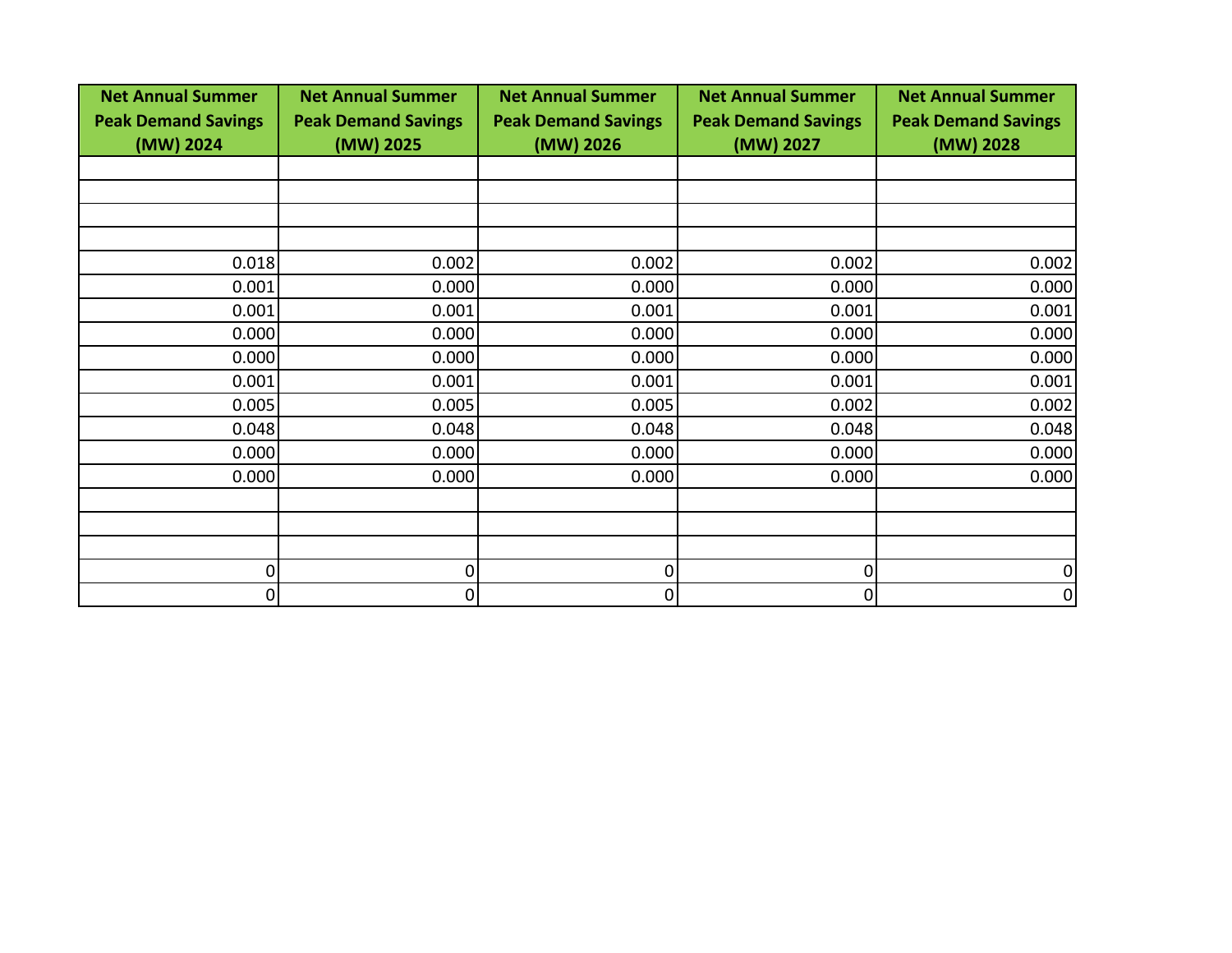| <b>Net Annual Summer</b><br><b>Peak Demand Savings</b> | <b>Net Annual Summer</b><br><b>Peak Demand Savings</b> | <b>Net Annual Summer</b><br><b>Peak Demand Savings</b> | <b>Net Annual Summer</b><br><b>Peak Demand Savings</b> | <b>Net Annual Summer</b><br><b>Peak Demand Savings</b> |
|--------------------------------------------------------|--------------------------------------------------------|--------------------------------------------------------|--------------------------------------------------------|--------------------------------------------------------|
| (MW) 2029                                              | (MW) 2030                                              | (MW) 2031                                              | (MW) 2032                                              | (MW) 2033                                              |
|                                                        |                                                        |                                                        |                                                        |                                                        |
|                                                        |                                                        |                                                        |                                                        |                                                        |
|                                                        |                                                        |                                                        |                                                        |                                                        |
| 0.000                                                  | 0.000                                                  | 0.000                                                  | 0.000                                                  | 0.000                                                  |
| 0.000                                                  | 0.000                                                  | 0.000                                                  | 0.000                                                  | 0.000                                                  |
| 0.001                                                  | 0.000                                                  | 0.000                                                  | 0.000                                                  | 0.000                                                  |
| 0.000                                                  | 0.000                                                  | 0.000                                                  | 0.000                                                  | 0.000                                                  |
| 0.000                                                  | 0.000                                                  | 0.000                                                  | 0.000                                                  | 0.000                                                  |
| 0.001                                                  | 0.000                                                  | 0.000                                                  | 0.000                                                  | 0.000                                                  |
| 0.002                                                  | 0.002                                                  | 0.002                                                  | 0.002                                                  | 0.001                                                  |
| 0.048                                                  | 0.048                                                  | 0.033                                                  | 0.000                                                  | 0.000                                                  |
| 0.000                                                  | 0.000                                                  | 0.000                                                  | 0.000                                                  | 0.000                                                  |
| 0.000                                                  | 0.000                                                  | 0.000                                                  | 0.000                                                  | 0.000                                                  |
|                                                        |                                                        |                                                        |                                                        |                                                        |
|                                                        |                                                        |                                                        |                                                        |                                                        |
|                                                        |                                                        |                                                        |                                                        |                                                        |
| 0                                                      | 0                                                      | 0                                                      | 0                                                      |                                                        |
| $\overline{0}$                                         | 0                                                      | 0                                                      | 0                                                      | 0                                                      |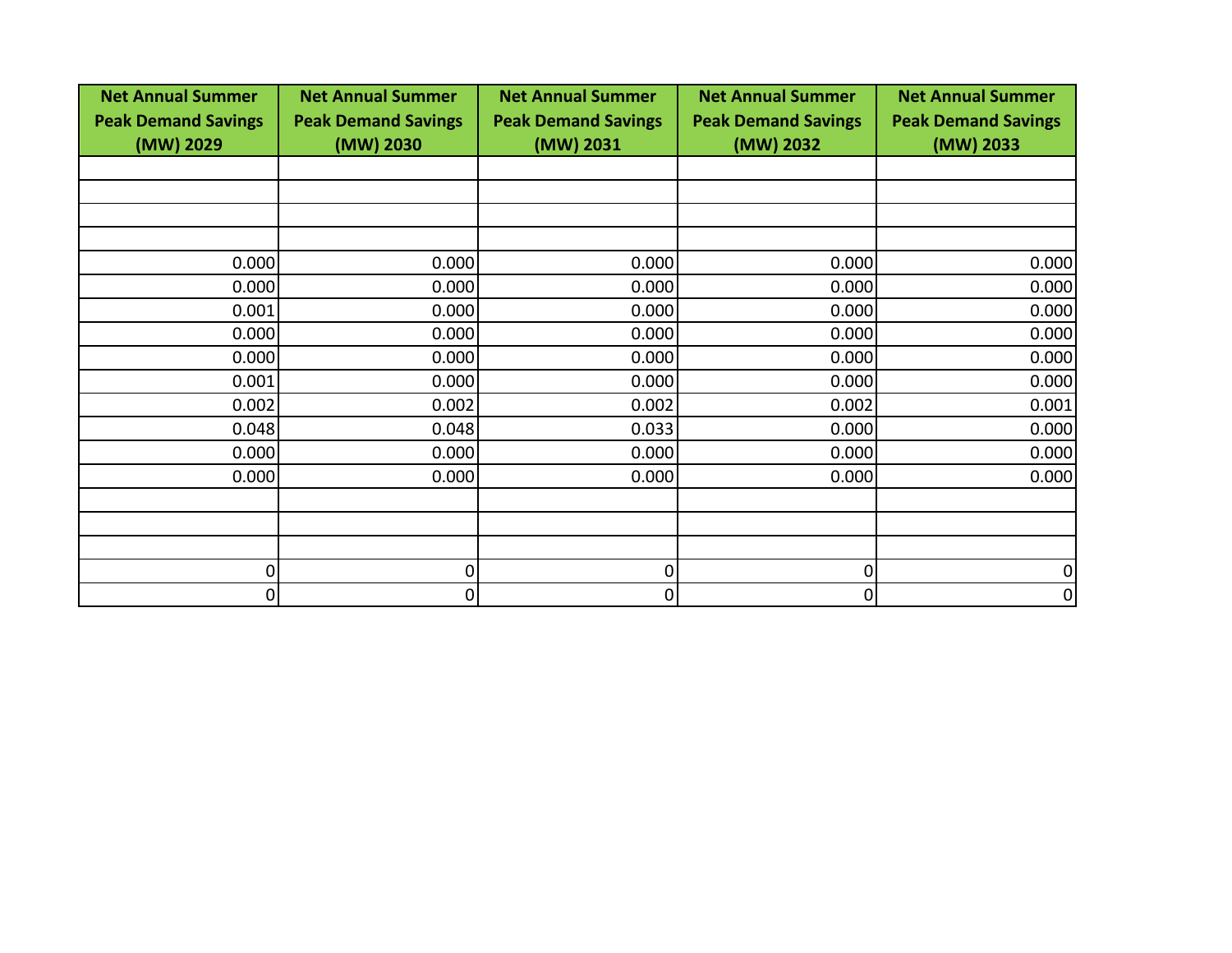| <b>Net Annual Summer</b><br><b>Peak Demand Savings</b> | <b>Net Annual Summer</b><br><b>Peak Demand Savings</b> | <b>Net Annual Summer</b><br><b>Peak Demand Savings</b> | <b>Net Annual Summer</b><br><b>Peak Demand Savings</b> | <b>Net Annual Summer</b><br><b>Peak Demand Savings</b> |
|--------------------------------------------------------|--------------------------------------------------------|--------------------------------------------------------|--------------------------------------------------------|--------------------------------------------------------|
| (MW) 2034                                              | (MW) 2035                                              | (MW) 2036                                              | (MW) 2037                                              | (MW) 2038                                              |
|                                                        |                                                        |                                                        |                                                        |                                                        |
|                                                        |                                                        |                                                        |                                                        |                                                        |
|                                                        |                                                        |                                                        |                                                        |                                                        |
| 0.000                                                  | 0.000                                                  | 0.000                                                  | 0.000                                                  | 0.000                                                  |
| 0.000                                                  | 0.000                                                  | 0.000                                                  | 0.000                                                  | 0.000                                                  |
| 0.000                                                  | 0.000                                                  | 0.000                                                  | 0.000                                                  | 0.000                                                  |
| 0.000                                                  | 0.000                                                  | 0.000                                                  | 0.000                                                  | 0.000                                                  |
| 0.000                                                  | 0.000                                                  | 0.000                                                  | 0.000                                                  | 0.000                                                  |
| 0.000                                                  | 0.000                                                  | 0.000                                                  | 0.000                                                  | 0.000                                                  |
| 0.000                                                  | 0.000                                                  | 0.000                                                  | 0.000                                                  | 0.000                                                  |
| 0.000                                                  | 0.000                                                  | 0.000                                                  | 0.000                                                  | 0.000                                                  |
| 0.000                                                  | 0.000                                                  | 0.000                                                  | 0.000                                                  | 0.000                                                  |
| 0.000                                                  | 0.000                                                  | 0.000                                                  | 0.000                                                  | 0.000                                                  |
|                                                        |                                                        |                                                        |                                                        |                                                        |
|                                                        |                                                        |                                                        |                                                        |                                                        |
|                                                        |                                                        |                                                        |                                                        |                                                        |
| 0                                                      | 0                                                      | 0                                                      | 0                                                      |                                                        |
| $\overline{0}$                                         | 0                                                      | 0                                                      | 0                                                      | 0                                                      |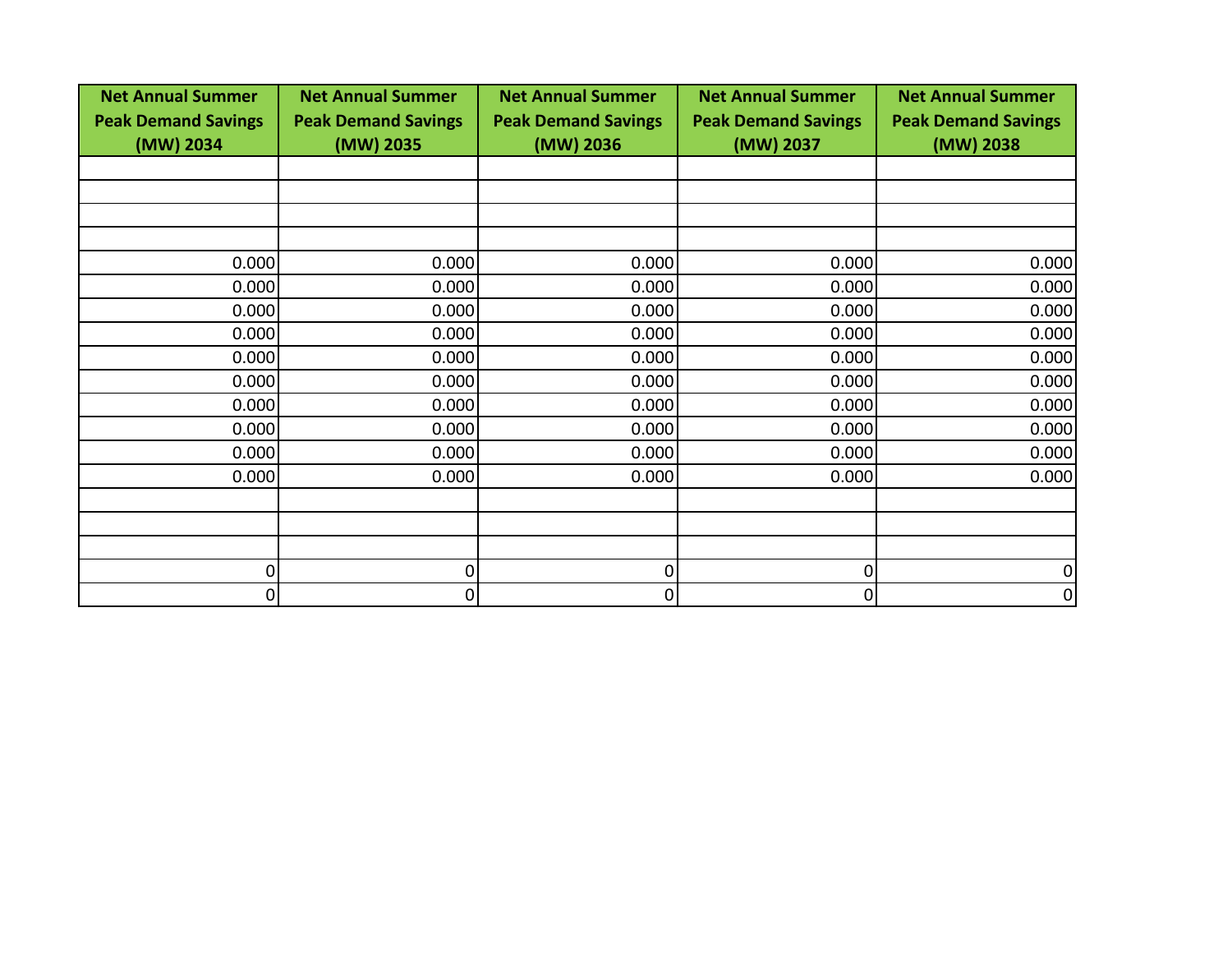| <b>Net Annual Summer</b><br><b>Peak Demand Savings</b><br>(MW) 2039 | <b>Net Annual Summer</b><br><b>Peak Demand Savings</b><br>(MW) 2040 | <b>Net Annual Energy</b><br>Savings (MWh) 2011 | <b>Net Annual Energy</b><br><b>Savings (MWh) 2012</b> | <b>Net Annual Energy</b><br><b>Savings (MWh) 2013</b> |
|---------------------------------------------------------------------|---------------------------------------------------------------------|------------------------------------------------|-------------------------------------------------------|-------------------------------------------------------|
|                                                                     |                                                                     |                                                |                                                       | 48.451                                                |
|                                                                     |                                                                     |                                                |                                                       | 0.004                                                 |
|                                                                     |                                                                     |                                                |                                                       | 0.000                                                 |
|                                                                     |                                                                     |                                                |                                                       | 0.000                                                 |
| 0.000                                                               | 0.000                                                               | 0.000                                          | 0.000                                                 | 318.357                                               |
| 0.000                                                               | 0.000                                                               |                                                |                                                       | 14.385                                                |
| 0.000                                                               | 0.000                                                               | 0.000                                          | 0.000                                                 | 17.493                                                |
| 0.000                                                               | 0.000                                                               |                                                |                                                       | 2.956                                                 |
| 0.000                                                               | 0.000                                                               |                                                |                                                       | 3.675                                                 |
| 0.000                                                               | 0.000                                                               | 0.000                                          | 0.000                                                 | 38.990                                                |
| 0.000                                                               | 0.000                                                               | 0.000                                          | 0.000                                                 | 118.699                                               |
| 0.000                                                               | 0.000                                                               |                                                |                                                       | 77.965                                                |
| 0.000                                                               | 0.000                                                               |                                                | 0.672                                                 | 0.672                                                 |
| 0.000                                                               | 0.000                                                               | 0.000                                          | 0.000                                                 | 5.881                                                 |
|                                                                     |                                                                     |                                                |                                                       | 0.210                                                 |
|                                                                     |                                                                     |                                                |                                                       | 0.000                                                 |
|                                                                     |                                                                     |                                                |                                                       | 0.000                                                 |
| 0                                                                   | 0                                                                   | 0                                              | 0                                                     | 0.014                                                 |
| 0                                                                   | 0                                                                   | 0                                              | 0                                                     | 0.019                                                 |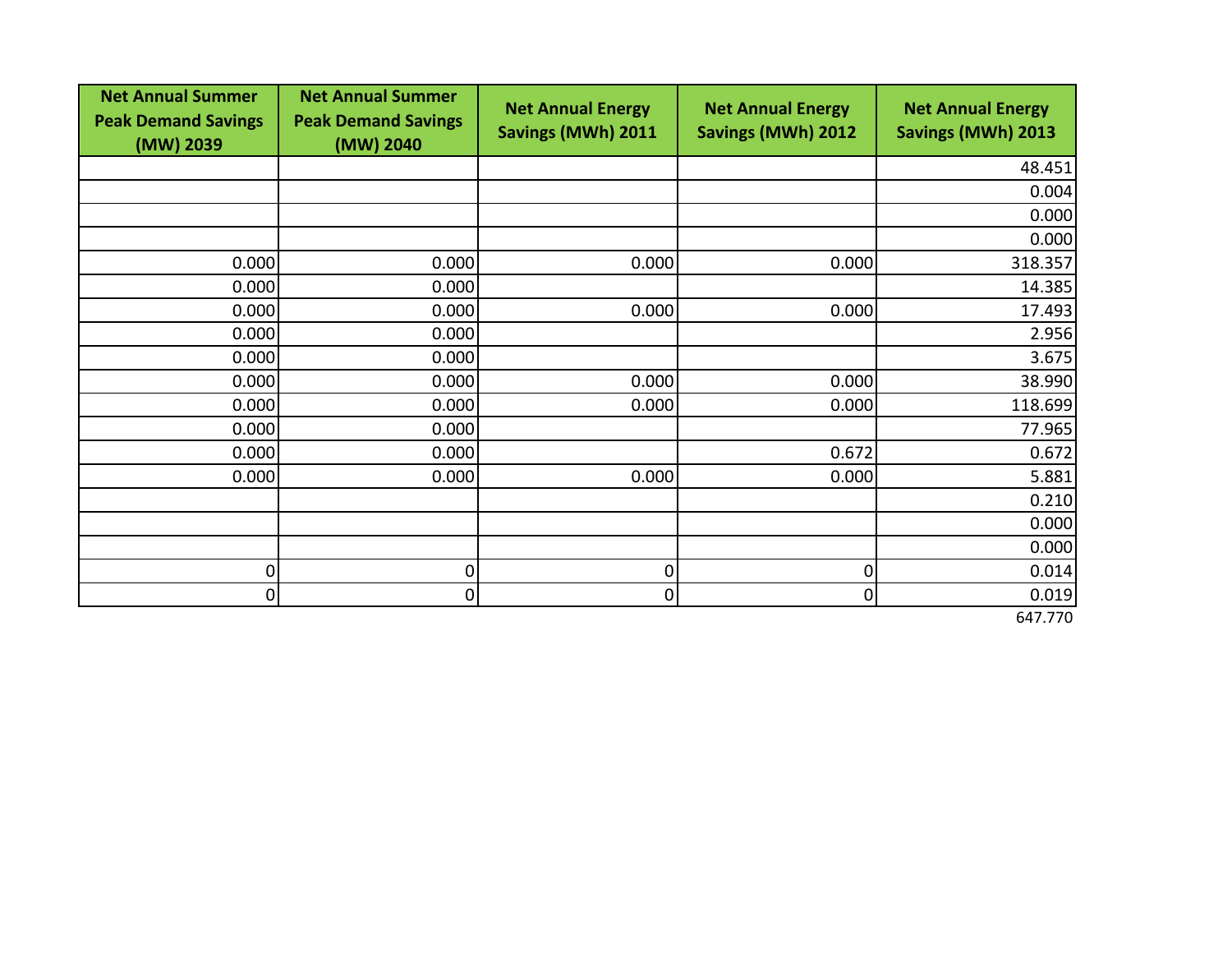| <b>Net Annual Energy</b><br>Savings (MWh) 2014 | <b>Net Annual Energy</b><br><b>Savings (MWh) 2015</b> | <b>Net Annual Energy</b><br><b>Savings (MWh) 2016</b> | <b>Net Annual Energy</b><br><b>Savings (MWh) 2017</b> | <b>Net Annual Energy</b><br>Savings (MWh) 2018 |
|------------------------------------------------|-------------------------------------------------------|-------------------------------------------------------|-------------------------------------------------------|------------------------------------------------|
| 48.451                                         | 48.451                                                | 48.451                                                |                                                       |                                                |
|                                                |                                                       |                                                       |                                                       |                                                |
|                                                |                                                       |                                                       |                                                       |                                                |
|                                                |                                                       |                                                       |                                                       |                                                |
| 318.357                                        | 318.357                                               | 318.357                                               | 295.805                                               | 285.185                                        |
| 14.385                                         | 14.385                                                | 14.385                                                | 2.981                                                 | 2.981                                          |
| 17.493                                         | 16.819                                                | 14.249                                                | 14.249                                                | 14.249                                         |
| 2.956                                          | 2.956                                                 | 2.956                                                 | 0.000                                                 | 0.000                                          |
| 3.675                                          | 3.675                                                 | 3.675                                                 | 2.890                                                 | 0.000                                          |
| 38.990                                         | 36.641                                                | 28.624                                                | 28.624                                                | 28.624                                         |
| 116.307                                        | 116.089                                               | 104.150                                               | 98.073                                                | 92.974                                         |
| 77.965                                         | 77.965                                                | 77.965                                                | 77.965                                                | 77.965                                         |
| 0.672                                          | 0.672                                                 | 0.672                                                 | 0.672                                                 | 0.672                                          |
| 5.881                                          | 5.881                                                 | 5.881                                                 | 5.881                                                 | 5.881                                          |
|                                                |                                                       |                                                       |                                                       |                                                |
|                                                |                                                       |                                                       |                                                       |                                                |
|                                                |                                                       |                                                       |                                                       |                                                |
| $\overline{0}$                                 | $\mathbf 0$                                           | 0                                                     | 0                                                     | 0                                              |
| $\overline{0}$                                 | 0                                                     | 0                                                     | 0                                                     | $\Omega$                                       |

645.163 641.923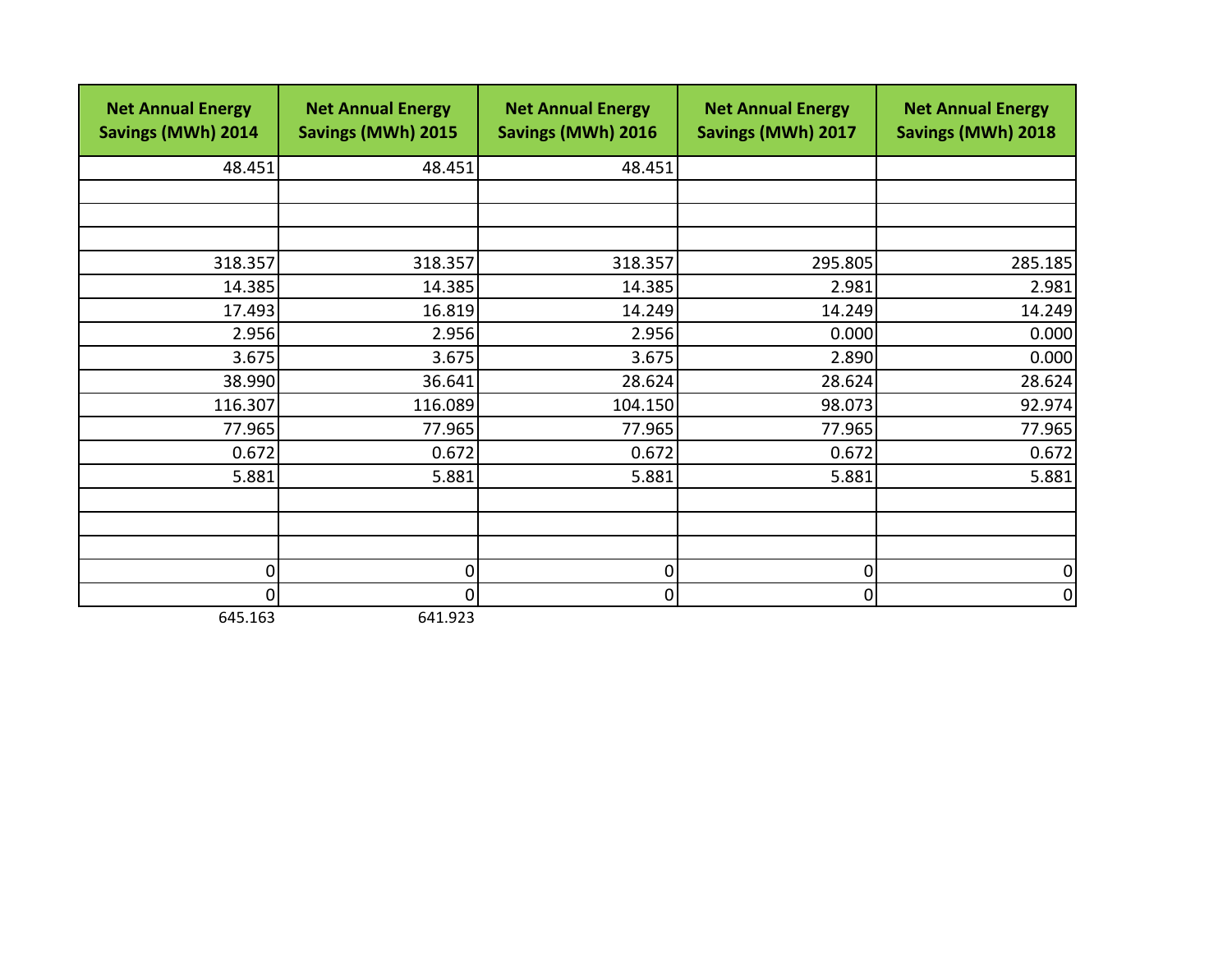| <b>Net Annual Energy</b><br>Savings (MWh) 2019 | <b>Net Annual Energy</b><br><b>Savings (MWh) 2020</b> | <b>Net Annual Energy</b><br>Savings (MWh) 2021 | <b>Net Annual Energy</b><br><b>Savings (MWh) 2022</b> | <b>Net Annual Energy</b><br><b>Savings (MWh) 2023</b> |
|------------------------------------------------|-------------------------------------------------------|------------------------------------------------|-------------------------------------------------------|-------------------------------------------------------|
|                                                |                                                       |                                                |                                                       |                                                       |
|                                                |                                                       |                                                |                                                       |                                                       |
|                                                |                                                       |                                                |                                                       |                                                       |
| 285.185                                        | 285.185                                               | 285.185                                        | 207.763                                               | 118.957                                               |
| 2.981                                          | 2.981                                                 | 2.981                                          | 2.981                                                 | 2.981                                                 |
| 14.249                                         | 14.237                                                | 10.353                                         | 10.353                                                | 9.413                                                 |
| 0.000                                          | 0.000                                                 | 0.000                                          | 0.000                                                 | 0.000                                                 |
| 0.000                                          | 0.000                                                 | 0.000                                          | 0.000                                                 | 0.000                                                 |
| 28.624                                         | 28.590                                                | 24.042                                         | 24.042                                                | 20.921                                                |
| 87.201                                         | 86.510                                                | 35.596                                         | 35.364                                                | 33.573                                                |
| 77.965                                         | 77.965                                                | 77.965                                         | 77.965                                                | 77.965                                                |
| 0.672                                          | 0.672                                                 | 0.672                                          | 0.672                                                 | 0.672                                                 |
| 5.881                                          | 5.881                                                 | 5.881                                          | 5.881                                                 | 5.881                                                 |
|                                                |                                                       |                                                |                                                       |                                                       |
|                                                |                                                       |                                                |                                                       |                                                       |
|                                                |                                                       |                                                |                                                       |                                                       |
| 0                                              | $\overline{0}$                                        | 0                                              | 0                                                     | 0                                                     |
| 0                                              | $\overline{0}$                                        | 0                                              | 0                                                     | 0                                                     |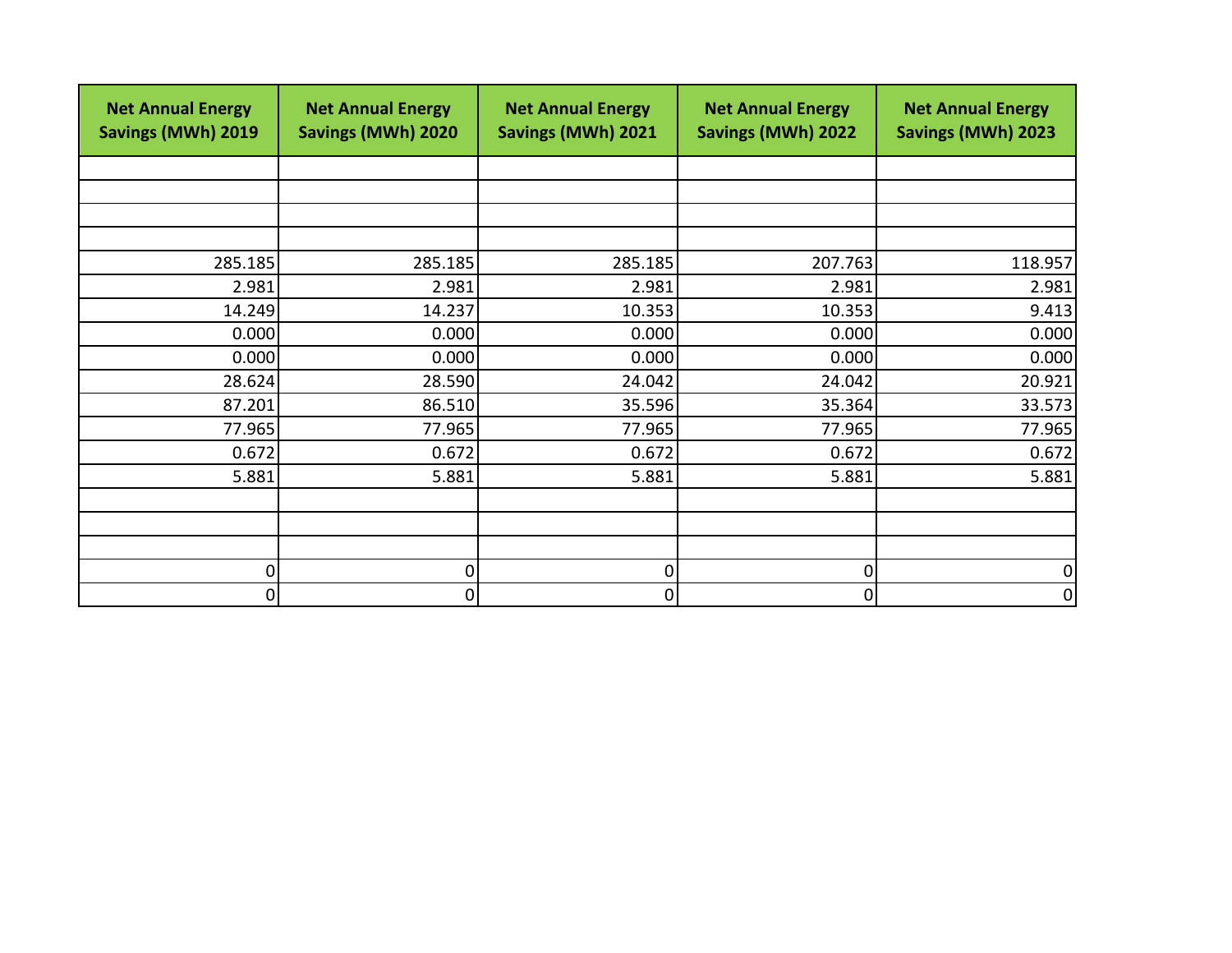| <b>Net Annual Energy</b><br>Savings (MWh) 2024 | <b>Net Annual Energy</b><br><b>Savings (MWh) 2025</b> | <b>Net Annual Energy</b><br><b>Savings (MWh) 2026</b> | <b>Net Annual Energy</b><br>Savings (MWh) 2027 | <b>Net Annual Energy</b><br><b>Savings (MWh) 2028</b> |
|------------------------------------------------|-------------------------------------------------------|-------------------------------------------------------|------------------------------------------------|-------------------------------------------------------|
|                                                |                                                       |                                                       |                                                |                                                       |
|                                                |                                                       |                                                       |                                                |                                                       |
|                                                |                                                       |                                                       |                                                |                                                       |
|                                                |                                                       |                                                       |                                                |                                                       |
| 118.957                                        | 30.789                                                | 30.789                                                | 30.789                                         | 24.761                                                |
| 2.981                                          | 0.000                                                 | 0.000                                                 | 0.000                                          | 0.000                                                 |
| 9.279                                          | 9.279                                                 | 9.241                                                 | 9.241                                          | 9.233                                                 |
| 0.000                                          | 0.000                                                 | 0.000                                                 | 0.000                                          | 0.000                                                 |
| 0.000                                          | 0.000                                                 | 0.000                                                 | 0.000                                          | 0.000                                                 |
| 13.450                                         | 13.450                                                | 12.740                                                | 12.740                                         | 12.649                                                |
| 33.573                                         | 32.654                                                | 32.654                                                | 9.763                                          | 9.163                                                 |
| 77.965                                         | 77.965                                                | 77.965                                                | 77.965                                         | 77.965                                                |
| 0.672                                          | 0.672                                                 | 0.672                                                 | 0.672                                          | 0.672                                                 |
| 5.881                                          | 2.940                                                 | 0.000                                                 | 0.000                                          | 0.000                                                 |
|                                                |                                                       |                                                       |                                                |                                                       |
|                                                |                                                       |                                                       |                                                |                                                       |
|                                                |                                                       |                                                       |                                                |                                                       |
| $\overline{0}$                                 | 0                                                     | 0                                                     | 0                                              | 0                                                     |
| $\overline{0}$                                 | $\overline{0}$                                        | 0                                                     | 0                                              | 0                                                     |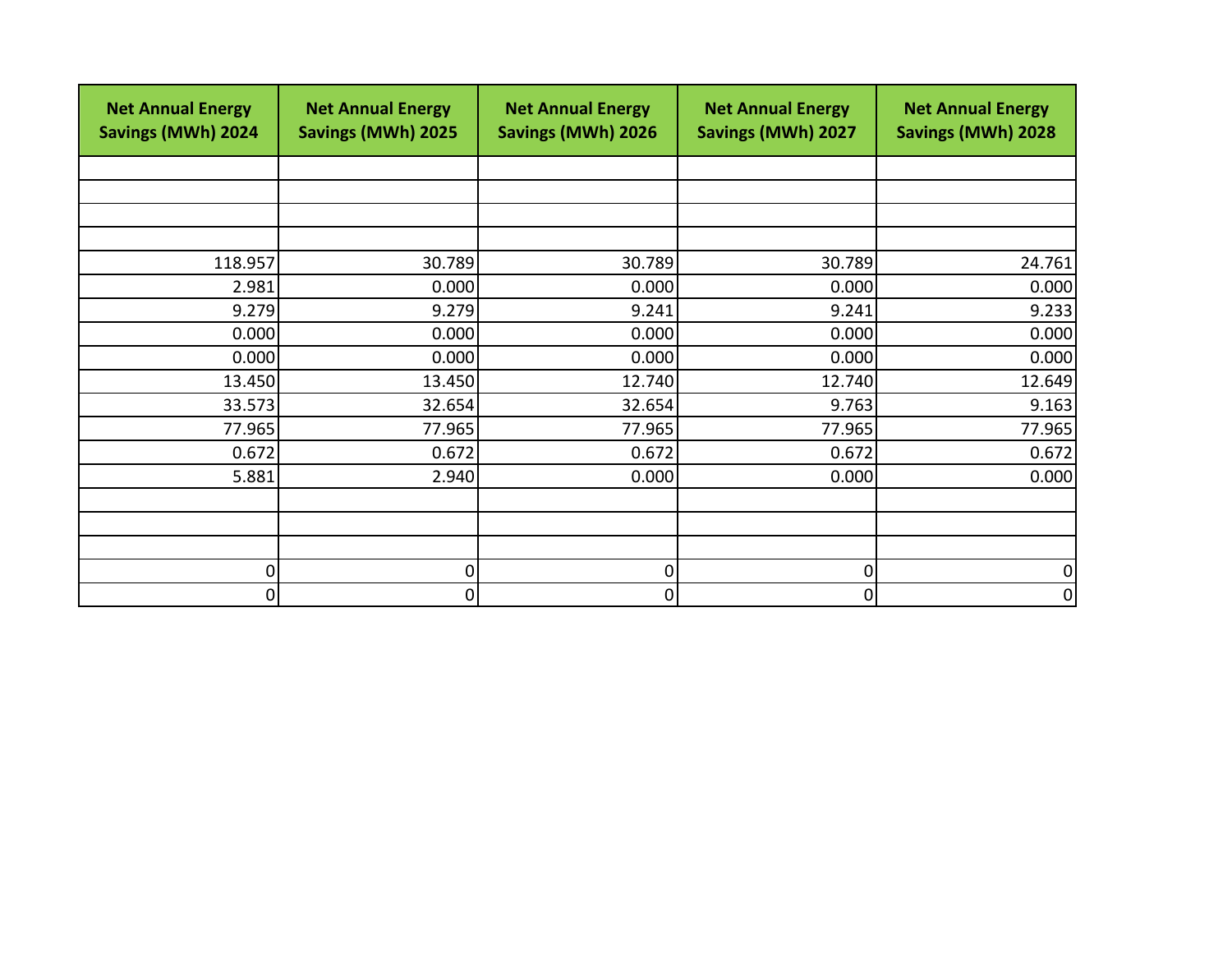| <b>Net Annual Energy</b><br>Savings (MWh) 2029 | <b>Net Annual Energy</b><br>Savings (MWh) 2030 | <b>Net Annual Energy</b><br>Savings (MWh) 2031 | <b>Net Annual Energy</b><br><b>Savings (MWh) 2032</b> | <b>Net Annual Energy</b><br><b>Savings (MWh) 2033</b> |
|------------------------------------------------|------------------------------------------------|------------------------------------------------|-------------------------------------------------------|-------------------------------------------------------|
|                                                |                                                |                                                |                                                       |                                                       |
|                                                |                                                |                                                |                                                       |                                                       |
|                                                |                                                |                                                |                                                       |                                                       |
| 0.000                                          | 0.000                                          | 0.000                                          | 0.000                                                 | 0.000                                                 |
| 0.000                                          | 0.000                                          | 0.000                                          | 0.000                                                 | 0.000                                                 |
| 8.948                                          | 5.252                                          | 5.252                                          | 5.252                                                 | 0.000                                                 |
| 0.000                                          | 0.000                                          | 0.000                                          | 0.000                                                 | 0.000                                                 |
| 0.000                                          | 0.000                                          | 0.000                                          | 0.000                                                 | 0.000                                                 |
| 10.918                                         | 6.409                                          | 6.409                                          | 6.409                                                 | 0.000                                                 |
| 9.163                                          | 9.163                                          | 9.163                                          | 9.163                                                 | 5.682                                                 |
| 77.965                                         | 77.965                                         | 64.840                                         | 0.000                                                 | 0.000                                                 |
| 0.672                                          | 0.552                                          | 0.000                                          | 0.000                                                 | 0.000                                                 |
| 0.000                                          | 0.000                                          | 0.000                                          | 0.000                                                 | 0.000                                                 |
|                                                |                                                |                                                |                                                       |                                                       |
|                                                |                                                |                                                |                                                       |                                                       |
|                                                |                                                |                                                |                                                       |                                                       |
| 0                                              | 0                                              | 0                                              | 0                                                     | 0                                                     |
| 0                                              | 0                                              | 0                                              | 0                                                     | 0                                                     |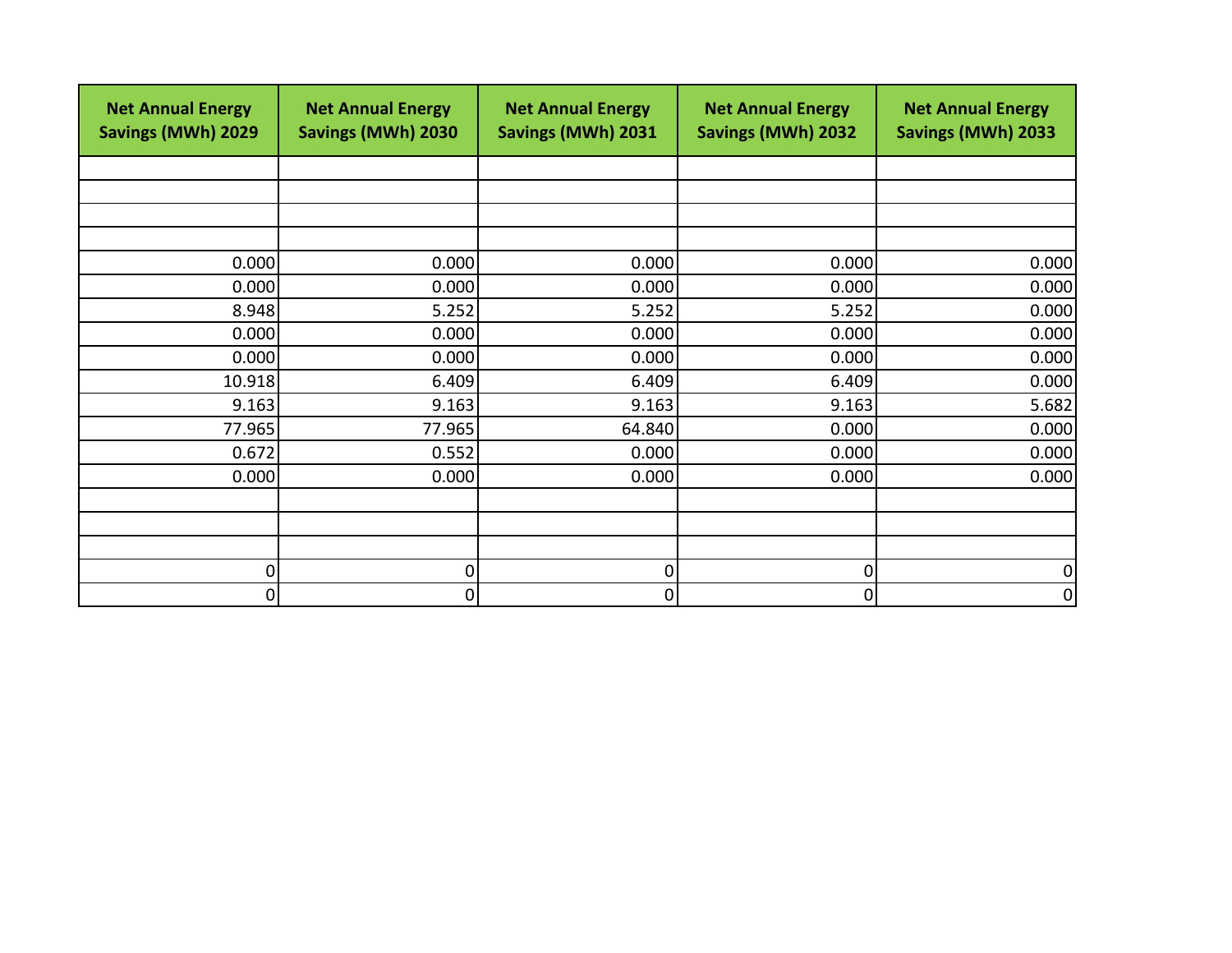| <b>Net Annual Energy</b><br>Savings (MWh) 2034 | <b>Net Annual Energy</b><br>Savings (MWh) 2035 | <b>Net Annual Energy</b><br>Savings (MWh) 2036 | <b>Net Annual Energy</b><br>Savings (MWh) 2037 | <b>Net Annual Energy</b><br>Savings (MWh) 2038 |
|------------------------------------------------|------------------------------------------------|------------------------------------------------|------------------------------------------------|------------------------------------------------|
|                                                |                                                |                                                |                                                |                                                |
|                                                |                                                |                                                |                                                |                                                |
|                                                |                                                |                                                |                                                |                                                |
|                                                |                                                |                                                |                                                |                                                |
| 0.000                                          | 0.000                                          | 0.000                                          | 0.000                                          | 0.000                                          |
| 0.000                                          | 0.000                                          | 0.000                                          | 0.000                                          | 0.000                                          |
| 0.000                                          | 0.000                                          | 0.000                                          | 0.000                                          | 0.000                                          |
| 0.000                                          | 0.000                                          | 0.000                                          | 0.000                                          | 0.000                                          |
| 0.000                                          | 0.000                                          | 0.000                                          | 0.000                                          | 0.000                                          |
| 0.000                                          | 0.000                                          | 0.000                                          | 0.000                                          | 0.000                                          |
| 0.000                                          | 0.000                                          | 0.000                                          | 0.000                                          | 0.000                                          |
| 0.000                                          | 0.000                                          | 0.000                                          | 0.000                                          | 0.000                                          |
| 0.000                                          | 0.000                                          | 0.000                                          | 0.000                                          | 0.000                                          |
| 0.000                                          | 0.000                                          | 0.000                                          | 0.000                                          | 0.000                                          |
|                                                |                                                |                                                |                                                |                                                |
|                                                |                                                |                                                |                                                |                                                |
|                                                |                                                |                                                |                                                |                                                |
| $\overline{0}$                                 | 0                                              | 0                                              | 0                                              | 0                                              |
| $\overline{0}$                                 | 0                                              | 0                                              | 0                                              | 0                                              |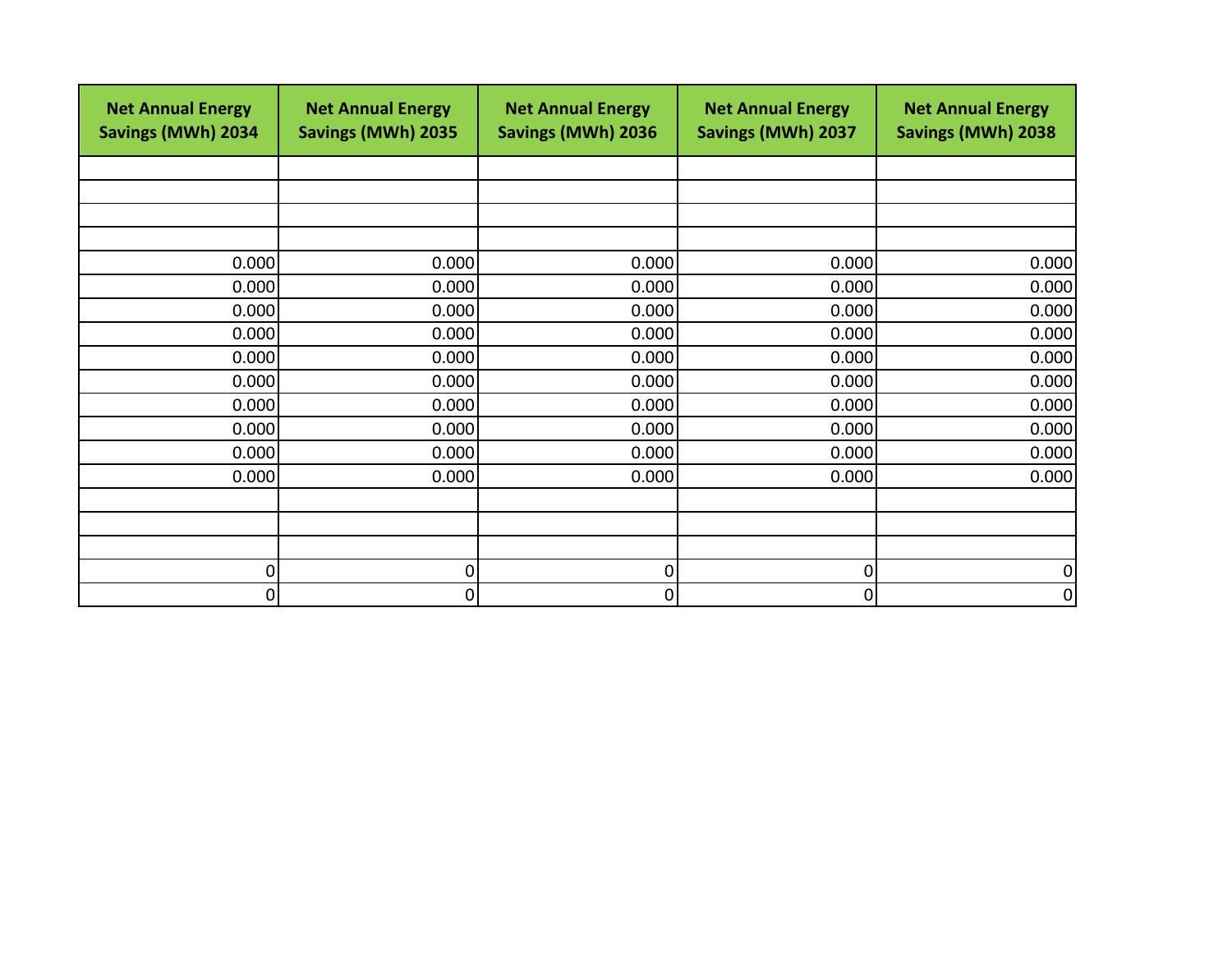| <b>Net Annual Energy</b><br>Savings (MWh) 2039 | <b>Net Annual Energy</b><br><b>Savings (MWh) 2040</b> |
|------------------------------------------------|-------------------------------------------------------|
|                                                |                                                       |
|                                                |                                                       |
|                                                |                                                       |
|                                                |                                                       |
| 0.000                                          | 0.000                                                 |
| 0.000                                          | 0.000                                                 |
| 0.000                                          | 0.000                                                 |
| 0.000                                          | 0.000                                                 |
| 0.000                                          | 0.000                                                 |
| 0.000                                          | 0.000                                                 |
| 0.000                                          | 0.000                                                 |
| 0.000                                          | 0.000                                                 |
| 0.000                                          | 0.000                                                 |
| 0.000                                          | 0.000                                                 |
|                                                |                                                       |
|                                                |                                                       |
|                                                |                                                       |
| 0                                              | 0                                                     |
| 0                                              |                                                       |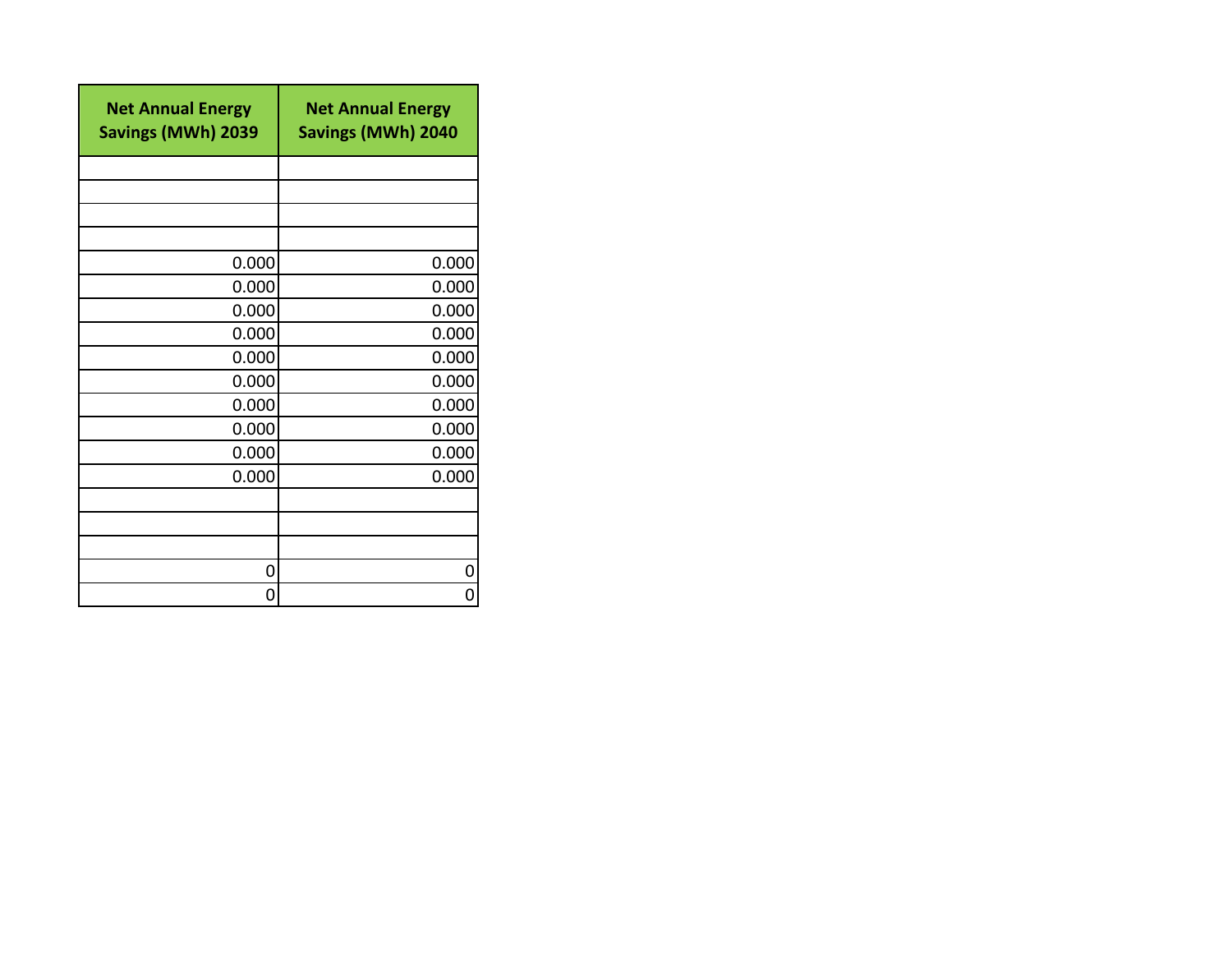| <b>Portfolio</b> | Program         | <b>Initiative</b>                          | <b>LDC</b>         | <b>Sector</b> |
|------------------|-----------------|--------------------------------------------|--------------------|---------------|
| LDC              | <b>Business</b> | Direct Install Lighting                    | E.L.K. Energy Inc. | Commercial    |
| <b>LDC</b>       | <b>Business</b> | <b>Energy Audit</b>                        | E.L.K. Energy Inc. | Commercial    |
| LDC              | <b>Business</b> | Retrofit                                   | E.L.K. Energy Inc. | Commercial    |
| <b>LDC</b>       | <b>Business</b> | Retrofit                                   | E.L.K. Energy Inc. | Commercial    |
| LDC              | <b>Business</b> | Retrofit                                   | E.L.K. Energy Inc. | Commercial    |
| LDC              | Consumer        | Appliance Exchange                         | E.L.K. Energy Inc. | Residential   |
| LDC              | Consumer        | Appliance Retirement                       | E.L.K. Energy Inc. | Residential   |
| LDC              | Consumer        | <b>Appliance Retirement</b>                | E.L.K. Energy Inc. | Residential   |
| LDC              | Consumer        | Appliance Retirement                       | E.L.K. Energy Inc. | Residential   |
| <b>LDC</b>       | Consumer        | Appliance Retirement                       | E.L.K. Energy Inc. | Residential   |
| LDC              | Consumer        | <b>Bi-Annual Retailer Event</b>            | E.L.K. Energy Inc. | Residential   |
| LDC              | Consumer        | <b>Conservation Instant Coupon Booklet</b> | E.L.K. Energy Inc. | Residential   |
| LDC              | Consumer        | Conservation Instant Coupon Booklet        | E.L.K. Energy Inc. | Residential   |
| LDC              | Home Assistance | Home Assistance Program                    | E.L.K. Energy Inc. | Residential   |
| <b>LDC</b>       | Consumer        | <b>HVAC Incentives</b>                     | E.L.K. Energy Inc. | Residential   |
| LDC              | Consumer        | <b>HVAC Incentives</b>                     | E.L.K. Energy Inc. | Residential   |
| <b>LDC</b>       | Consumer        | <b>Residential New Construction</b>        | E.L.K. Energy Inc. | Residential   |
| <b>LDC</b>       | Other           | Time-of-Use Savings                        | E.L.K. Energy Inc. | Other         |
| Tier 1           | <b>Business</b> | <b>Commercial Demand Response</b>          | E.L.K. Energy Inc. | Commercial    |
| Tier 1           | <b>Business</b> | <b>Commercial Demand Response</b>          | E.L.K. Energy Inc. | Commercial    |
| Tier 1           | <b>Business</b> | <b>Commercial Demand Response</b>          | E.L.K. Energy Inc. | Commercial    |
| Tier 1           | Consumer        | <b>Residential Demand Response</b>         | E.L.K. Energy Inc. | Residential   |
| Tier 1           | Consumer        | <b>Residential Demand Response</b>         | E.L.K. Energy Inc. | Residential   |
| Tier 1           | Consumer        | <b>Residential Demand Response</b>         | E.L.K. Energy Inc. | Residential   |
| Tier 1           | Industrial      | Demand Response 3                          | E.L.K. Energy Inc. | Industrial    |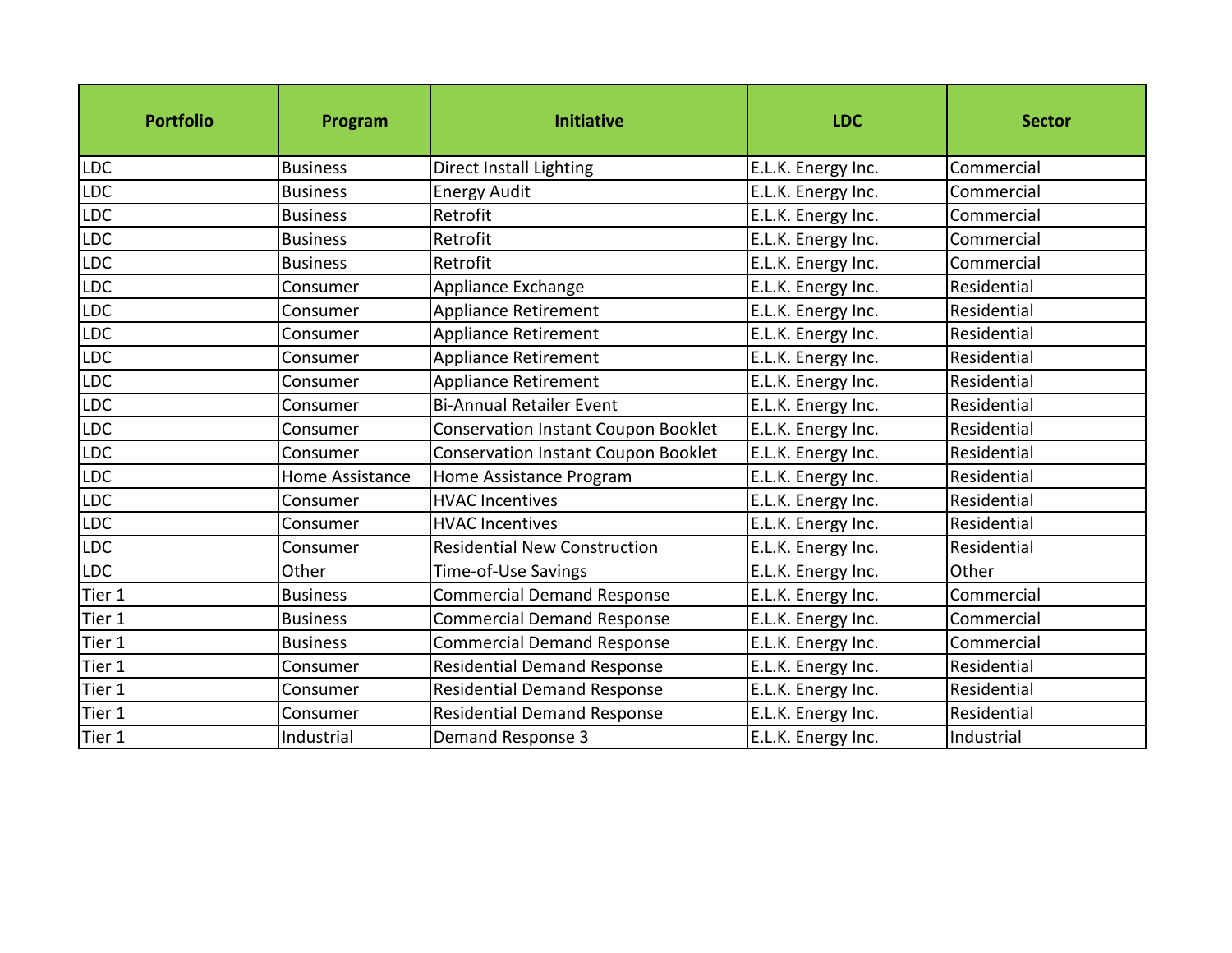| <b>Conservation Resource Type</b> | Tx (Transmission) or Dx (Distribution)<br>connected | (Implementation) Year |
|-----------------------------------|-----------------------------------------------------|-----------------------|
| EE                                | Dx                                                  | 2014                  |
| EE                                | Dx                                                  | 2013                  |
| EE                                | Dx                                                  | 2012                  |
| EE                                | Dx                                                  | 2013                  |
| EE                                | Dx                                                  | 2014                  |
| EE                                | Dx                                                  | 2014                  |
| EE                                | Dx                                                  | 2014                  |
| EE                                | Dx                                                  | 2014                  |
| EE                                | Dx                                                  | 2014                  |
| EE                                | Dx                                                  | 2014                  |
| EE.                               | Dx                                                  | 2014                  |
| EE                                | Dx                                                  | 2013                  |
| EE                                | Dx                                                  | 2014                  |
| EE                                | Dx                                                  | 2014                  |
| <b>DR</b>                         | Dx                                                  | 2013                  |
| EE                                | Dx                                                  | 2014                  |
| EE                                | Dx                                                  | 2014                  |
| <b>DR</b>                         | Dx                                                  | 2014                  |
| <b>DR</b>                         | Dx                                                  | 2011                  |
| <b>DR</b>                         | Dx                                                  | 2013                  |
| <b>DR</b>                         | Dx                                                  | 2014                  |
| <b>DR</b>                         | Dx                                                  | 2011                  |
| <b>DR</b>                         | Dx                                                  | 2013                  |
| <b>DR</b>                         | Dx                                                  | 2014                  |
| DR                                | Dx                                                  | 2014                  |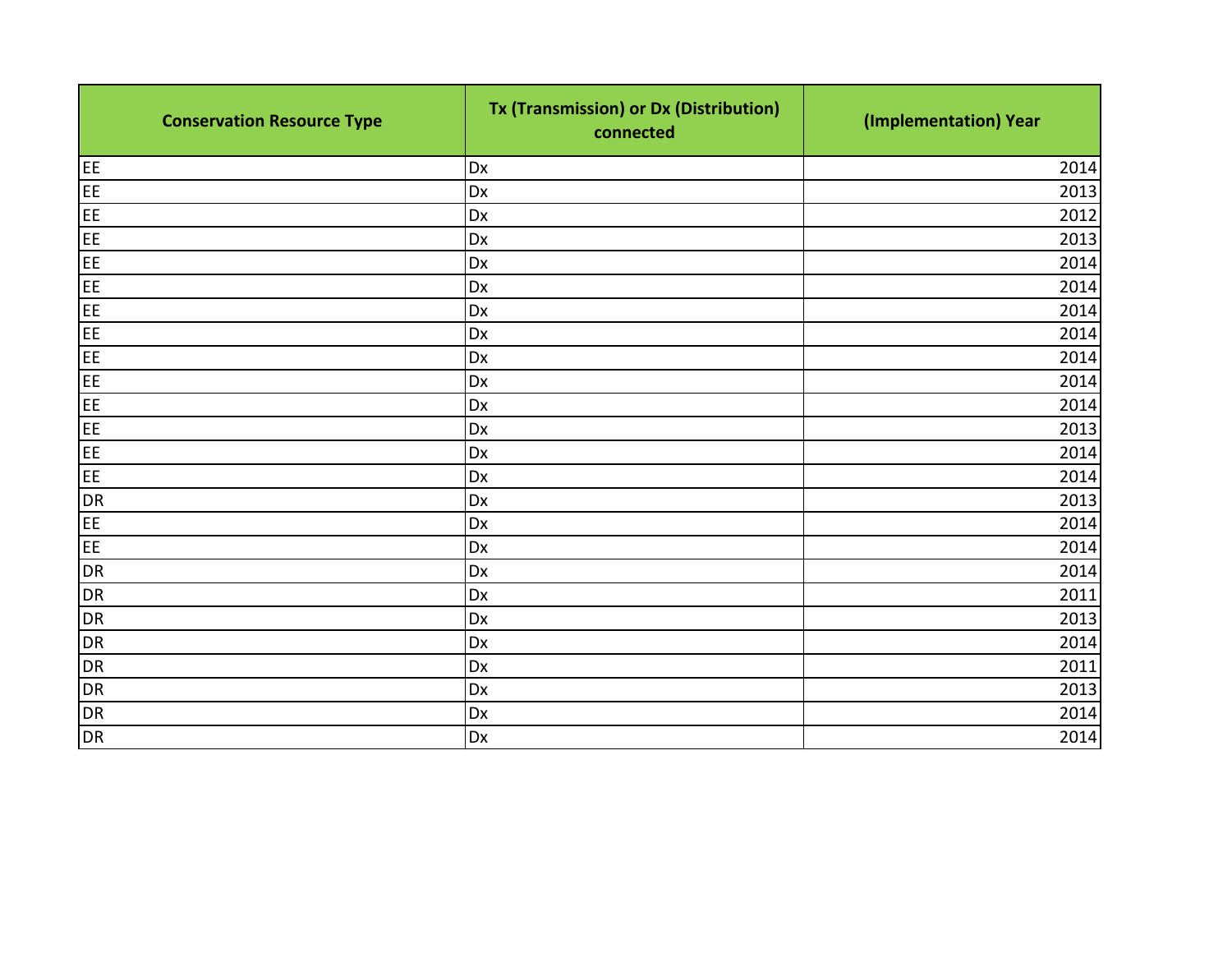| <b>Notes</b>                                      | <b>Activity Unit</b><br><b>Name</b> | <b>Activity/ Participation</b><br>(i.e. # of appliances) | <b>Gross Summer Peak</b><br><b>Demand Savings (MW)</b> | <b>Gross Energy Savings</b><br>(MWh) |
|---------------------------------------------------|-------------------------------------|----------------------------------------------------------|--------------------------------------------------------|--------------------------------------|
| n/a                                               | Projects                            | 54                                                       | 47.05992577                                            | 176344.7835                          |
| n/a                                               | Audit                               |                                                          | 0.00584503                                             | 64.27018981                          |
| n/a                                               | Projects                            | 0                                                        |                                                        |                                      |
| n/a                                               | Projects                            | 0                                                        |                                                        |                                      |
| n/a                                               | Projects                            | 13                                                       | 54.02480281                                            | 339891.2733                          |
| Dehumidifier Load Shape                           | Appliances                          | 10                                                       | 2.07194099                                             | 3694.39878                           |
| n/a                                               | Appliances                          | 0                                                        |                                                        |                                      |
| n/a                                               | Appliances                          |                                                          | 0.176989834                                            | 315.5838082                          |
| n/a                                               | Appliances                          | 7.009078159                                              | 0.488093756                                            | 3534.076307                          |
| n/a                                               | Appliances                          | 11.0226954                                               | 0.661268499                                            | 4499.522415                          |
| Custom loadshapes for clotheslines, outdomeasures |                                     | 10949.96493                                              | 18.25483499                                            | 278932.7336                          |
| Custom loadshapes for clotheslines, outdomeasures |                                     | 2.383281308                                              | <sup>0</sup>                                           | 54                                   |
| Custom loadshapes for clotheslines, outdomeasures |                                     | 2345.86422                                               | 4.780986047                                            | 64099.75586                          |
| n/a                                               | Homes                               | 106                                                      | 3.968638479                                            | 102225.7066                          |
| Blended Load Shape used for furnaces              | Equipment                           | 10                                                       | 2.059251623                                            | 6988.026935                          |
| n/a                                               | Equipment                           | 385                                                      | 71.82789108                                            | 131120.8164                          |
| n/a                                               | Homes                               |                                                          | 0.499981613                                            | 2781.727221                          |
| n/a                                               | n/a                                 |                                                          | 110.8234871                                            |                                      |
| n/a                                               | Devices                             | 4                                                        |                                                        |                                      |
| n/a                                               | Devices                             | $\overline{7}$                                           |                                                        |                                      |
| n/a                                               | <b>Devices</b>                      | 11                                                       |                                                        |                                      |
| n/a                                               | Devices                             | 290                                                      |                                                        |                                      |
| n/a                                               | Devices                             | 73                                                       |                                                        |                                      |
| n/a                                               | <b>Devices</b>                      | 68                                                       |                                                        |                                      |
| n/a                                               | Facilities                          |                                                          |                                                        |                                      |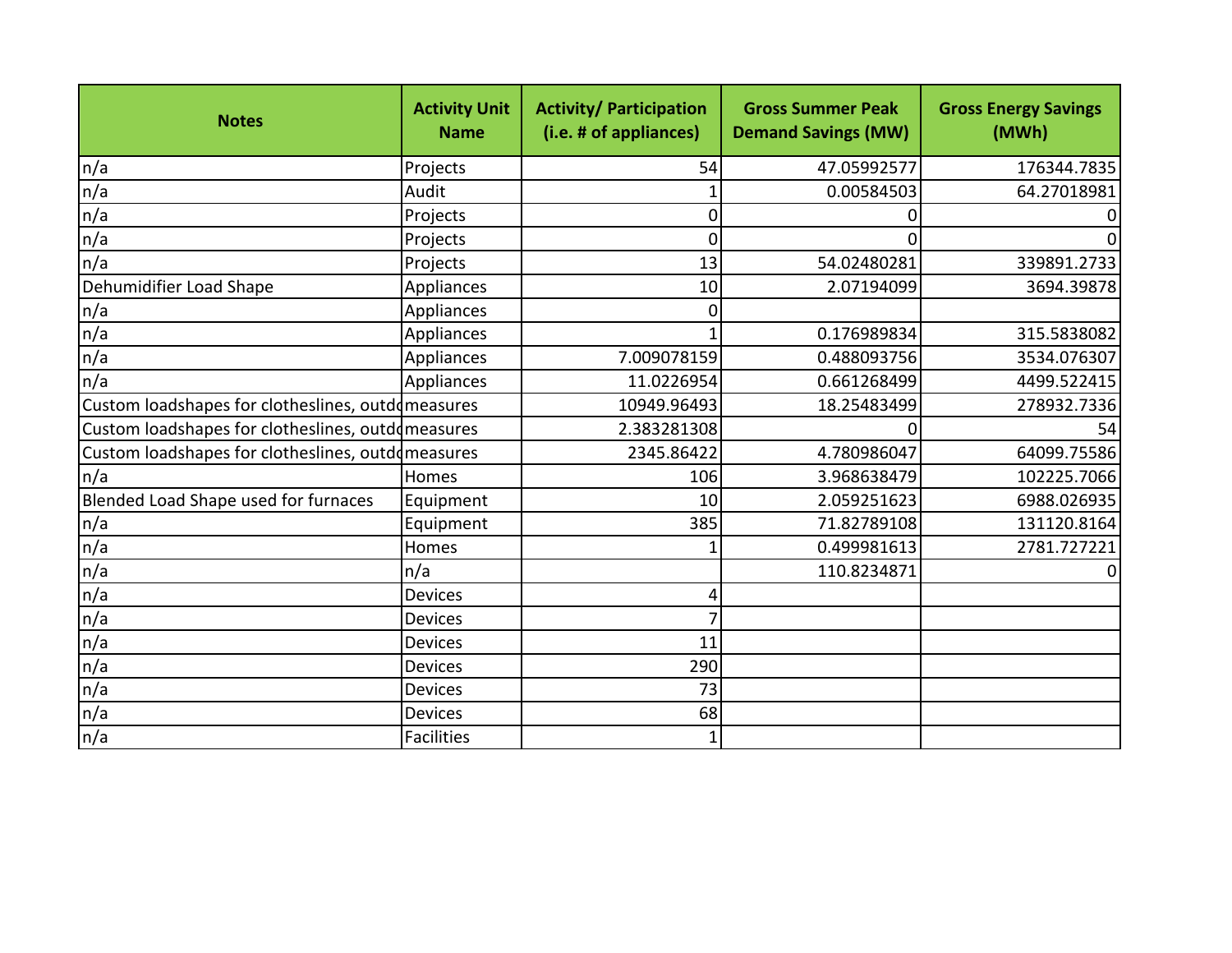| <b>Net Annual Summer</b>   | <b>Net Annual Summer</b>   | <b>Net Annual Summer</b>   | <b>Net Annual Summer</b>   | <b>Net Annual Summer</b>   |
|----------------------------|----------------------------|----------------------------|----------------------------|----------------------------|
| <b>Peak Demand Savings</b> | <b>Peak Demand Savings</b> | <b>Peak Demand Savings</b> | <b>Peak Demand Savings</b> | <b>Peak Demand Savings</b> |
| (MW) 2011                  | (MW) 2012                  | (MW) 2013                  | (MW) 2014                  | (MW) 2015                  |
|                            |                            | 0                          | 0.047059926                | 0.047059926                |
| 0                          |                            | 5.84503E-06                | 5.84503E-06                | 5.84503E-06                |
| 0                          |                            |                            |                            |                            |
| 0                          |                            | 0                          |                            |                            |
| 0                          |                            | 0                          | 0.054024803                | 0.054024803                |
| 0                          | 0                          | $\overline{0}$             | 0.002071941                | 0.002071941                |
| 0                          |                            | 0                          |                            |                            |
| 0                          |                            | $\Omega$                   | 0.00017699                 | 0.00017699                 |
| 0                          |                            | 0                          | 0.000488094                | 0.000488094                |
| 0                          |                            | 0                          | 0.000661268                | 0.000661268                |
| 0                          | O                          | U                          | 0.018254835                | 0.01593449                 |
| 0                          | 0                          | 0.000004                   | 0.000004                   | 0.000004                   |
| 0                          |                            | U                          | 0.004780986                | 0.004504825                |
| 0                          |                            | U                          | 0.003975495                | 0.003968638                |
| 0                          | 0                          | 0.002059252                | 0.002059252                | 0.002059252                |
| 0                          |                            | 0                          | 0.071827891                | 0.071827891                |
| 0                          |                            | 0                          | 0.000499982                | 0.000499982                |
| 0                          | 0                          | 0                          | 0.110823487                |                            |
| 0                          |                            | 0                          | 0.002193085                | 0                          |
| 0                          | ი                          | $\overline{0}$             | 0.003837899                | 0                          |
| 0                          | 0                          | $\overline{0}$             | 0.006030983                | 0                          |
| 0                          |                            | $\overline{0}$             | 0.1062117                  | 0                          |
| 0                          | O                          | $\overline{0}$             | 0.02692858                 | 0                          |
| 0                          | 0                          | $\overline{0}$             | 0.02484449                 | 0                          |
| 0                          | 0                          | 0                          | 0.01478335                 | 0                          |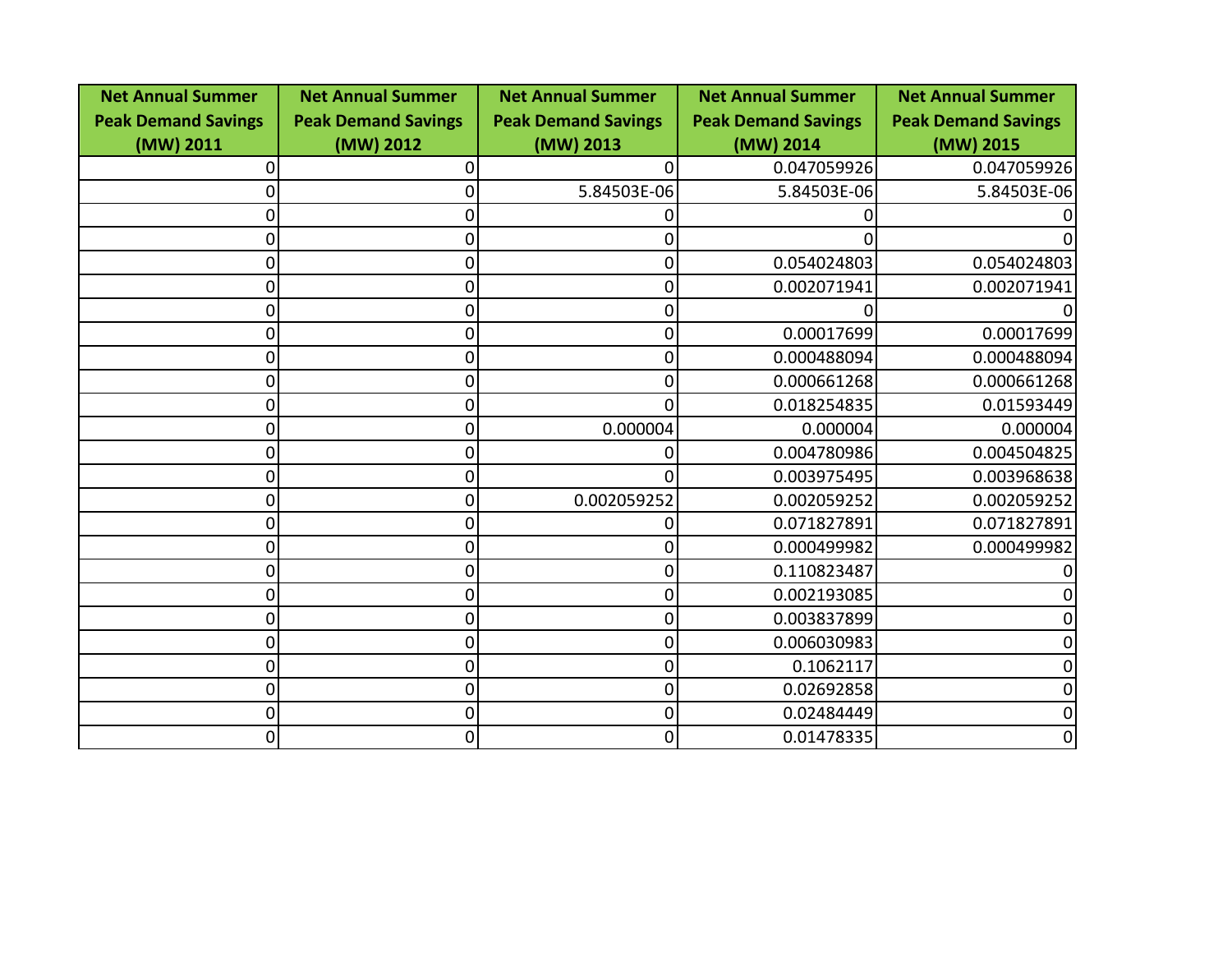| <b>Net Annual Summer</b>   | <b>Net Annual Summer</b>   | <b>Net Annual Summer</b>   | <b>Net Annual Summer</b>   | <b>Net Annual Summer</b>   |
|----------------------------|----------------------------|----------------------------|----------------------------|----------------------------|
| <b>Peak Demand Savings</b> | <b>Peak Demand Savings</b> | <b>Peak Demand Savings</b> | <b>Peak Demand Savings</b> | <b>Peak Demand Savings</b> |
| (MW) 2016                  | (MW) 2017                  | (MW) 2018                  | (MW) 2019                  | (MW) 2020                  |
| 0.040395589                | 0.020072801                | 0.020072801                | 0.020072801                | 0.020072801                |
| 5.84503E-06                |                            |                            |                            |                            |
|                            |                            |                            |                            |                            |
|                            |                            | 0                          |                            |                            |
| 0.054024803                | 0.052986862                | 0.052986862                | 0.052986862                | 0.050302266                |
| 0.002071941                | 0.002071941                |                            |                            |                            |
|                            |                            | O                          |                            |                            |
| 0.00017699                 | 0.00017699                 |                            |                            |                            |
| 0.000488094                | 0.000488094                |                            |                            |                            |
| 0.000661268                | 0.000661268                | 0.000661268                |                            |                            |
| 0.014725254                | 0.014725254                | 0.014725254                | 0.014725254                | 0.014725254                |
| 0.000003                   | 0.000003                   | 0.000003                   | 0.000003                   | 0.000003                   |
| 0.004371446                | 0.004371446                | 0.004371446                | 0.004371446                | 0.004371446                |
| 0.003721132                | 0.003624806                | 0.003528479                | 0.003528479                | 0.003310989                |
| 0.002059252                | 0.002059252                | 0.002059252                | 0.002059252                | 0.002059252                |
| 0.071827891                | 0.071827891                | 0.071827891                | 0.071827891                | 0.071827891                |
| 0.000499982                | 0.000499982                | 0.000499982                | 0.000499982                | 0.000499982                |
|                            |                            |                            |                            |                            |
|                            |                            | Ω                          |                            |                            |
| 0                          |                            | 0                          |                            |                            |
| 0                          |                            | 0                          |                            |                            |
| 0                          |                            | 0                          |                            |                            |
| 0                          | 0                          | $\overline{0}$             |                            |                            |
| 0                          | 0                          | $\overline{0}$             |                            |                            |
| 0                          | 0                          | $\overline{0}$             |                            | 0                          |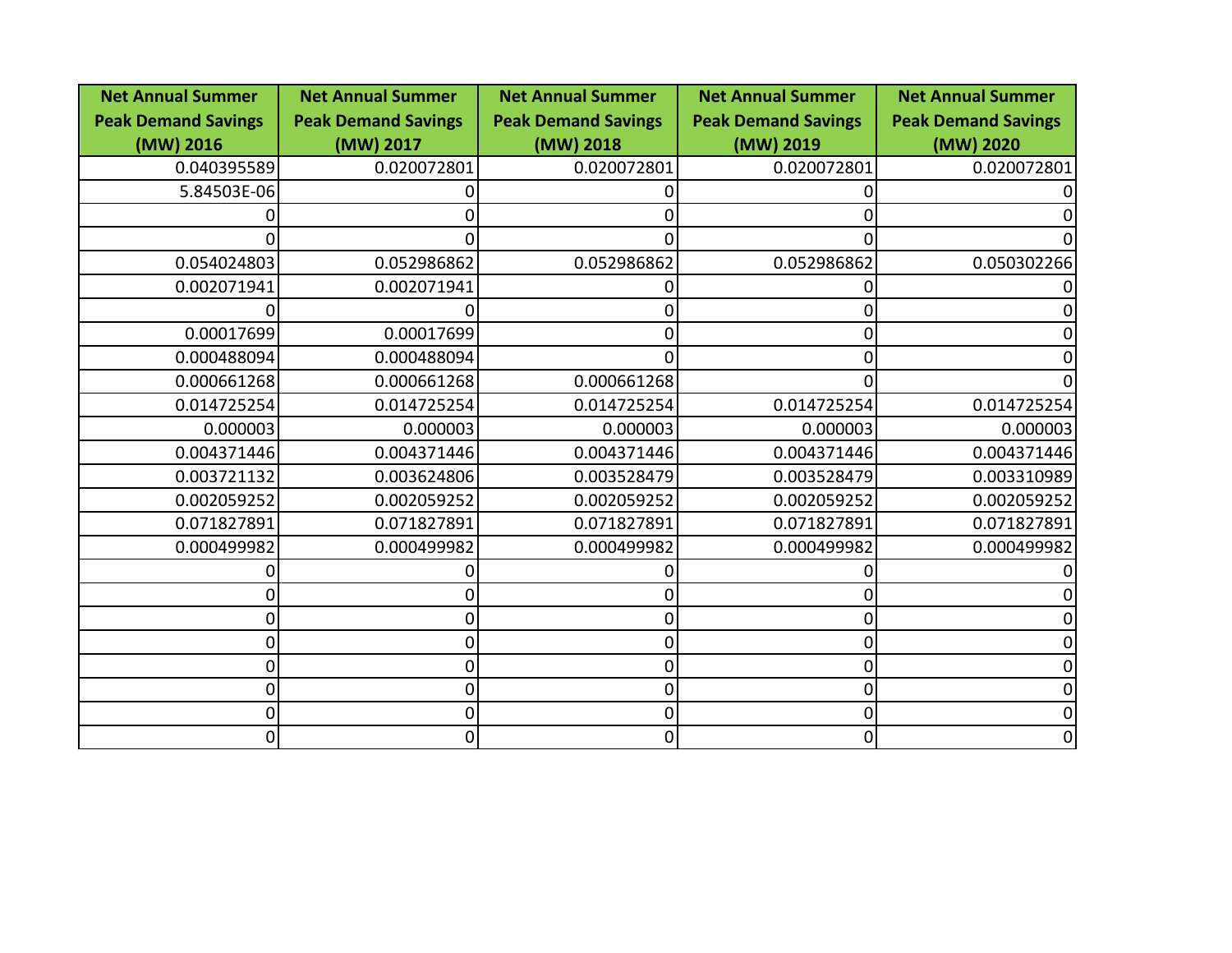| <b>Net Annual Summer</b>   | <b>Net Annual Summer</b>   | <b>Net Annual Summer</b>   | <b>Net Annual Summer</b>   | <b>Net Annual Summer</b>   |
|----------------------------|----------------------------|----------------------------|----------------------------|----------------------------|
| <b>Peak Demand Savings</b> | <b>Peak Demand Savings</b> | <b>Peak Demand Savings</b> | <b>Peak Demand Savings</b> | <b>Peak Demand Savings</b> |
| (MW) 2021                  | (MW) 2022                  | (MW) 2023                  | (MW) 2024                  | (MW) 2025                  |
| 0.020072801                | 0.020072801                | 0.020072801                | 0.019992793                | 0.006788091                |
|                            |                            |                            |                            |                            |
|                            |                            | 0                          |                            |                            |
| 0                          |                            | 0                          |                            |                            |
| 0.050302266                | 0.04583142                 | 0.034458167                | 0.023327066                | 0.023327066                |
|                            |                            |                            |                            |                            |
|                            |                            | 0                          |                            |                            |
|                            |                            |                            |                            |                            |
|                            |                            |                            |                            |                            |
|                            |                            | 0                          |                            |                            |
| 0.014714241                | 0.014714241                | 0.013736767                | 0.012501302                | 0.010589755                |
| 0.000003                   | 0.000003                   | 0.000002                   | 0.000002                   | 0.000002                   |
| 0.004358712                | 0.004358712                | 0.003839581                | 0.002797829                | 0.002797761                |
| 0.003310989                | 0.002289077                | 0.002289077                | 0.002289077                | 0.002289077                |
| 0.002059252                | 0.002059252                | 0.002059252                | 0.002059252                | 0.002059252                |
| 0.071827891                | 0.071827891                | 0.071827891                | 0.071827891                | 0.071827891                |
| 0.000499982                | 0.000499982                | 0.000499982                | 0.000499982                | 0.000499982                |
|                            |                            |                            |                            |                            |
|                            |                            | 0                          |                            |                            |
| 0                          |                            | 0                          |                            |                            |
| 0                          |                            | 0                          |                            |                            |
| 0                          |                            | 0                          |                            |                            |
| 0                          | 0                          | $\overline{0}$             |                            |                            |
| 0                          | 0                          | $\overline{0}$             |                            |                            |
| 0                          | 0                          | $\overline{0}$             |                            | 0                          |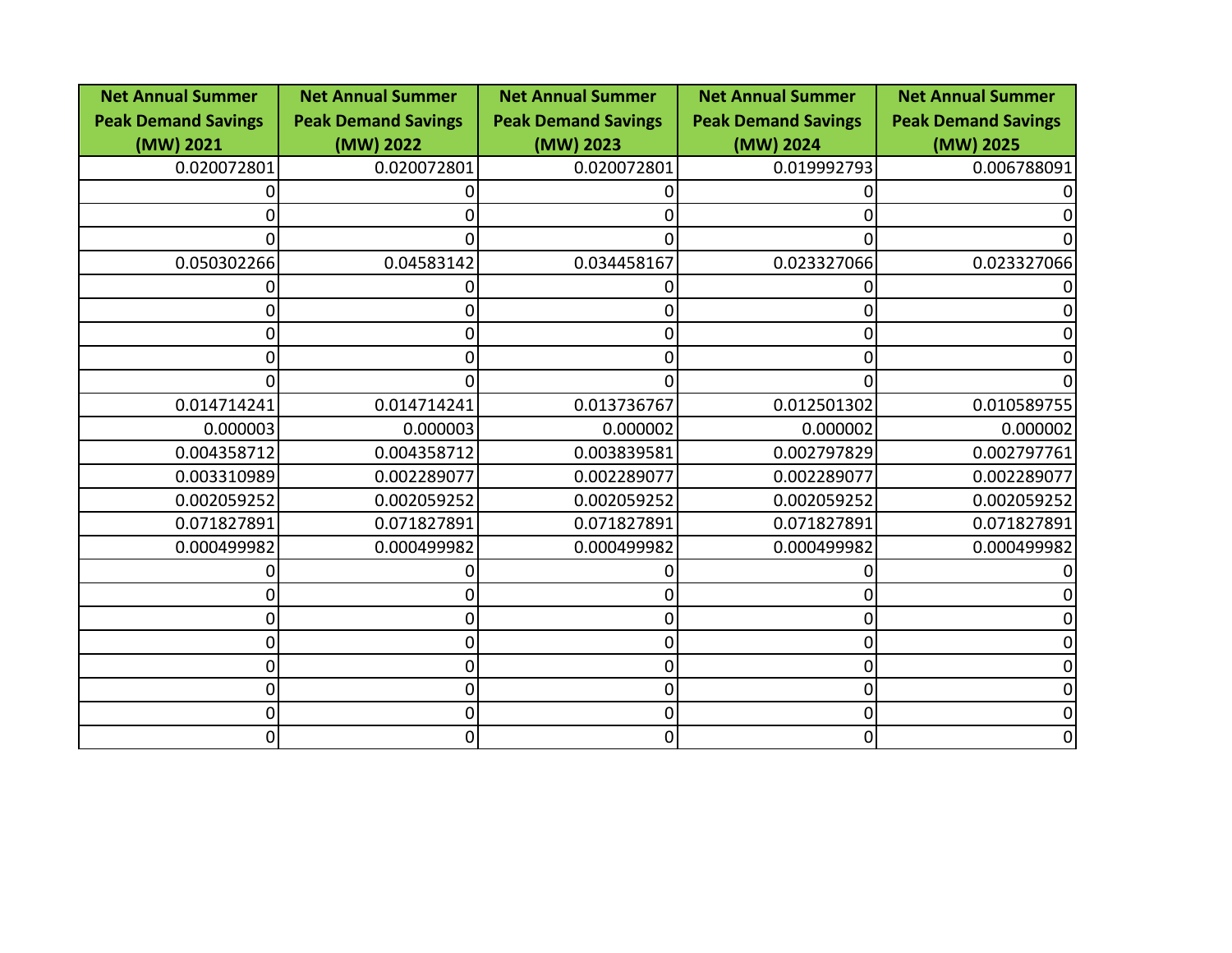| <b>Net Annual Summer</b>   | <b>Net Annual Summer</b>   | <b>Net Annual Summer</b>   | <b>Net Annual Summer</b>   | <b>Net Annual Summer</b>   |
|----------------------------|----------------------------|----------------------------|----------------------------|----------------------------|
| <b>Peak Demand Savings</b> | <b>Peak Demand Savings</b> | <b>Peak Demand Savings</b> | <b>Peak Demand Savings</b> | <b>Peak Demand Savings</b> |
| (MW) 2026                  | (MW) 2027                  | (MW) 2028                  | (MW) 2029                  | (MW) 2030                  |
|                            |                            |                            |                            |                            |
|                            |                            | 0                          |                            |                            |
| 0                          |                            | 0                          |                            |                            |
| 0                          |                            | 0                          |                            |                            |
| O                          |                            | 0                          |                            |                            |
| 0                          |                            | 0                          |                            |                            |
| 0                          |                            | 0                          |                            |                            |
|                            |                            | O                          |                            |                            |
|                            |                            |                            |                            |                            |
|                            |                            | 0                          |                            |                            |
| 0.010589755                | 0.010538798                | 0.010538798                | 0.010517271                | 0.008549851                |
| 0.000002                   | 0.000002                   | 0.000002                   | 0.000001                   | 0.000001                   |
| 0.002797761                | 0.00279223                 | 0.00279223                 | 0.002787412                | 0.001256088                |
| 0.002146                   | 0.002146                   | 0.0002577                  | 0.0002577                  | 0.0002577                  |
| 0.002059252                | 0.002059252                | 0.002059252                | 0.002059252                | 0.002059252                |
| 0.071827891                | 0.071827891                | 0.071827891                | 0.071827891                | 0.071827891                |
| 0.00042875                 | 0.000357519                | 0.000357519                | 0.000357519                | 0.000357519                |
|                            |                            |                            |                            |                            |
|                            |                            | 0                          |                            |                            |
| 0                          |                            | 0                          |                            |                            |
| 0                          |                            | 0                          |                            |                            |
| 0                          |                            | 0                          |                            |                            |
| 0                          | 0                          | $\overline{0}$             |                            |                            |
| 0                          | 0                          | $\overline{0}$             |                            |                            |
| 0                          | 0                          | 0                          |                            | 0                          |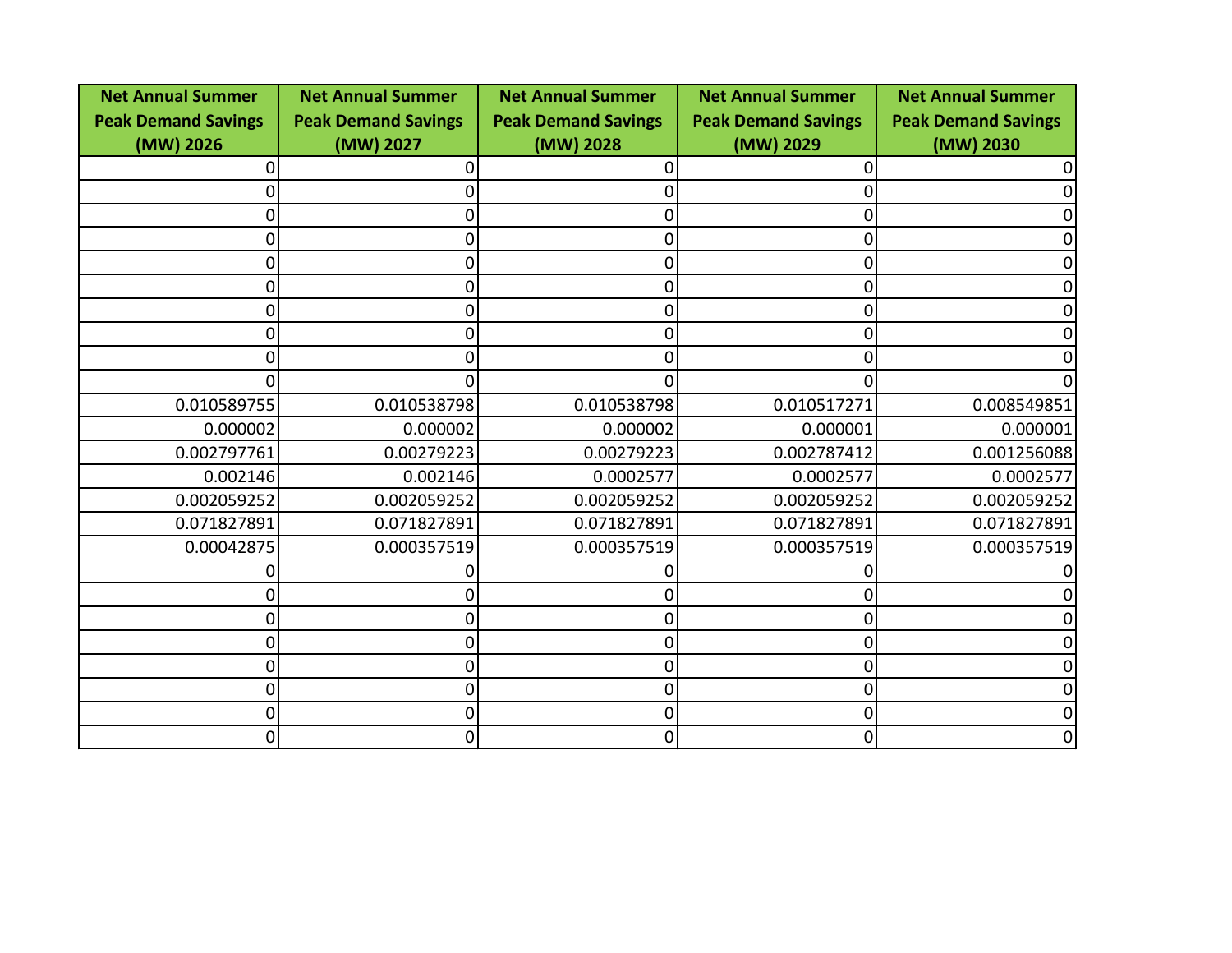| <b>Net Annual Summer</b>   | <b>Net Annual Summer</b>   | <b>Net Annual Summer</b>   | <b>Net Annual Summer</b>   | <b>Net Annual Summer</b>   |
|----------------------------|----------------------------|----------------------------|----------------------------|----------------------------|
| <b>Peak Demand Savings</b> | <b>Peak Demand Savings</b> | <b>Peak Demand Savings</b> | <b>Peak Demand Savings</b> | <b>Peak Demand Savings</b> |
| (MW) 2031                  | (MW) 2032                  | (MW) 2033                  | (MW) 2034                  | (MW) 2035                  |
| 0                          |                            |                            |                            |                            |
| 0                          |                            | 0                          |                            |                            |
| 0                          | 0                          | 0                          |                            |                            |
| 0                          | 0                          | 0                          |                            |                            |
| 0                          | 0                          | 0                          |                            |                            |
| 0                          | 0                          | 0                          |                            |                            |
| 0                          | 0                          | 0                          |                            |                            |
| 0                          | O                          | O                          |                            |                            |
| 0                          | 0                          | 0                          |                            |                            |
| 0                          | U                          | U                          |                            |                            |
| 0.008549851                | 0.008549851                | 0.008549851                |                            |                            |
| 0.000001                   | 0.000001                   |                            |                            |                            |
| 0.001256088                | 0.001256088                | 0.001256088                |                            |                            |
| 0.0002577                  | 0.0002577                  | 0.0002577                  | 0.0002577                  |                            |
| 0.001577622                | O                          |                            |                            |                            |
| 0.071827891                | 0.063055679                |                            |                            |                            |
| 0.000357519                |                            |                            |                            |                            |
|                            |                            | 0                          |                            |                            |
| 0                          |                            | O                          |                            |                            |
| 0                          |                            | O                          |                            |                            |
| 0                          | 0                          | 0                          |                            |                            |
| 0                          | 0                          | 0                          |                            |                            |
| 0                          | 0                          | 0                          |                            |                            |
| 0                          | 0                          | 0                          |                            |                            |
| 0                          | 0                          | 0                          |                            |                            |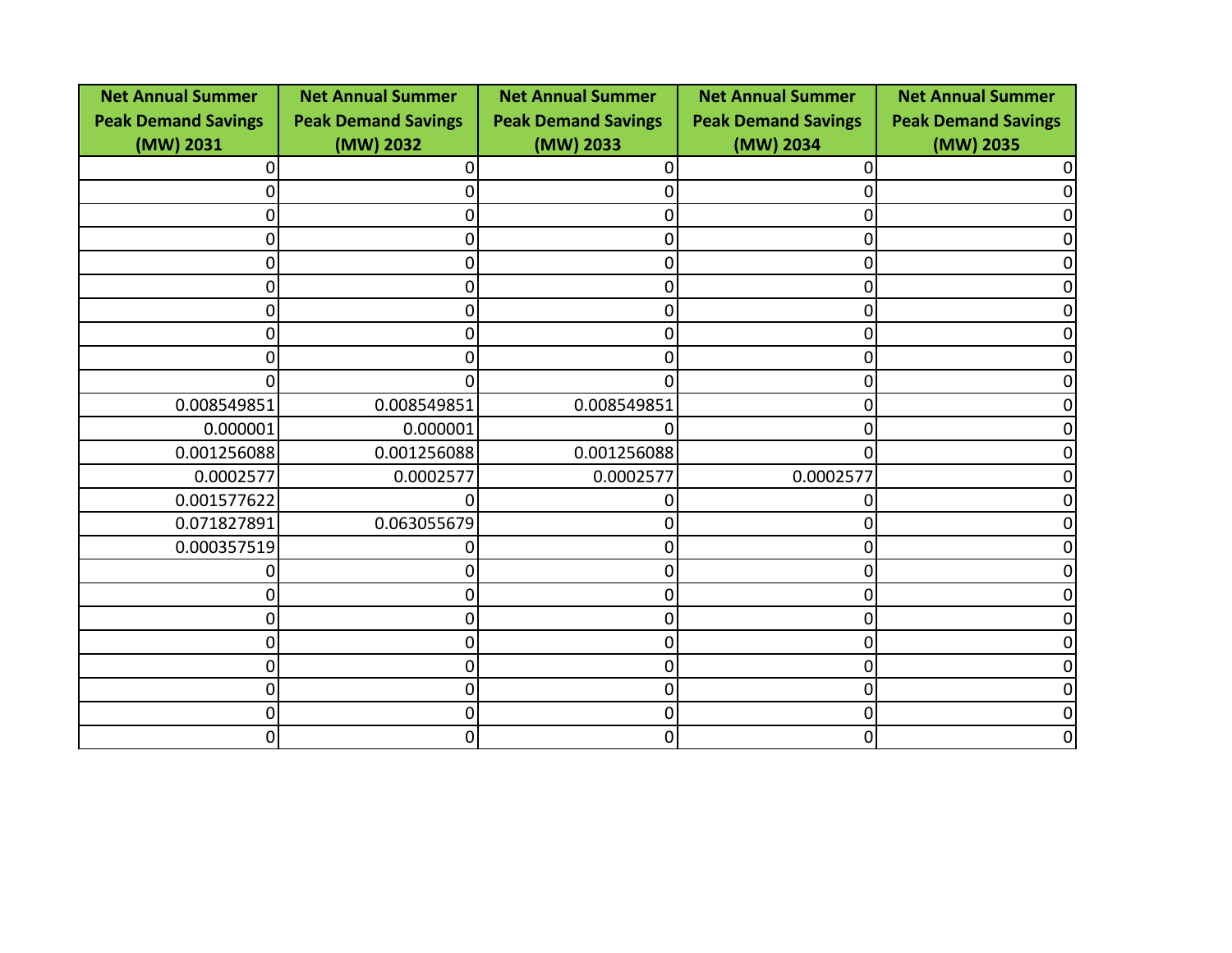| <b>Net Annual Summer</b>   | <b>Net Annual Summer</b>   | <b>Net Annual Summer</b>   | <b>Net Annual Summer</b>   | <b>Net Annual Summer</b>   |
|----------------------------|----------------------------|----------------------------|----------------------------|----------------------------|
| <b>Peak Demand Savings</b> | <b>Peak Demand Savings</b> | <b>Peak Demand Savings</b> | <b>Peak Demand Savings</b> | <b>Peak Demand Savings</b> |
| (MW) 2036                  | (MW) 2037                  | (MW) 2038                  | (MW) 2039                  | (MW) 2040                  |
| O                          | ი                          | 0                          |                            |                            |
| 0                          | 0                          | 0                          |                            |                            |
| 0                          | 0                          | 0                          |                            |                            |
| 0                          | 0                          | 0                          | Ω                          |                            |
| 0                          | 0                          | $\overline{0}$             |                            |                            |
| 0                          | 0                          | 0                          | O                          |                            |
| 0                          | 0                          | $\overline{0}$             | Ω                          |                            |
| 0                          | 0                          | $\overline{0}$             |                            |                            |
| 0                          | 0                          | $\overline{0}$             |                            |                            |
| 0                          | 0                          | $\overline{0}$             | O                          |                            |
| 0                          | 0                          | $\overline{0}$             |                            |                            |
| 0                          | 0                          | $\overline{0}$             |                            |                            |
| 0                          | 0                          | $\overline{0}$             | O                          |                            |
| 0                          | 0                          | $\overline{0}$             |                            |                            |
| 0                          | 0                          | $\overline{0}$             |                            |                            |
| 0                          | ი                          | 0                          |                            |                            |
| 0                          | 0                          | $\overline{0}$             |                            |                            |
| 0                          | 0                          | $\overline{0}$             |                            |                            |
| 0                          | N                          | 0                          |                            |                            |
| 0                          | 0                          | $\overline{0}$             |                            |                            |
| 0                          | 0                          | $\overline{0}$             | Ω                          |                            |
| 0                          | N                          | 0                          |                            |                            |
| 0                          | 0                          | $\overline{0}$             |                            |                            |
| 0                          | 0                          | $\overline{0}$             |                            |                            |
| 0                          | 0                          | 0                          | O                          | 0                          |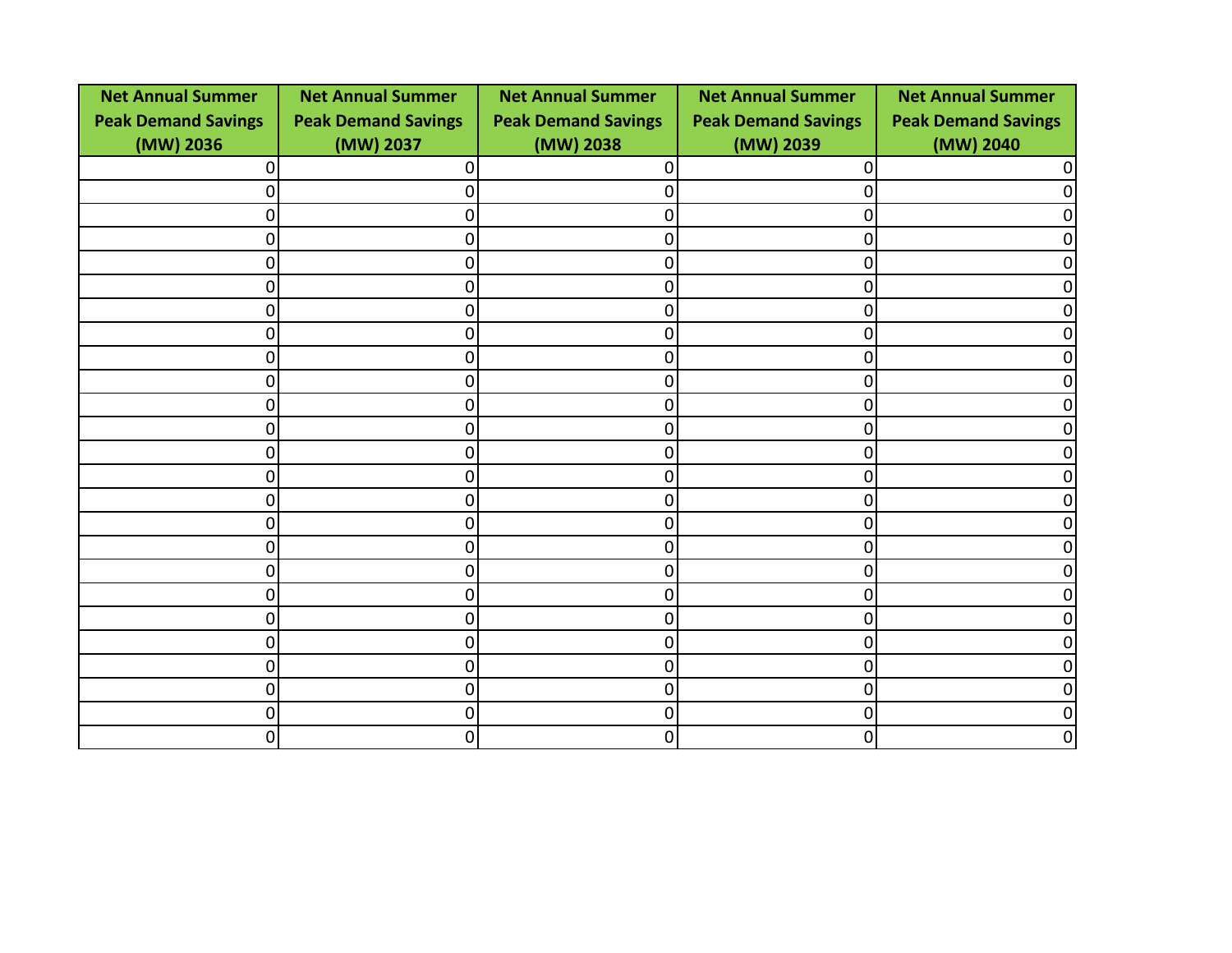| <b>Net Annual Energy</b><br>Savings (MWh) 2011 | <b>Net Annual Energy</b><br><b>Savings (MWh) 2012</b> | <b>Net Annual Energy</b><br><b>Savings (MWh) 2013</b> | <b>Net Annual Energy</b><br><b>Savings (MWh) 2014</b> | <b>Net Annual Energy</b><br><b>Savings (MWh) 2015</b> |
|------------------------------------------------|-------------------------------------------------------|-------------------------------------------------------|-------------------------------------------------------|-------------------------------------------------------|
| 0                                              | 0                                                     | $\Omega$                                              | 176.3447835                                           | 176.3447835                                           |
| 0                                              | 0                                                     | 0.032135095                                           | 0.032135095                                           | 0.032135095                                           |
| 0                                              | 0                                                     | 0                                                     |                                                       |                                                       |
| 0                                              | $\Omega$                                              | 0                                                     | 0                                                     | O                                                     |
| 0                                              | 0                                                     | $\overline{0}$                                        | 339.8912733                                           | 339.8912733                                           |
| 0                                              | 0                                                     | 0                                                     | 3.69439878                                            | 3.69439878                                            |
| 0                                              | 0                                                     | 0                                                     |                                                       |                                                       |
| $\boldsymbol{0}$                               | 0                                                     | $\overline{0}$                                        | 0.315583808                                           | 0.315583808                                           |
| 0                                              | 0                                                     | 0                                                     | 3.534076307                                           | 3.534076307                                           |
| 0                                              | 0                                                     | 0                                                     | 4.499522415                                           | 4.499522415                                           |
| 0                                              | 0                                                     | 0                                                     | 278.9327336                                           | 241.9712                                              |
| 0                                              | 0                                                     | 0.054                                                 | 0.054                                                 | 0.051                                                 |
| 0                                              | 0                                                     | 0                                                     | 64.09975586                                           | 59.70069206                                           |
| 0                                              | 0                                                     | $\Omega$                                              | 51.17961556                                           | 51.04609144                                           |
| 0                                              | 0                                                     | 3.494013467                                           | 3.494013467                                           | 3.494013467                                           |
| 0                                              | 0                                                     | 0                                                     | 131.1208164                                           | 131.1208164                                           |
| 0                                              | 0                                                     | 0                                                     | 2.781727221                                           | 2.781727221                                           |
| 0                                              | 0                                                     | 0                                                     |                                                       |                                                       |
| 0                                              | 0                                                     | 0                                                     |                                                       | 0                                                     |
| $\boldsymbol{0}$                               | 0                                                     | 0                                                     | O                                                     | 0                                                     |
| 0                                              | 0                                                     | 0                                                     | 0                                                     | 0                                                     |
| 0                                              | 0                                                     | 0                                                     | 0                                                     | $\overline{0}$                                        |
| $\boldsymbol{0}$                               | 0                                                     | $\overline{0}$                                        | 0                                                     | 0                                                     |
| 0                                              | 0                                                     | 0                                                     | 0                                                     | 0                                                     |
| 0                                              | 0                                                     | $\overline{0}$                                        | 0                                                     | $\overline{0}$                                        |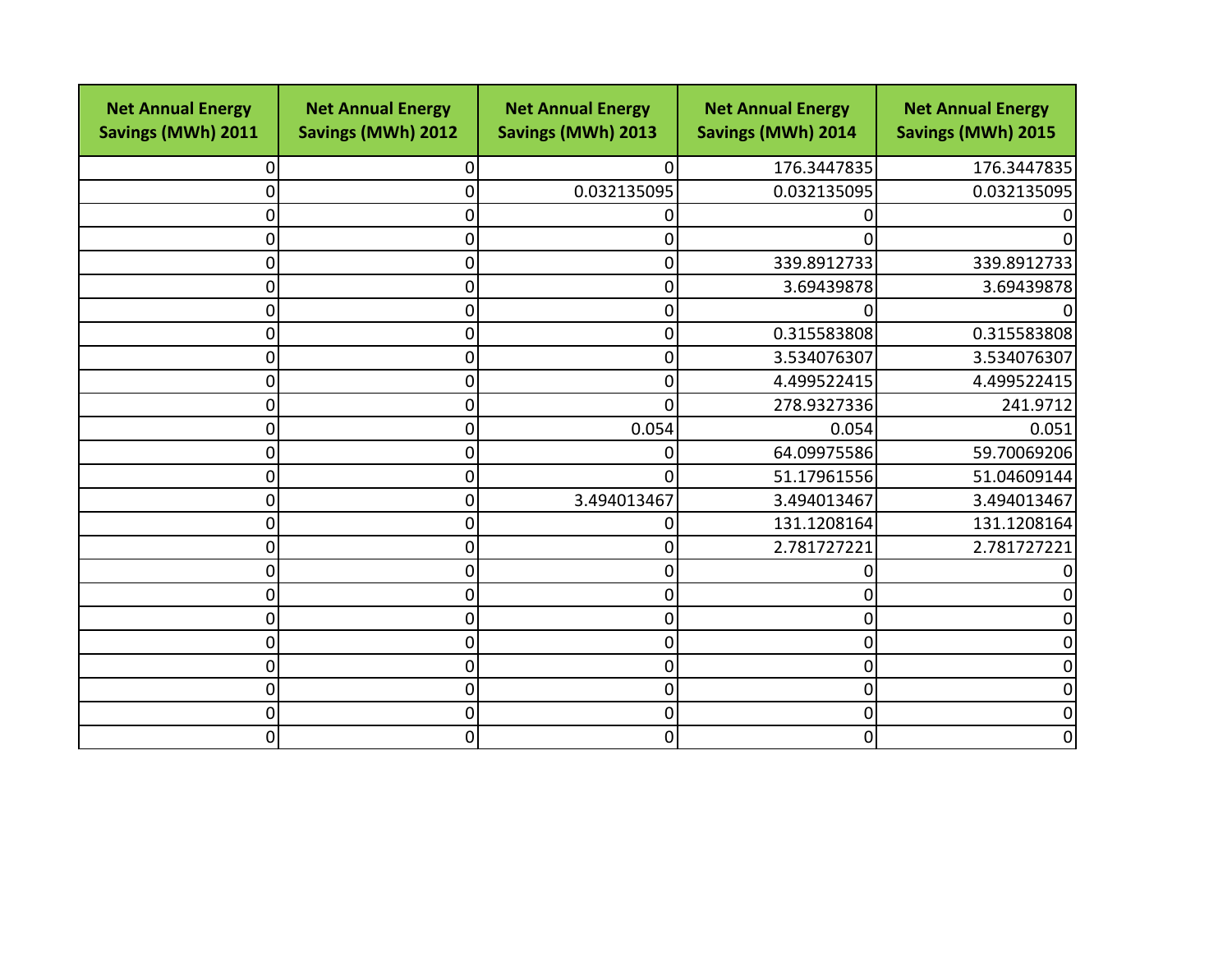| <b>Net Annual Energy</b><br>Savings (MWh) 2016 | <b>Net Annual Energy</b><br>Savings (MWh) 2017 | <b>Net Annual Energy</b><br><b>Savings (MWh) 2018</b> | <b>Net Annual Energy</b><br><b>Savings (MWh) 2019</b> | <b>Net Annual Energy</b><br>Savings (MWh) 2020 |
|------------------------------------------------|------------------------------------------------|-------------------------------------------------------|-------------------------------------------------------|------------------------------------------------|
| 148.5513121                                    | 78.85188696                                    | 78.85188696                                           | 78.85188696                                           | 78.85188696                                    |
| 0.032135095                                    |                                                | 0                                                     |                                                       |                                                |
|                                                |                                                | 0                                                     |                                                       |                                                |
|                                                |                                                | 0                                                     |                                                       |                                                |
| 339.8912733                                    | 336.259934                                     | 336.259934                                            | 336.259934                                            | 318.0861618                                    |
| 3.69439878                                     | 3.69439878                                     | 0                                                     |                                                       |                                                |
|                                                | O                                              | 0                                                     |                                                       |                                                |
| 0.315583808                                    | 0.315583808                                    | 0                                                     |                                                       |                                                |
| 3.534076307                                    | 3.534076307                                    | 0                                                     |                                                       |                                                |
| 4.499522415                                    | 4.499522415                                    | 4.499522415                                           |                                                       |                                                |
| 222.7088952                                    | 222.7088952                                    | 222.7088952                                           | 222.7088952                                           | 222.7088952                                    |
| 0.044                                          | 0.044                                          | 0.044                                                 | 0.044                                                 | 0.044                                          |
| 57.57605345                                    | 57.57605345                                    | 57.57605345                                           | 57.57605345                                           | 57.57605345                                    |
| 46.28538298                                    | 44.43912563                                    | 42.29696298                                           | 42.29696298                                           | 38.12470398                                    |
| 3.494013467                                    | 3.494013467                                    | 3.494013467                                           | 3.494013467                                           | 3.494013467                                    |
| 131.1208164                                    | 131.1208164                                    | 131.1208164                                           | 131.1208164                                           | 131.1208164                                    |
| 2.781727221                                    | 2.781727221                                    | 2.781727221                                           | 2.781727221                                           | 2.781727221                                    |
|                                                |                                                | 0                                                     |                                                       |                                                |
| 0                                              |                                                | 0                                                     |                                                       |                                                |
| 0                                              | 0                                              | $\overline{0}$                                        |                                                       |                                                |
| 0                                              | ი                                              | $\overline{0}$                                        | ი                                                     |                                                |
| 0                                              | 0                                              | 0                                                     |                                                       | n                                              |
| 0                                              | $\Omega$                                       | $\overline{0}$                                        | O                                                     |                                                |
| 0                                              | 0                                              | $\overline{0}$                                        | O                                                     |                                                |
| 0                                              | 0                                              | $\overline{0}$                                        |                                                       | 0                                              |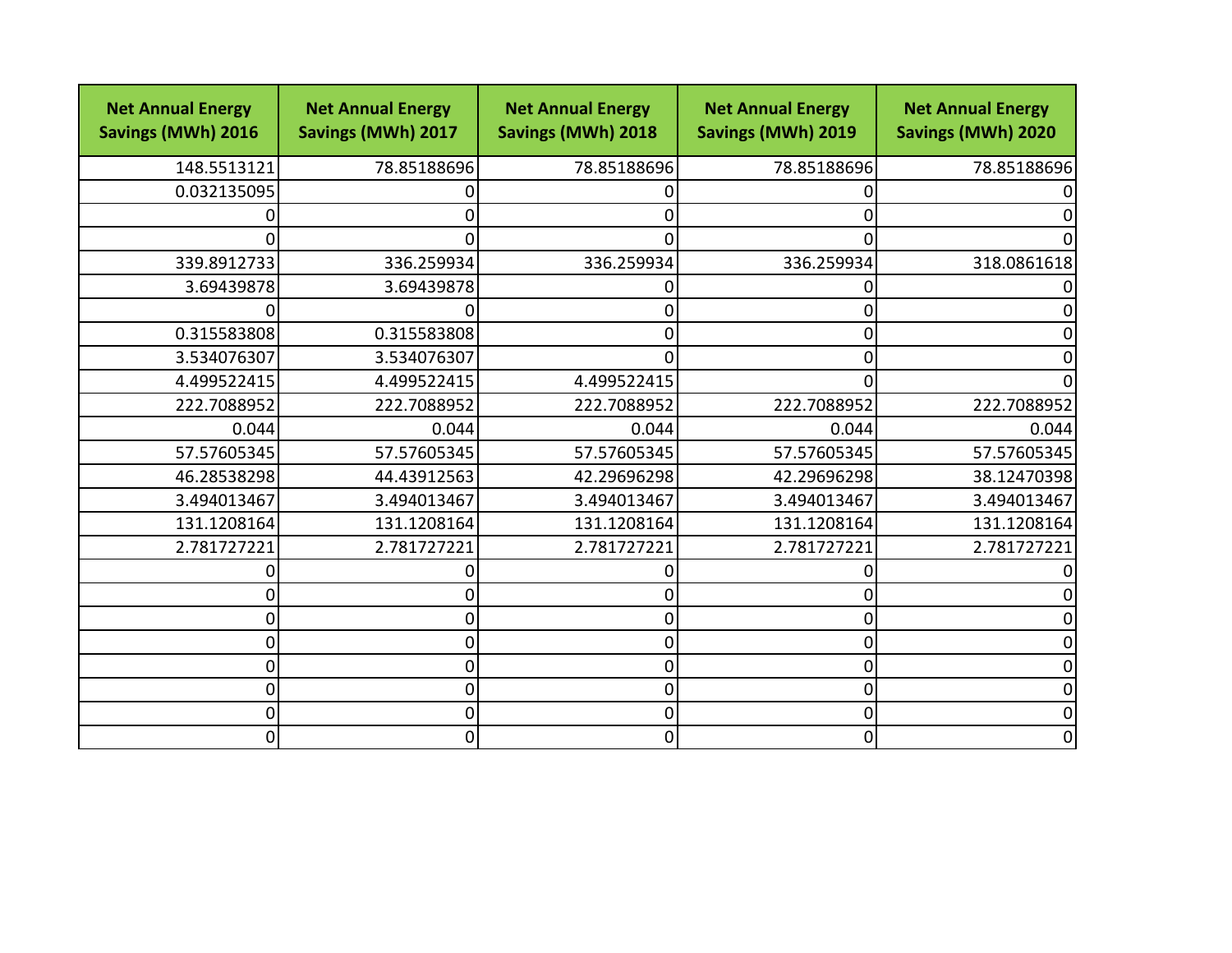| <b>Net Annual Energy</b><br>Savings (MWh) 2021 | <b>Net Annual Energy</b><br><b>Savings (MWh) 2022</b> | <b>Net Annual Energy</b><br><b>Savings (MWh) 2023</b> | <b>Net Annual Energy</b><br><b>Savings (MWh) 2024</b> | <b>Net Annual Energy</b><br><b>Savings (MWh) 2025</b> |
|------------------------------------------------|-------------------------------------------------------|-------------------------------------------------------|-------------------------------------------------------|-------------------------------------------------------|
| 78.85188696                                    | 78.85188696                                           | 78.85188696                                           | 78.11413006                                           | 23.38820001                                           |
|                                                |                                                       | $\Omega$                                              |                                                       |                                                       |
| 0                                              |                                                       | 0                                                     |                                                       |                                                       |
| 0                                              | O                                                     | $\Omega$                                              |                                                       |                                                       |
| 318.0861618                                    | 302.5120196                                           | 225.5190948                                           | 150.1654545                                           | 150.1654545                                           |
|                                                |                                                       | 0                                                     |                                                       |                                                       |
| 0                                              | ი                                                     | 0                                                     |                                                       |                                                       |
| 0                                              | ი                                                     | 0                                                     |                                                       |                                                       |
| 0                                              |                                                       | 0                                                     |                                                       |                                                       |
| 0                                              | O                                                     | 0                                                     |                                                       |                                                       |
| 222.6124211                                    | 222.6124211                                           | 207.0419192                                           | 201.2841731                                           | 170.2075797                                           |
| 0.037                                          | 0.037                                                 | 0.035                                                 | 0.035                                                 | 0.035                                                 |
| 57.46450525                                    | 57.46450525                                           | 48.99924558                                           | 45.29076173                                           | 44.72249884                                           |
| 37.55121211                                    | 17.89961545                                           | 17.89961545                                           | 17.89961545                                           | 17.89961545                                           |
| 3.494013467                                    | 3.494013467                                           | 3.494013467                                           | 3.494013467                                           | 3.494013467                                           |
| 131.1208164                                    | 131.1208164                                           | 131.1208164                                           | 131.1208164                                           | 131.1208164                                           |
| 2.781727221                                    | 2.781727221                                           | 2.781727221                                           | 2.781727221                                           | 2.781727221                                           |
|                                                |                                                       | 0                                                     |                                                       |                                                       |
| 0                                              |                                                       | 0                                                     |                                                       |                                                       |
| 0                                              | ი                                                     | $\overline{0}$                                        |                                                       |                                                       |
| 0                                              | ი                                                     | 0                                                     |                                                       |                                                       |
| 0                                              | 0                                                     | 0                                                     |                                                       |                                                       |
| 0                                              | $\Omega$                                              | $\overline{0}$                                        |                                                       |                                                       |
| 0                                              | 0                                                     | $\overline{0}$                                        | ⋂                                                     |                                                       |
| 0                                              | 0                                                     | $\overline{0}$                                        |                                                       | 0                                                     |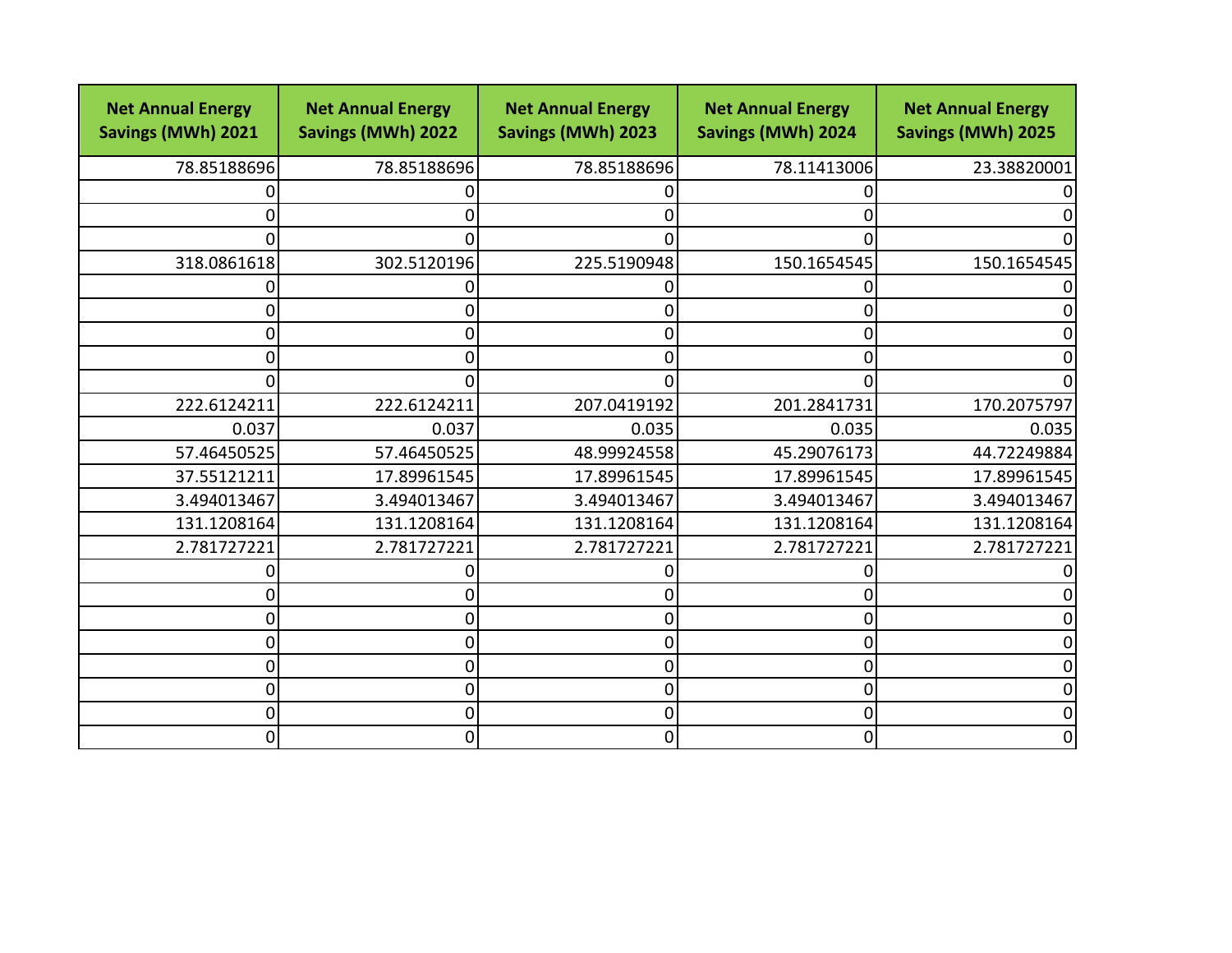| <b>Net Annual Energy</b><br>Savings (MWh) 2026 | <b>Net Annual Energy</b><br><b>Savings (MWh) 2027</b> | <b>Net Annual Energy</b><br>Savings (MWh) 2028 | <b>Net Annual Energy</b><br><b>Savings (MWh) 2029</b> | <b>Net Annual Energy</b><br>Savings (MWh) 2030 |
|------------------------------------------------|-------------------------------------------------------|------------------------------------------------|-------------------------------------------------------|------------------------------------------------|
| 0                                              | 0                                                     | 0                                              | 0                                                     |                                                |
| 0                                              | 0                                                     | 0                                              |                                                       |                                                |
| 0                                              | 0                                                     | 0                                              |                                                       |                                                |
| 0                                              | 0                                                     | 0                                              | ი                                                     |                                                |
| 0                                              | 0                                                     | 0                                              | O                                                     |                                                |
| 0                                              | 0                                                     | 0                                              | በ                                                     |                                                |
| 0                                              | 0                                                     | 0                                              | ი                                                     |                                                |
| 0                                              | 0                                                     | 0                                              | O                                                     |                                                |
| 0                                              | 0                                                     | 0                                              |                                                       |                                                |
| 0                                              | 0                                                     | O                                              | n                                                     |                                                |
| 170.2075797                                    | 167.7702218                                           | 167.7702218                                    | 167.5330333                                           | 136.1933494                                    |
| 0.035                                          | 0.035                                                 | 0.035                                          | 0.018                                                 | 0.018                                          |
| 44.72249884                                    | 44.45468031                                           | 44.45468031                                    | 44.40159038                                           | 20.00863686                                    |
| 17.424                                         | 17.424                                                | 1.899                                          | 1.899                                                 | 1.899                                          |
| 3.494013467                                    | 3.494013467                                           | 3.494013467                                    | 3.494013467                                           | 3.494013467                                    |
| 131.1208164                                    | 131.1208164                                           | 131.1208164                                    | 131.1208164                                           | 131.1208164                                    |
| 1.696820627                                    | 0.611914034                                           | 0.611914034                                    | 0.611914034                                           | 0.611914034                                    |
| 0                                              |                                                       |                                                |                                                       |                                                |
| 0                                              | 0                                                     | 0                                              | Ω                                                     |                                                |
| 0                                              | 0                                                     | 0                                              |                                                       |                                                |
| 0                                              | 0                                                     | 0                                              | ⋂                                                     |                                                |
| 0                                              | 0                                                     | 0                                              | ი                                                     |                                                |
| $\mathbf 0$                                    | 0                                                     | 0                                              | 0                                                     |                                                |
| 0                                              | 0                                                     | 0                                              | ი                                                     |                                                |
| 0                                              | 0                                                     | 0                                              | O                                                     | 0                                              |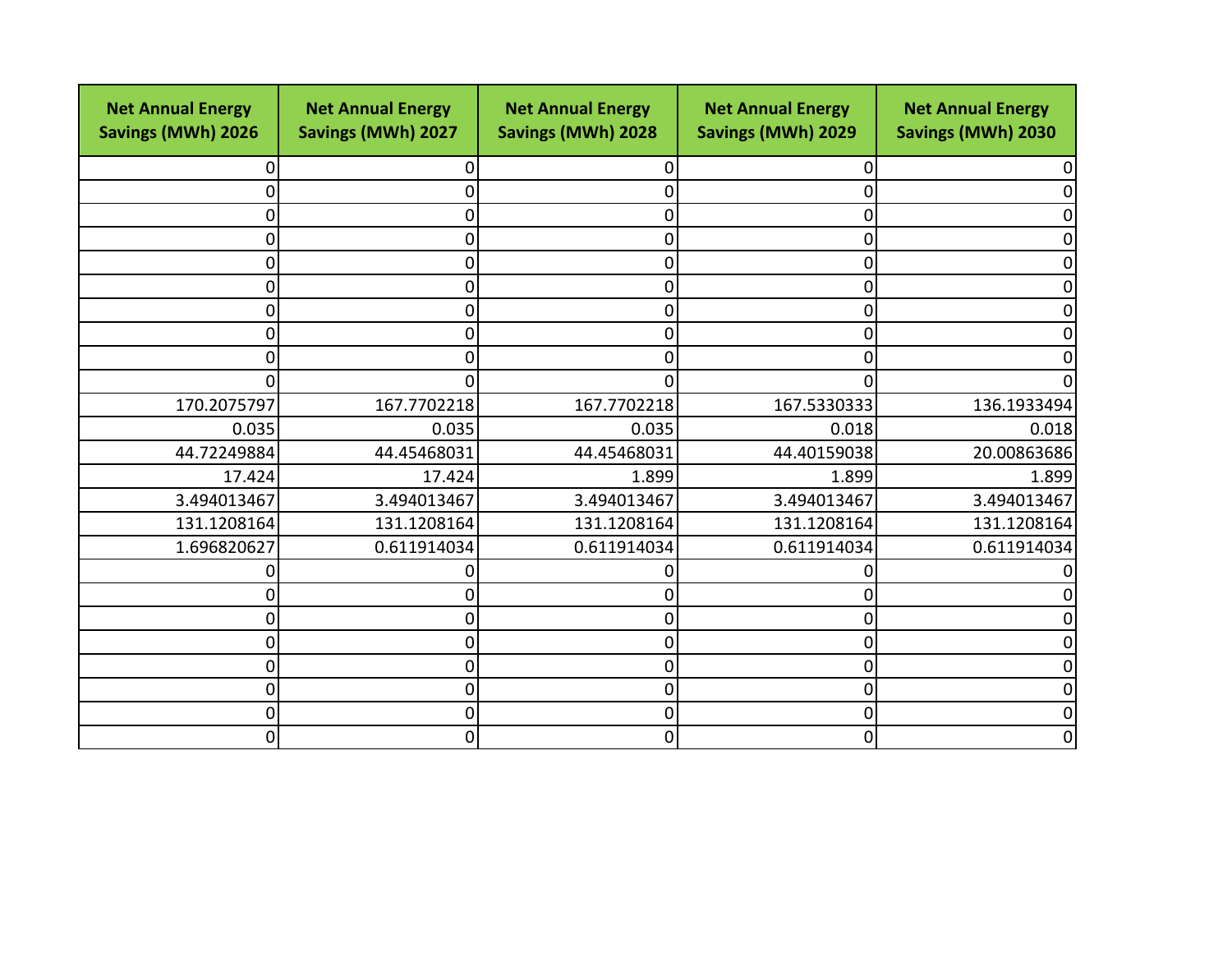| <b>Net Annual Energy</b><br>Savings (MWh) 2031 | <b>Net Annual Energy</b><br><b>Savings (MWh) 2032</b> | <b>Net Annual Energy</b><br>Savings (MWh) 2033 | <b>Net Annual Energy</b><br>Savings (MWh) 2034 | <b>Net Annual Energy</b><br>Savings (MWh) 2035 |
|------------------------------------------------|-------------------------------------------------------|------------------------------------------------|------------------------------------------------|------------------------------------------------|
| 0                                              | 0                                                     | 0                                              | 0                                              |                                                |
| 0                                              | 0                                                     | 0                                              |                                                |                                                |
| 0                                              | 0                                                     | 0                                              |                                                |                                                |
| 0                                              | 0                                                     | 0                                              | Ω                                              |                                                |
| 0                                              | 0                                                     | 0                                              |                                                |                                                |
| 0                                              | 0                                                     | 0                                              | Ω                                              |                                                |
| 0                                              | 0                                                     | 0                                              | U                                              |                                                |
| 0                                              | 0                                                     | 0                                              |                                                |                                                |
| 0                                              | 0                                                     | 0                                              |                                                |                                                |
| 0                                              | 0                                                     | O                                              | Ω                                              |                                                |
| 136.1933494                                    | 136.1933494                                           | 136.1933494                                    | 0                                              |                                                |
| 0.018                                          | 0.018                                                 | ი                                              | ∩                                              |                                                |
| 20.00863686                                    | 20.00863686                                           | 20.00863686                                    | O                                              |                                                |
| 1.899                                          | 1.899                                                 | 1.899                                          | 1.899                                          |                                                |
| 3.063313931                                    | 0                                                     | ი                                              |                                                |                                                |
| 131.1208164                                    | 123.2762268                                           | 0                                              |                                                |                                                |
| 0.611914034                                    | 0                                                     | 0                                              |                                                |                                                |
| 0                                              | ი                                                     | 0                                              |                                                |                                                |
| 0                                              | 0                                                     | 0                                              | O                                              |                                                |
| 0                                              | 0                                                     | 0                                              | O                                              |                                                |
| 0                                              | 0                                                     | 0                                              | ⋂                                              |                                                |
| 0                                              | 0                                                     | 0                                              | ი                                              |                                                |
| $\mathbf 0$                                    | 0                                                     | 0                                              | ი                                              |                                                |
| 0                                              | 0                                                     | 0                                              | ⋂                                              |                                                |
| 0                                              | 0                                                     | 0                                              | O                                              | O                                              |